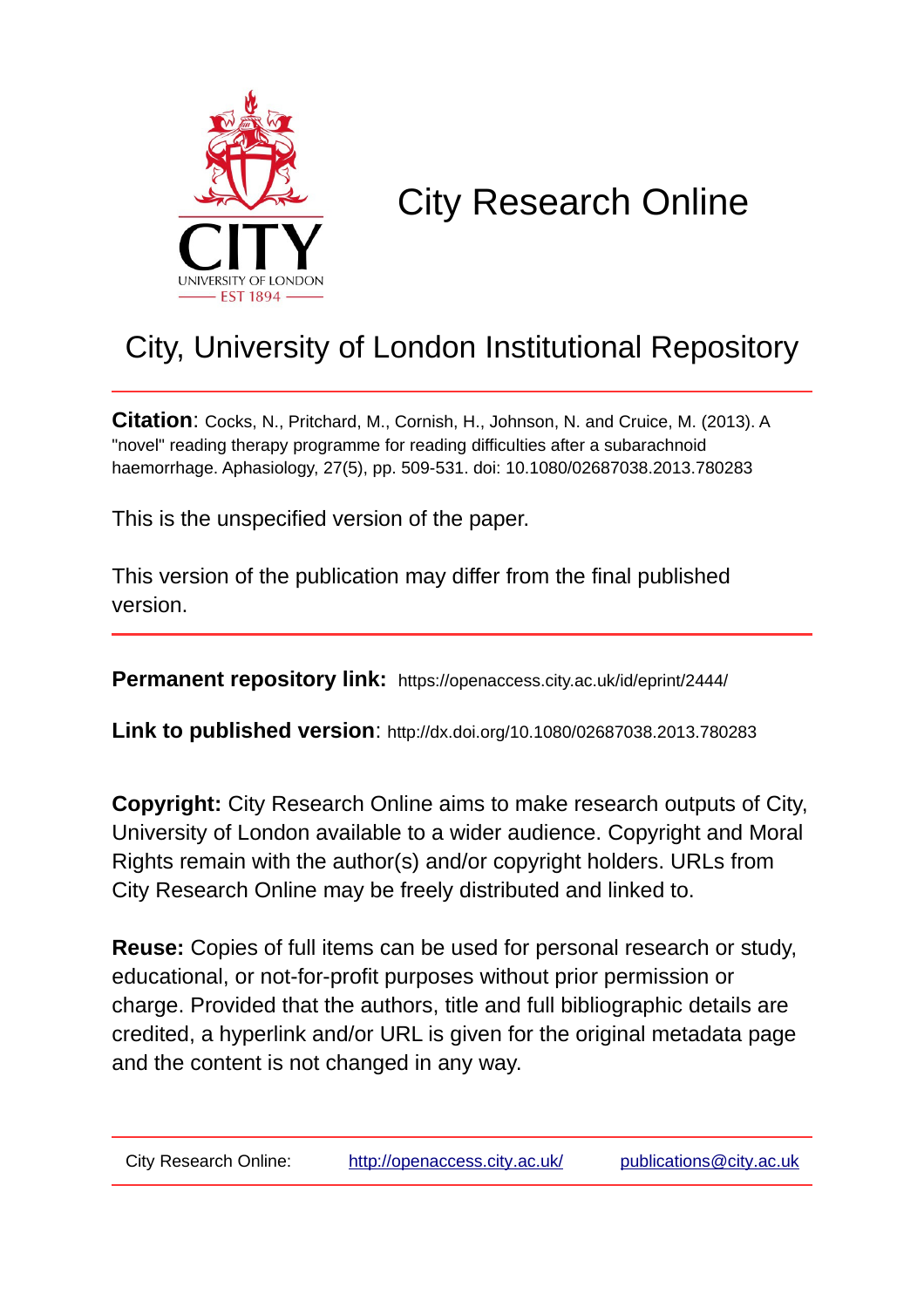## **A "novel" reading therapy programme for**

## **reading difficulties after a subarachnoid haemorrhage**

Naomi Cocks<sup>1</sup>

Madeleine Pritchard<sup>2</sup>

Hannah Cornish $2$ 

Nesta Thompson<sup>2</sup>

Madeline Cruice<sup>2</sup>

<sup>1</sup> Curtin University, Perth

<sup>2</sup>City University London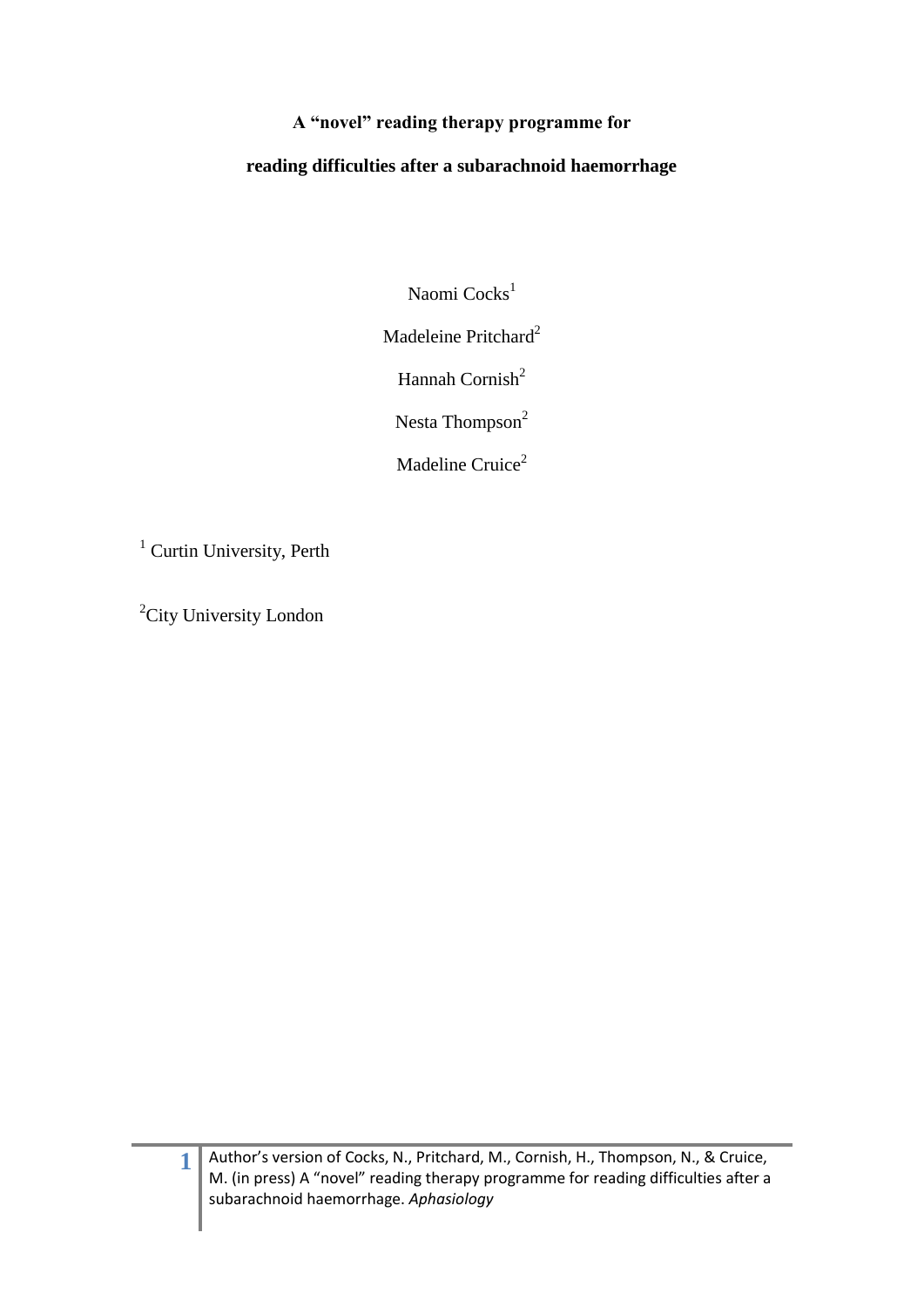## **A "novel" reading therapy programme for reading difficulties after a subarachnoid haemorrhage**

## **ABSTRACT**

**2**

*Background*: Although several treatments for acquired reading difficulties exist, few studies have explored the effectiveness of treatment for *mild* reading difficulties and treatment for reading difficulties associated with cognitive impairment. *Aims*: This study explored the effectiveness of an individual strategy-based reading treatment of 11 sessions given to a female participant (IW) who had mild reading difficulties following a subarachnoid haemorrhage (SAH). The impact of treatment on reading ability, confidence and emotions associated with reading were investigated.

*Methods & Procedures*: Treatment focussed on the use of strategies to support IW's memory when reading books, the use of a checklist to select appropriate reading materials, and increasing IW's confidence in discussing the book she was reading with others. A person-centred approach and personally relevant materials were used throughout the treatment. Reading ability was assessed using the Gray Oral Reading Tests [\(GORT-4; Lee Wiederholt & Bryant, 2001\)](#page-38-0), and IW's perspective was obtained using the Reading Confidence and Emotions Questionnaire [\(RCEQ; see Cocks et al.,](#page-37-0)  [2010\)](#page-37-0). Pre-treatment, post-treatment and maintenance (7 weeks post) assessments were undertaken, with an additional exit interview at the final time point. *Outcomes & Results*: Gains were noted in reading rate, accuracy, comprehension, and confidence, with parallel increased pleasure gained from reading and reduced negative emotions and frustration. Self-reported gains included conversing with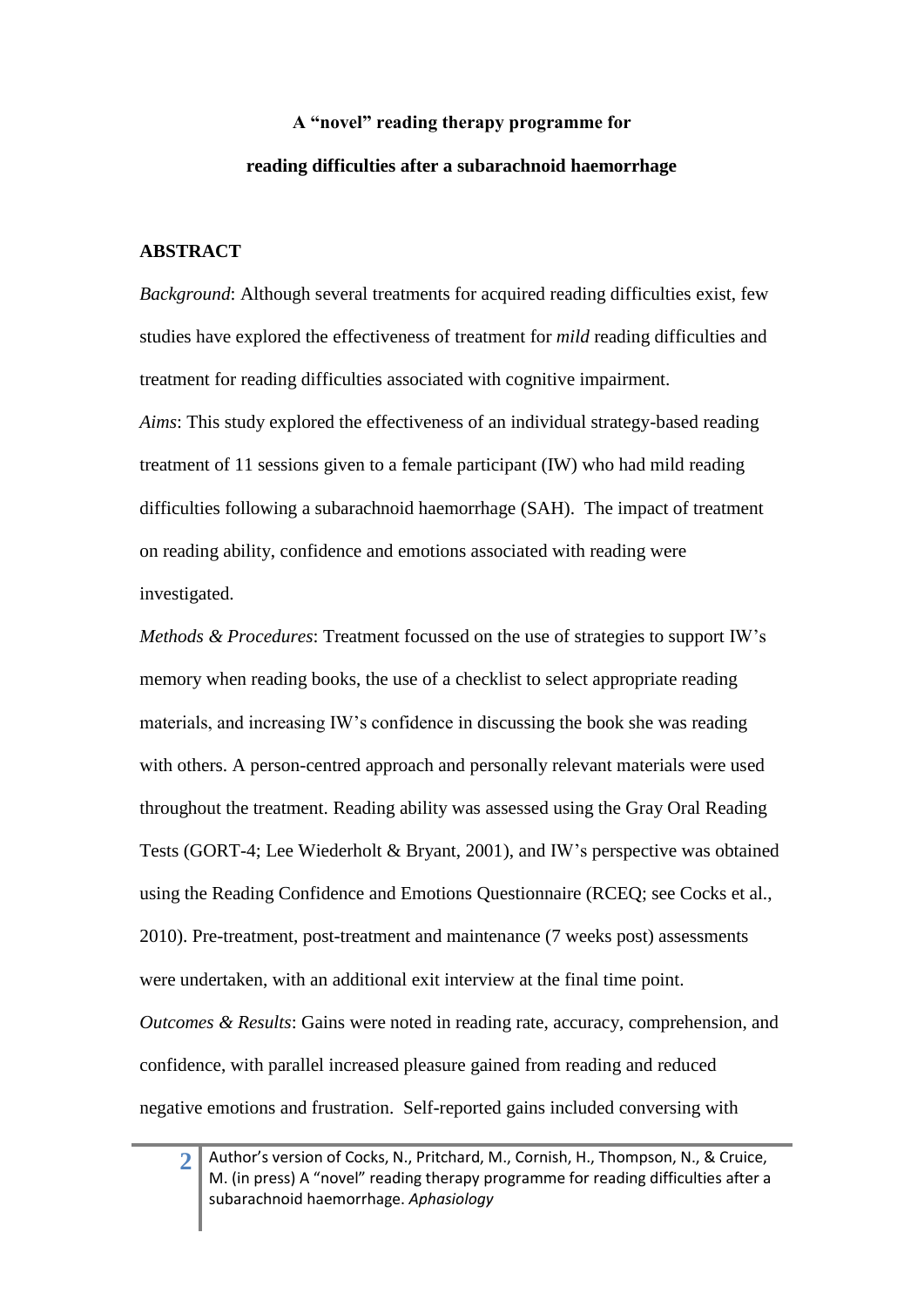others about material read, verbal communication, and re-engagement with the identity of being a reader.

*Conclusions*: Strategy-based treatment resulted in positive gains in reading for pleasure, conversation, and identity, for an individual with mild chronic reading difficulties. Participant self-report and interview reveal the true value of this treatment for the individual. The positive results suggest that further research is warranted that investigates the effectiveness of strategy-based reading therapy approaches for others with acquired reading difficulties.

#### **MAIN TEXT**

While text-level reading difficulties are common after stroke and head injury, most reading therapy protocols that have been published have focused on reading single words (e.g., [Beeson, Rising, Kim, & Rapcsak, 2010;](#page-37-1) [Nickels, 1992\)](#page-38-1). While these may be appropriate for clients who have more severe difficulties, or difficulties with specific aspects of reading e.g. grapheme-to-phoneme conversion, they are not appropriate for clients who have more mild reading difficulties associated with an underlying cognitive impairment.

Those studies that have explored the effectiveness of reading therapy programmes that target the text-level, suggest that therapy can be effective [\(Beeson, 1998;](#page-36-0) [Beeson](#page-37-2)  [& Insalaco, 1998;](#page-37-2) [Cherney, 2010;](#page-37-3) [Cherney, Merbitz, & Grip, 1986;](#page-37-4) [Cocks et al.,](#page-37-0)  [2010;](#page-37-0) [Coehlo, 2005;](#page-37-5) [Lynch, Damico, Damico, Tetnowski, & Tetnowski, 2009;](#page-38-2) [Mayer](#page-38-3)  [& Murray, 2002;](#page-38-3) [Sinotte & Coehlo, 2007;](#page-38-4) [Wilson & Robertson, 1992\)](#page-38-5). These

**3**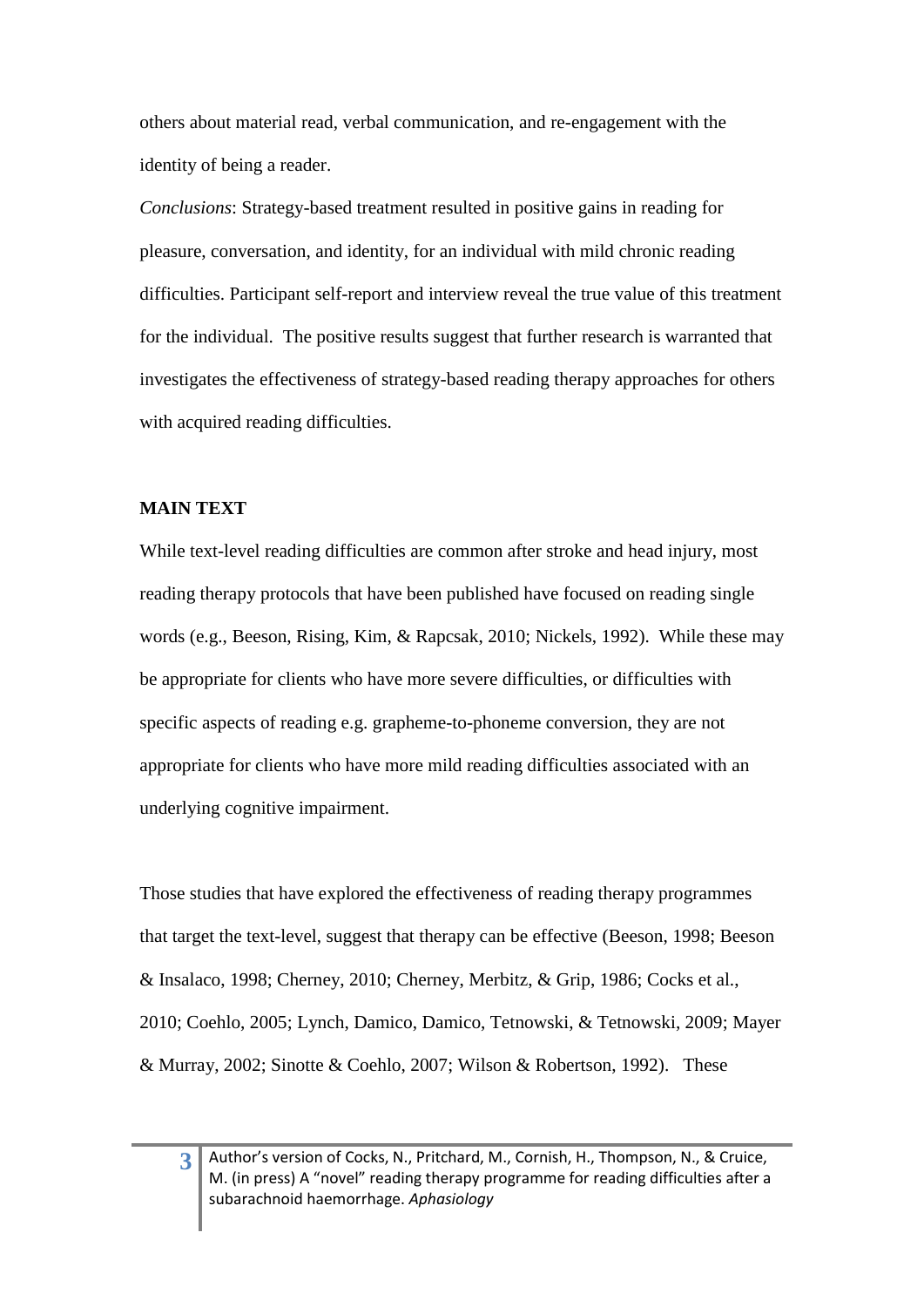therapy programmes have taken a number of different forms and have targeted either the underlying impairment or encouraged the use of strategies to aid in reading.

The effectiveness of the multiple-oral reading technique (MOR) was explored by Beeson [\(1998\)](#page-36-0) and Beeson and Insalaco [\(1998\)](#page-37-2). With this therapy approach, participants were required to repeatedly read pre-selected passages during therapy sessions and at home. Gains reported from both studies included a faster reading rate while maintaining a high level of comprehension.

Mayer and Murray [\(2002\)](#page-38-3) built on the work by Beeson and Insalaco (1998) and compared a modified version of MOR with a treatment that focussed on working memory for a participant (WS) who had reading difficulties and aphasia. There was evidence to suggest that both approaches were effective. Treatment resulted in increased decoding speed, more efficient processing speed, enhanced reading comprehension and increased lexical-semantic working memory abilities. There was no difference between treatment type with regards to rate of improvement or extent of improvement.

The Oral Reading for Language in Aphasia (ORLA) therapy, that was developed by Cherney and colleagues [\(2010;](#page-37-3) [1986\)](#page-37-4), also uses a repeated reading approach. First the person with aphasia repeatedly reads sentences and then paragraphs in unison with the clinician. They then do this independently. Improvements in reading and other aspects of communication including verbal expression and comprehension have been demonstrated. These benefits have been found to be robust even if the ORLA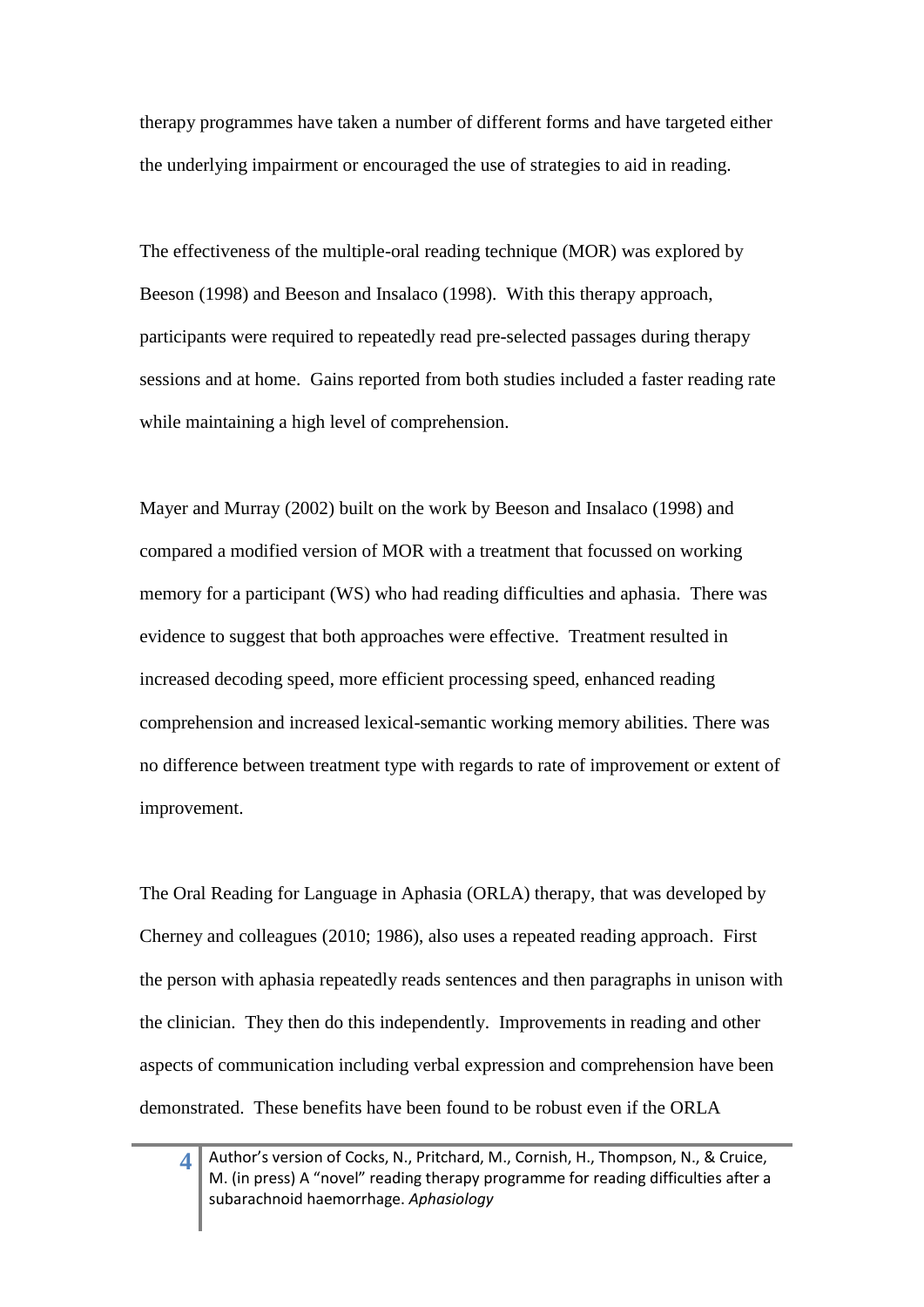programme was delivered by a computer, as opposed to face to face therapy with a speech and language therapist.

While there have been many gains reported in relation to these repeated reading approaches, the effectiveness of these approaches has been tested with individuals who have reading difficulties that were not primarily due to cognitive impairment. For example, in Beeson (1998) the case description was consistent with a diagnosis of pure alexia. It is therefore unclear whether these reading approaches would be helpful for an individual whose reading difficulty was primarily due to difficulties with memory and/or attention. Furthermore, the treatment approach of repeated reading of the same passages may be counterproductive in terms of aiming to increase attention. Finally, it is unclear how these approaches would aid in supporting memory of reading texts other than the one that is repeatedly read. Alternative therapy approaches are therefore needed for individuals who have reading difficulties primarily due to impaired memory and/or attention.

Coehlo [\(2005\)](#page-37-5) and colleagues [\(Sinotte & Coehlo, 2007\)](#page-38-4) have explored the benefits of a reading therapy approach that specifically targets attention. They used single case study designs to explore the effectiveness of this approach. The participants, MH [\(in](#page-37-5)  [Coehlo, 2005\)](#page-37-5) and AN [\(in Sinotte & Coehlo, 2007\)](#page-38-4) both had mild reading difficulties associated with attention difficulties. MH received sixteen sessions of therapy over an eight week period and AN received sixteen sessions of therapy over a five week period. It was not clear how long each session was for. Therapy in both studies focused on increasing sustained attention, rather than specifically on reading. Positive

Author's version of Cocks, N., Pritchard, M., Cornish, H., Thompson, N., & Cruice, M. (in press) A "novel" reading therapy programme for reading difficulties after a subarachnoid haemorrhage. *Aphasiology*

**5**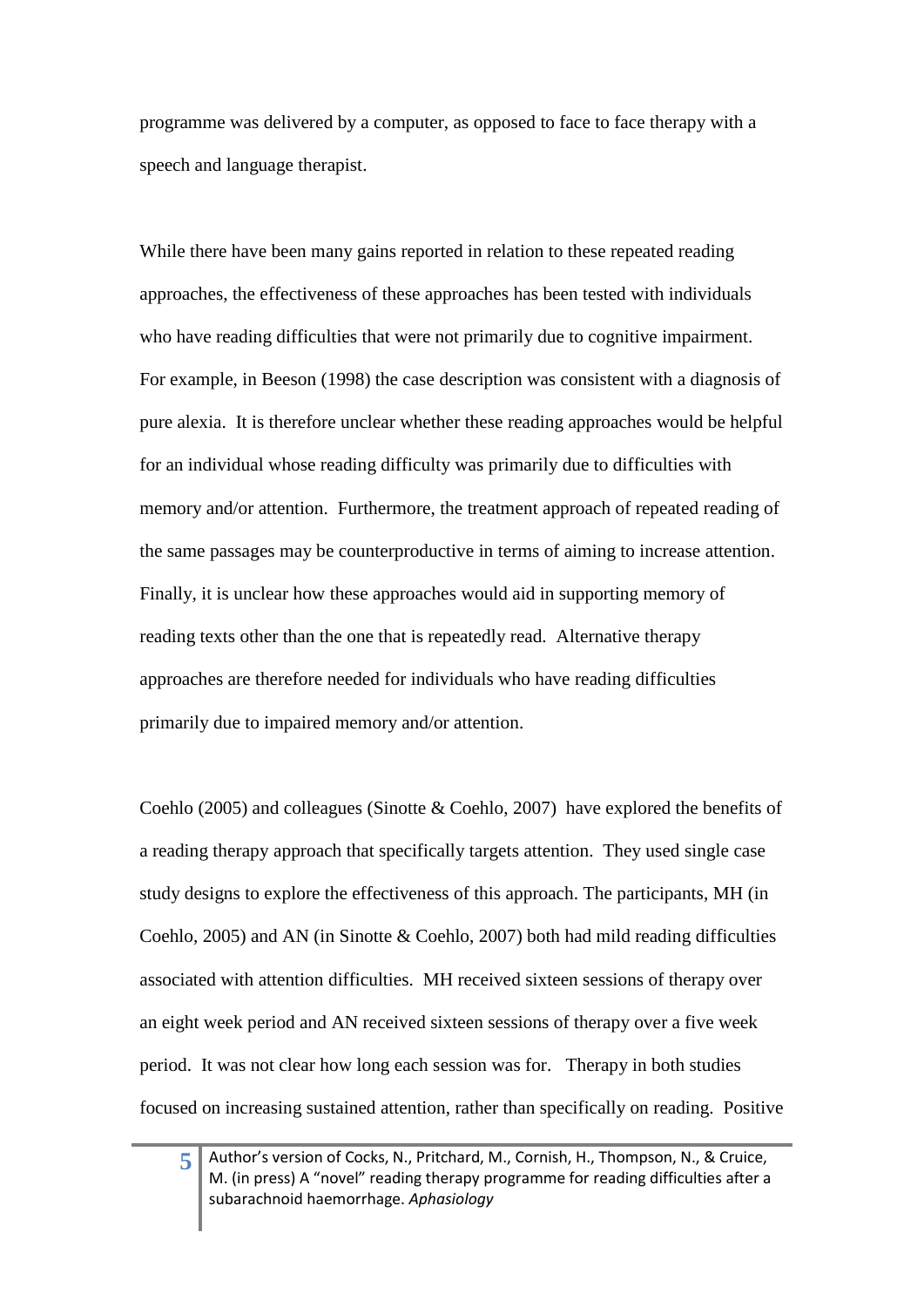outcomes included an increase in reading comprehension (MH and AN) and reduced variability in comprehension task performance (AN only). Gains relating to language and attentions skills were also reported for AN. Further qualitative improvements were noted by MH in her reading log. MH reported that reading felt less effortful, that she was less distracted when reading, and that she could concentrate for greater periods of time. Additionally, she reported increased participation in reading activities including reading the daily newspaper, portions of magazines, reading short novels, and participating in a monthly book discussion group.

Another therapy approach that specifically targeted attention was described in Wilson and Robertson [\(1992\)](#page-38-5). They also used a single case study design. The participant in this study had attention difficulties associated with reading as a result of a head injury. The training consisted of two different phases. The first phase (Training A) focussed on increasing concentration when reading and the second on increasing concentration when reading when a background distraction was present. The second phase consisted of two parts (Training B1 and Training B2). In Training B1 the goal was to read for five minutes without a slip of attention. Due to poor performance, this goal was modified in Training B2. The modified goal in Training B2 was instead to have no more than two slips of attention within a three minute period of reading. Training A consisted of 160 sessions (four sessions per day for 40 days). Training B1 consisted of 44 sessions (four sessions per day for eleven days) and Training B2 consisted of 156 training trials (six trials per day for 26 days). A particular strength of this study was that the reading material used was chosen by the participant (a novel) and so was motivating and also had high face validity. The therapy however

**6**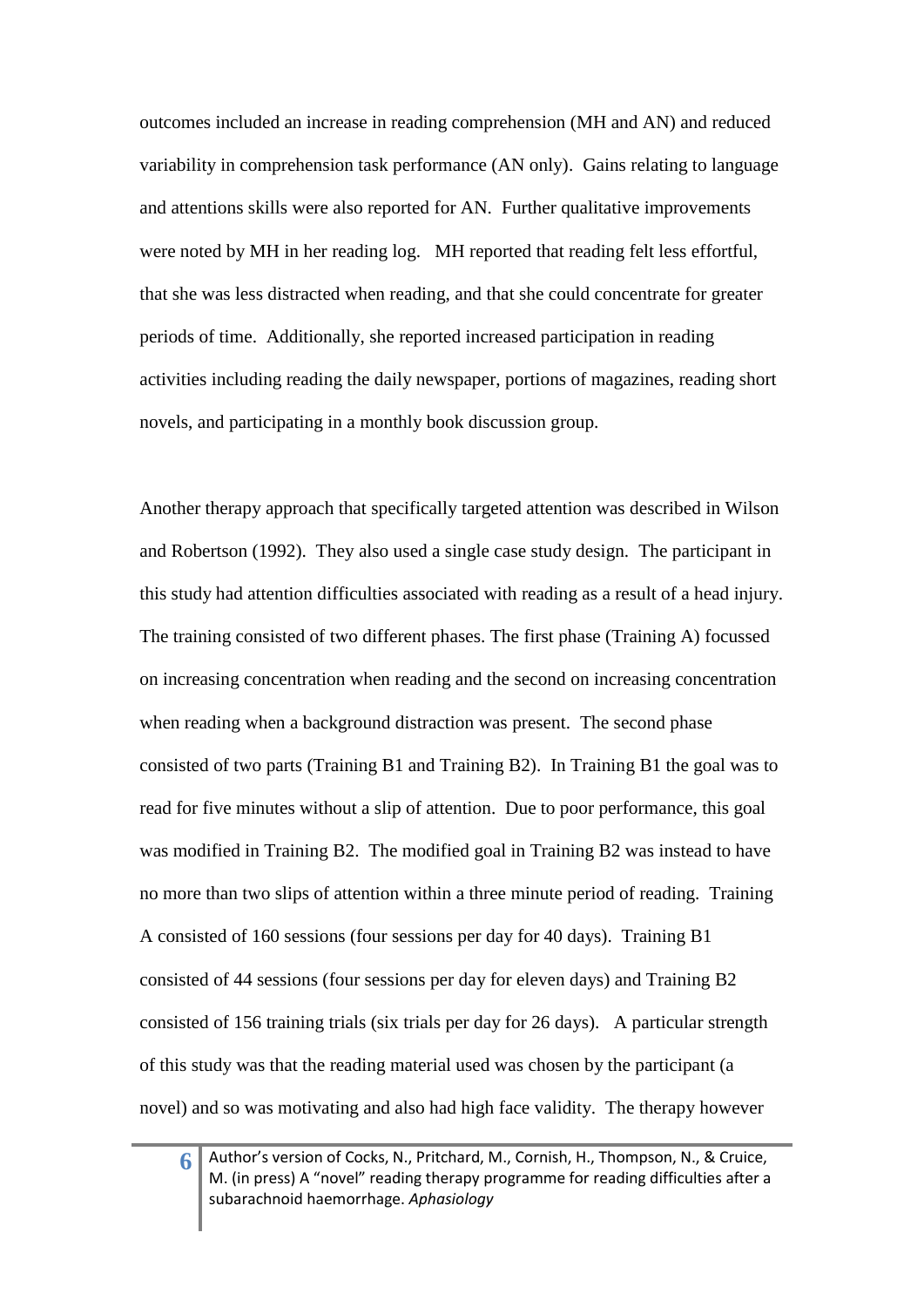was high intensity. Following the first phase of therapy the participant had less frequent attention slips when reading the novel which was used in the training but this improvement did not generalise to reading a text that was not used in therapy. Following the second phase, the participant had less frequent attention slips when reading the novel used in therapy and this improvement also generalised to texts not used in therapy. The participant also reported that following therapy he now read for pleasure.

Similar to the study by Wilson and Robertson [\(1992\)](#page-38-5), Lynch et al. [\(2009\)](#page-38-2) also used material selected by the participant in their reading therapy study. This study also used a single case study design. The participant, Ms A, had reading comprehension difficulties and Broca's aphasia. She received therapy twice a week over an eight month period with the exception of a five week break. In the approach described in this study, the focus was on obtaining meaning from the text rather than reading accurately. Complex texts were used as reading material. This was to ensure that the reading material was motivating and also had contextualised vocabulary and concepts. In this approach, the therapist also read and wrote aloud in the presence of Ms A. The participant was then encouraged to read and write along with the therapist. The strategies used by the therapist included modelling, foreshadowing, and employing meta-literacy comments. Ms A's comprehension improved following the intervention.

As individuals' therapy goals span the full spectrum of the International Classification of Functioning, Disability and Health (ICF) model [\(World Health Organisation](#page-38-6) 

**7**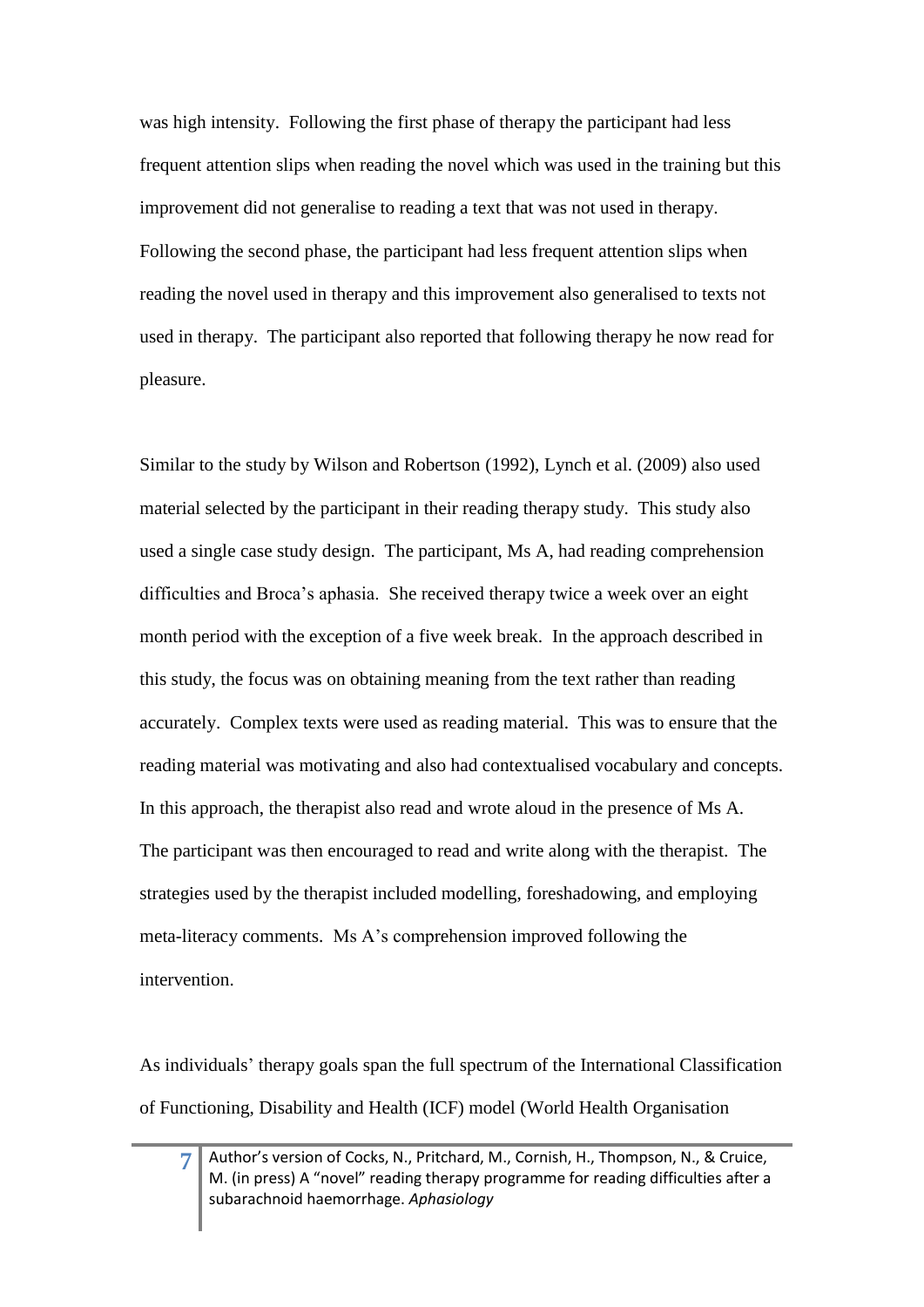(WHO), 2001; [Worrall et al., 2011\)](#page-38-7), it is essential that both assessment and therapy consider impairment, activity and participation [\(Kagan et al., 2008\)](#page-37-6). Most of the reported gains in the previous research on reading therapy could be classified as impairment gains. For example, the only non-impairment measure reported in the study by Wilson and Robertson (1992) was that the participant reported that he now read for pleasure. There is therefore a need to consider all aspects of the ICF framework both when designing reading therapy approaches, and also to consider gains across the entire ICF spectrum when determining the effectiveness of any reading therapy approach.

Unlike previous research, Cocks et al. [\(2010\)](#page-37-0) used a strategy-based reading therapy approach. The effectiveness of strategy-based reading therapy was explored with four participants with mild reading difficulties as a result of traumatic brain injury. The participants received 5-7 therapy sessions focusing on learning functional reading strategies, in order to be able to read reading matter of their choice (e.g. novels, magazines, and newspapers) independently. Strategies included highlighting key words and using prompt sheets to recall what was read. A range of measures, considering all aspects of the ICF framework, was used in order to determine whether gains had been made. These included extracts at the start and end of the therapy block that had been designed by the researchers, in order to assess accuracy, comprehension, and recall. Participants usually read only 2-5 extracts of a specific difficulty level, determined by either the SMOG [\(McLaughlin, 1962\)](#page-38-8) or the Gunning-Fox Index [\(Gunning, 1952\)](#page-37-7) as appropriate for their abilities and difficulties. A confidence and emotions questionnaire was also completed at the start and end of the

**8**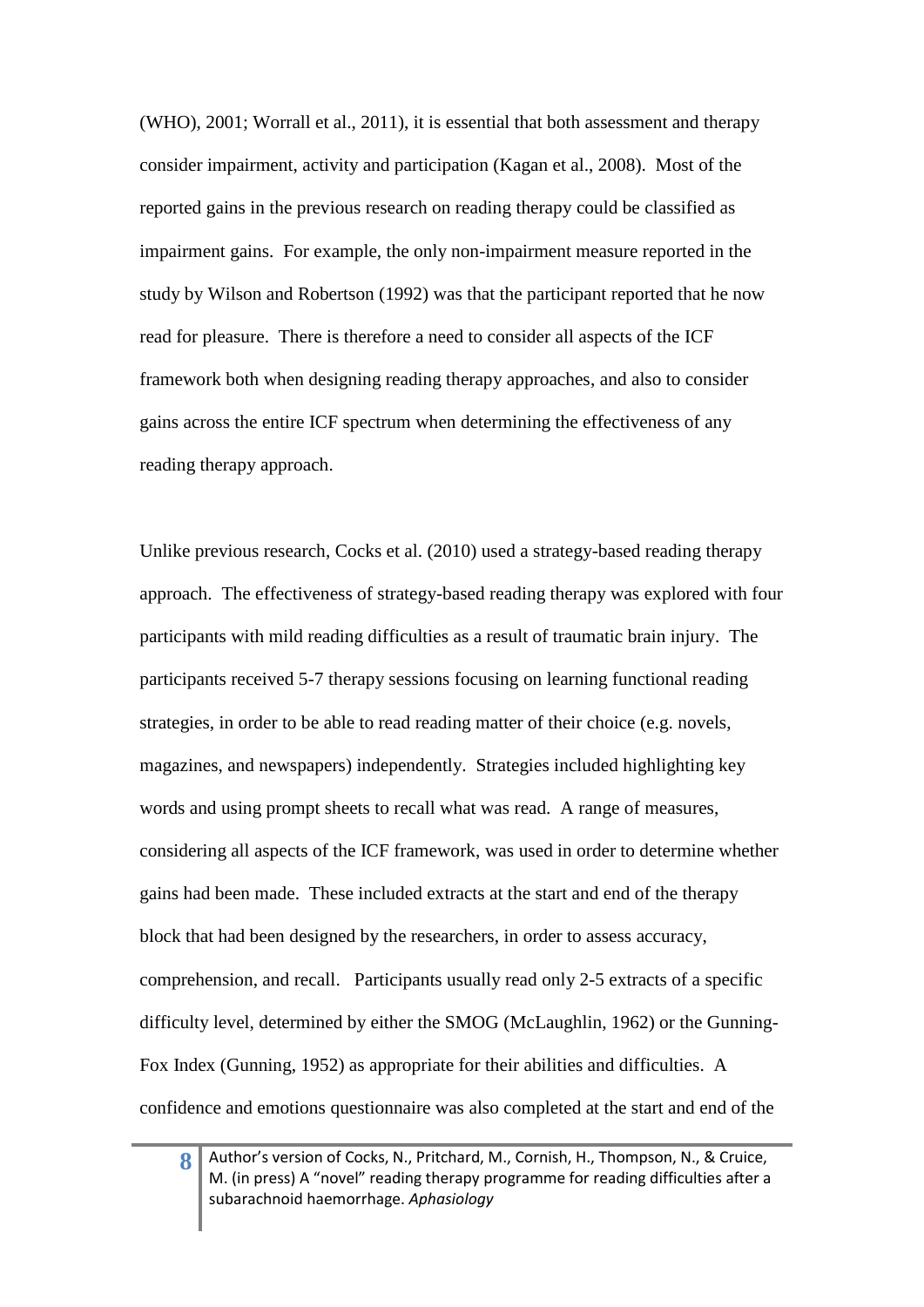therapy block. Gains were reported in relation to reading accuracy, comprehension and recall. Three of the four participants had increased confidence following therapy, and two of the participants had a reduction in negative emotions associated with reading. Unfortunately, only one final assessment was carried out and there was no maintenance testing. While the addition of measures that explored gains that could be classified as activity and/or participation was a strength of this study, these gains could have been explored in more detail. For example, a detailed interview with participants could have been carried out. This interview could have explored participants' views regarding the reading therapy that they were given and the gains that they felt they had made.

In the clinical-outcome research model, used widely in the research community and adapted by Robey for use with clinical disorders [\(Robey, 2004;](#page-38-9) [Robey & Schultz,](#page-38-10)  [1998\)](#page-38-10), there are five phases of intervention research. In the first phase of this model (Phase I) the intervention approach is identified and the effects are hypothesised. This involves the recruitment of single cases or small groups of participants. In Phase II, the clinical viability of the intervention approach is determined. At this phase it should be possible to hypothesise the magnitude of efficacy. Phase II research should also further refine the population and the treatment protocol. In Phase III, the efficacy of the treatment approach is determined through studies which have a tighter experimental design. Comparisons between treatment and no treatment conditions are made. At this stage, small group studies are still appropriate. In Phase IV, the therapy approach is directly compared to alternative therapy approaches or with a no

**9**

Author's version of Cocks, N., Pritchard, M., Cornish, H., Thompson, N., & Cruice, M. (in press) A "novel" reading therapy programme for reading difficulties after a subarachnoid haemorrhage. *Aphasiology*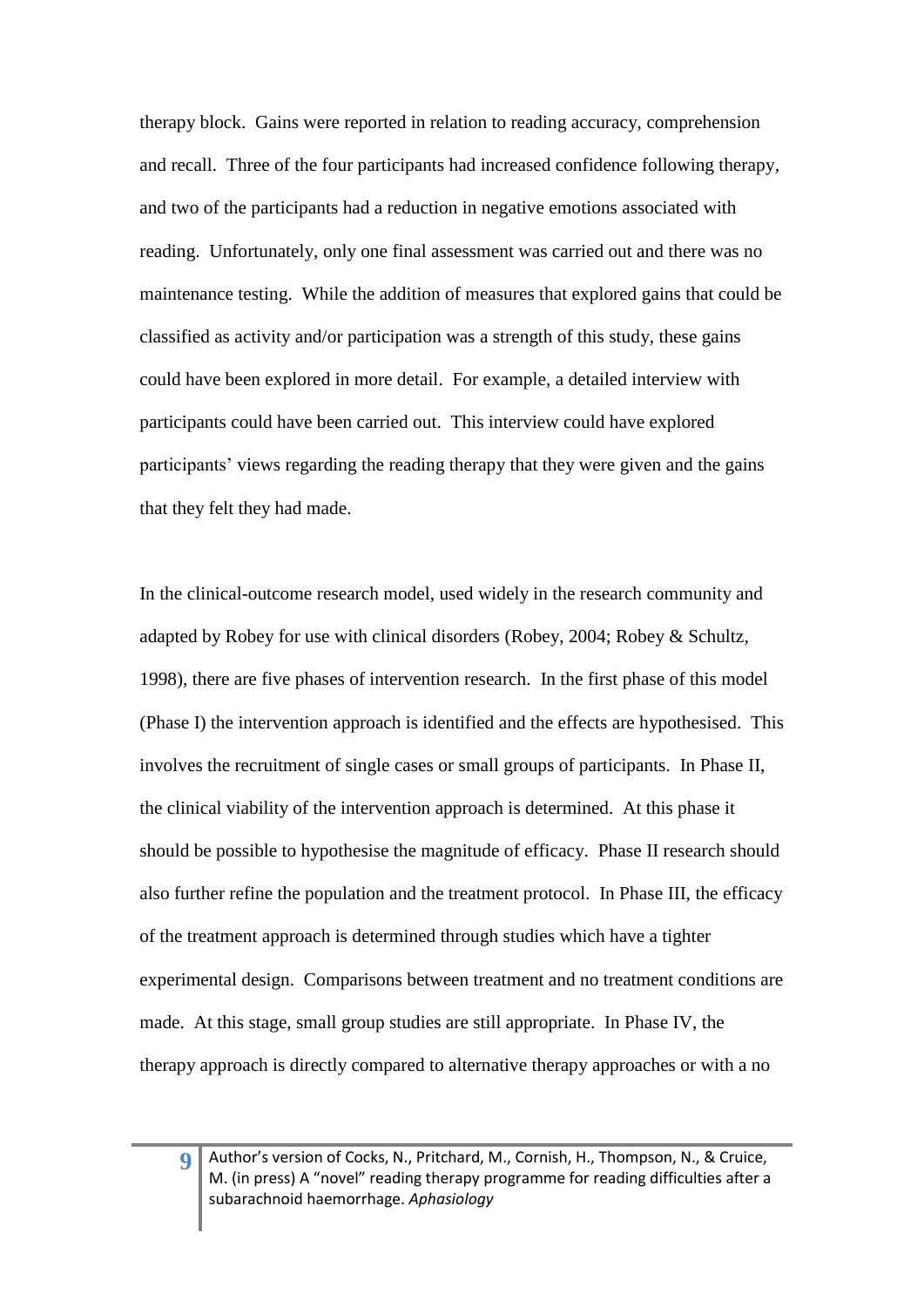treatment condition but with larger group sizes than Phase III. In Phase V, a costbenefit analysis is carried out.

The current study investigated whether a strategy-based therapy approach was effective for IW, who had mild reading difficulties associated primarily with a cognitive impairment, following a subarachnoid haemorrhage. The study used a similar design to that of Cocks et al. (2010). The study was considered a Phase I/II study for determining the effectiveness of strategy-based reading approaches for people with reading difficulties associated with cognitive impairment. Whilst the direct attention training approach used in Coelho (2005) and Sinotte and Coelho (2007) is clearly effective, and is likely to have been an appropriate treatment approach for the participant in this study, a different approach was taken. In order to maintain IW's motivation, the therapy approach needed to (1) Utilise relevant stimuli, like the studies by Wilson and Robertson [\(1992\)](#page-38-5) and Lynch et al. [\(2009\)](#page-38-2), in the form of personally-chosen novels), (2) focus on text-level tasks (page and book chapter), and (3) be motivating for both IW and her conversation partners who discussed material read each week. We deemed this approach would be more amenable to IW than repetitive drill-like component tasks of direct attention training and repeated reading. We employed a whole-task performance and practice approach, which is similar to Lynch and colleagues [\(2009\)](#page-38-2), who used whole texts rather than "fragmented tasks that focused on splintered skills" (Lynch et al., 2009, p227). As limited service provision was available, the therapy approach needed to be less intensive than in the study by Wilson and Robertson (1992), and to occur over a short duration, contrasting with the eight month treatment period described in Lynch et al. [\(2009\)](#page-38-2). The therapy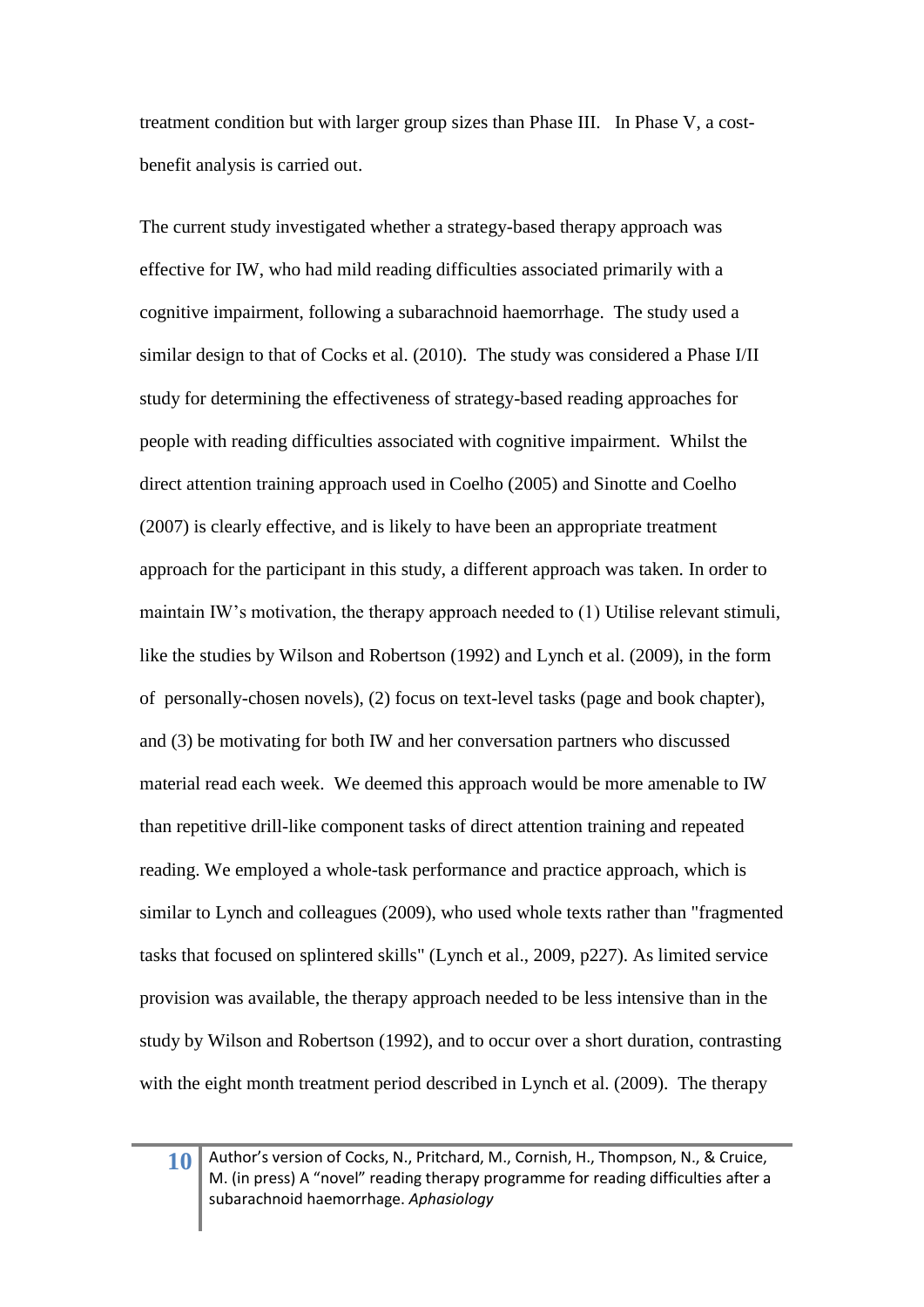approach therefore used was similar to that described by Cocks et al., and was designed with the aim of increasing functioning, activity, and participation.

IW attended 11 sessions of therapy focussing on using strategies to help her to read books of her choice. The study differed to Cocks et al., in that more formal pre- and post- therapy measures were used, and a maintenance assessment was carried out seven weeks after therapy had ceased. Similar to Cocks et al., gains in confidence and negative emotions gains were measured using a questionnaire. Unique to this study, IW was also interviewed at the maintenance assessment in order to determine her thoughts on the therapy process and to determine whether additional activity/ participation gains had been made.

#### **METHOD**

#### **Participant**

IW was a 49 year-old right-handed British female, who was married and had two adult daughters. Her first language was English and she was university educated with 17 years of schooling and further education. She had a subarachnoid haemorrhage (SAH) two years prior to taking part in this study, incurring frontal lobe damage as indicated on a CT scan. IW had mild aphasia characterised by anomia, with an Aphasia Quotient of 89.5 on the Western Aphasia Battery-Revised (WAB-R) [\(Kertesz, 2006; tested two months prior to participating in the study\)](#page-37-8) . Whilst she was classified as having anomia according to the assessment, the most impaired subtest was comprehension, specifically the aspect requiring following multi-part instructions, which may link to memory skills (See Table 1 for scores on subtests).

**11**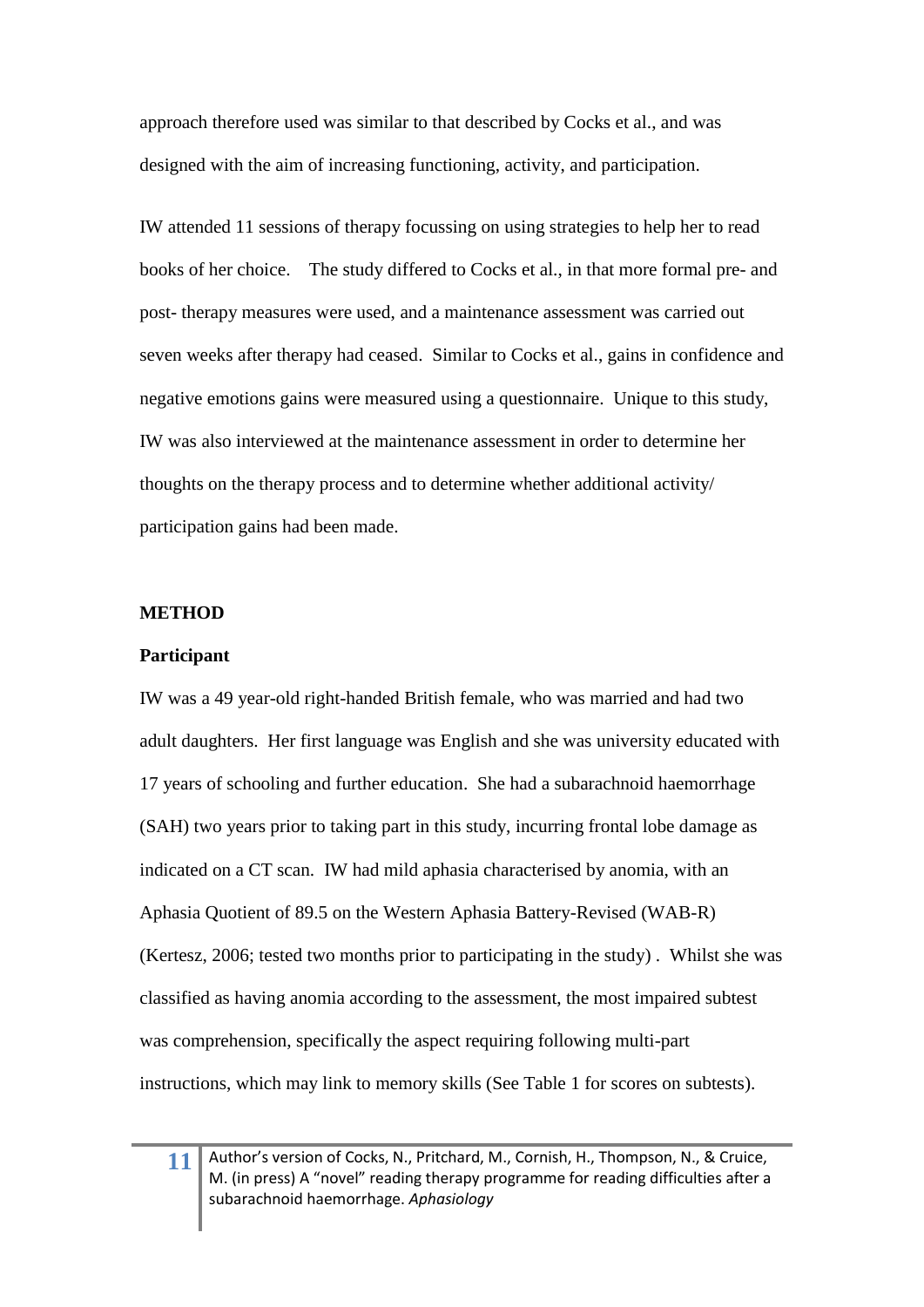Information taken from a neuropsychology assessment report completed 18 months prior to her taking part in this study indicated impaired executive functioning. Unfortunately, specific test scores were unavailable but the report indicated that in particular, IW had difficulties with multi-tasking, thinking flexibly and abstractly, sequencing, problem solving, and being able to plan and initiate a course of action. Her performance on memory tests suggested that weak attention and variable concentration impacted on her memory. Furthermore, the assessment results suggested that her speed of processing had also been affected by her SAH. These difficulties would be considered by the WHO ICF coding system as impairments in Specific mental functions (b140 Attention functions, b144 Memory functions, and possibly b164 Higher-level cognitive functions). IW was not receiving speech and language therapy services at the start of the study, and indeed, was deemed ineligible as her impairment was considered too mild by services she had previously approached. She had no visual or mobility difficulties. She was referred to a university clinic that specialises in reading difficulties after stroke and head injury by a researcher involved in another study.

IW reported that reading had always been very important to her both professionally and for leisure. At the time of the SAH, IW managed the catalogue division of a wellknown private collection of books and art work, and had previously managed independent book shops, and worked as a book reviewer. One year after the SAH, IW wanted to return to her full-time position following a 6-month "phase in" process.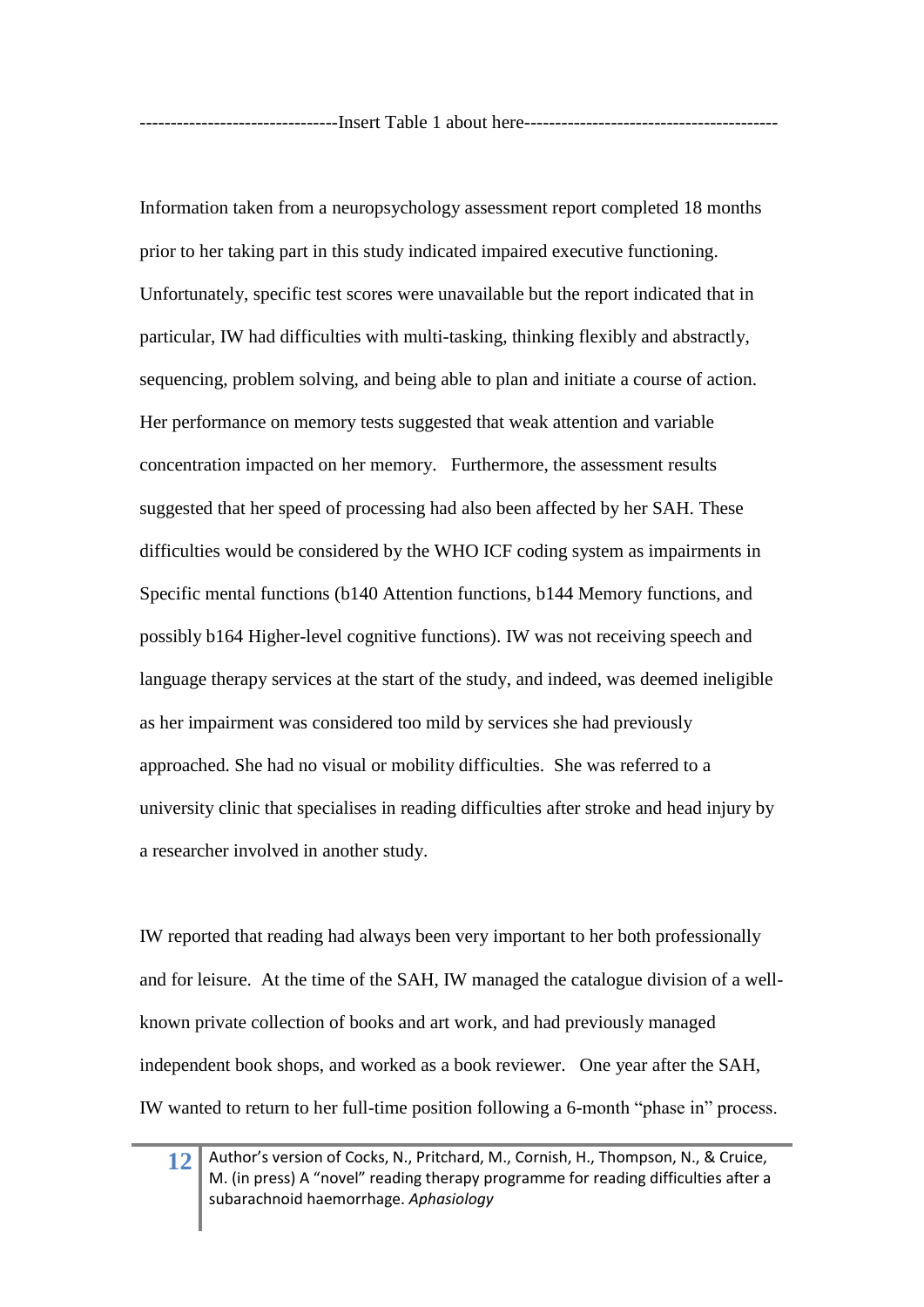However after two months, she realised that this was not possible, due to difficulties with multi-tasking, attention, and memory that were necessary for the position. During the study, IW returned to this place of work one day per week in a staff training role. After the SAH, IW had attempted to read novels for pleasure, but had managed only two "chicklit" novels, which she reported were difficult to read, and she could not retain information or enjoy reading them. As an alternative, IW started reading factual books, such as biographies, which were easier for her to follow, due to being written in a way in which events are presented sequentially. Although she was experiencing some success with biographies, her goal that motivated her contact with the university clinic was to be able read novels for pleasure.

#### **Assessment Procedure**

IW's reading ability, reading confidence, and emotions associated with reading were assessed pre-treatment, post-treatment (one week), and at maintenance (seven weeks post-treatment). Two assessments and an exit interview were used to measure baseline performance, capture change, and identify user perceptions of the treatment.

A formal, standardized assessment, the Gray Oral Reading Tests [\(GORT-4; Lee](#page-38-0)  [Wiederholt & Bryant, 2001\)](#page-38-0), was used to assess reading rate, accuracy and comprehension. The GORT-4 is a text level reading assessment, with two equivalent forms (Form  $A \& B$ ), each containing 14 stories or single paragraphs of increasing length and complexity. The participant reads each story aloud, and then answers five multiple-choice questions that assess literal, inferential critical and affective comprehension of the text. Each story is scored for reading rate (in seconds), accuracy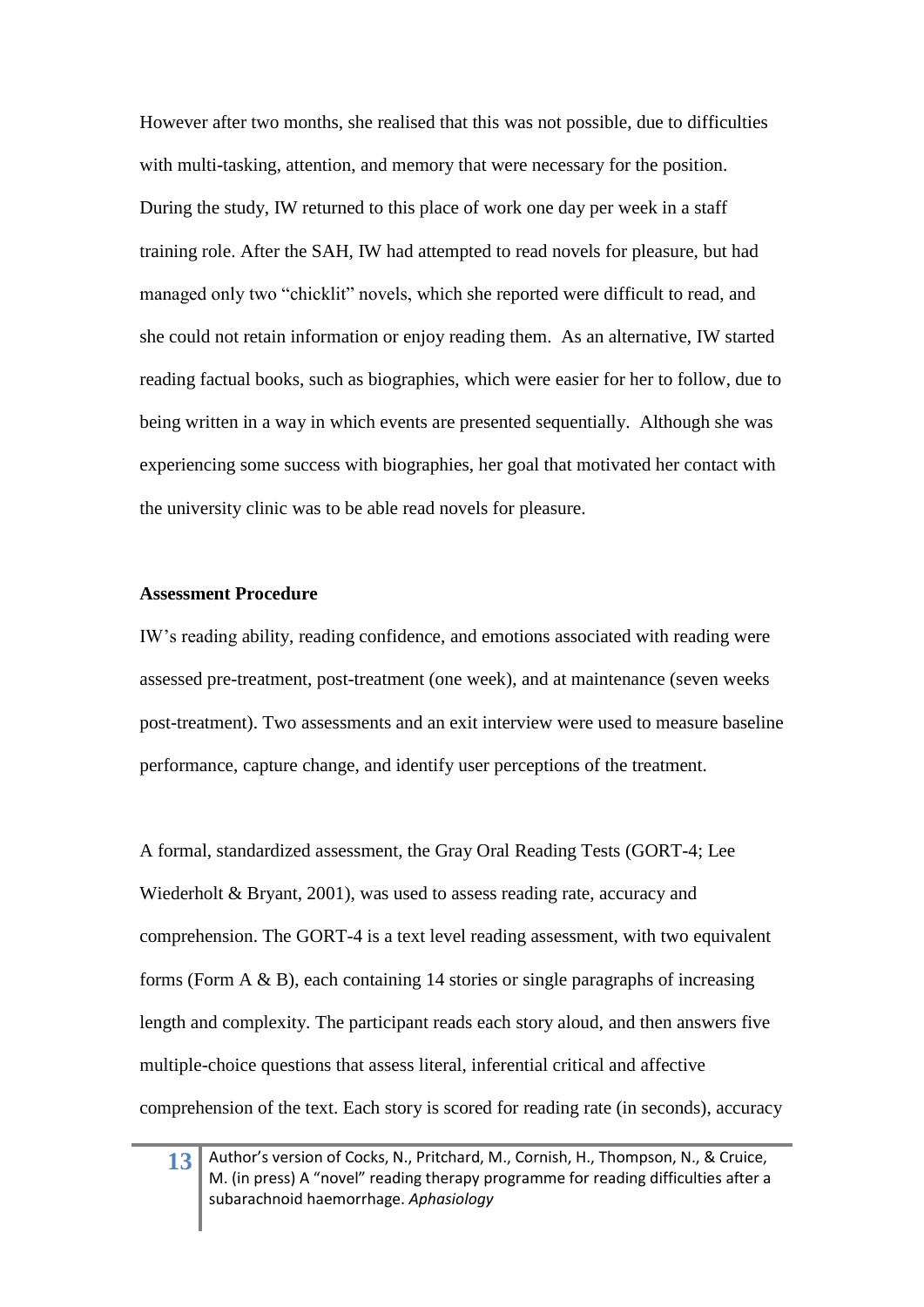(number of deviations from print), and comprehension (number of questions correct). A basal is obtained when the participant obtains the maximum score of five for comprehension in one story (and credit is given for all stories below the basal), and a ceiling is obtained when the participant answers three questions or more incorrectly in one story. Maximum comprehension score is 70 (5 correct answers for 14 stories). The GORT-4 yields a range of scores: a total comprehension score and a total fluency score for the test; an overall Oral Reading Quotient (ORQ) and percentile); and rate, accuracy, fluency, and comprehension scores for each story that are summed and averaged for the test. Standard administration and scoring instructions were followed, including using the GORT-4 conversion tables. The GORT-4 is an education assessment designed to identify reading difficulties in school-aged children, and not for adult neurological populations. Furthermore, it is an American test with American content and spelling, and standardized on American children and teenagers. Despite these limitations, it was selected for use, providing a comprehensive range of stories that would be suitably discriminating for this high-level participant, and has been used in aphasia reading research previously (e.g. Beeson & Insalaco, 1998; Coelho, 2005). Alternative assessments within speech and language therapy had only one or few paragraphs at the text level to assess reading ability. For IW, Forms A and B were administered pre-treatment, with an average score being obtained for baseline. Form B was used immediately post-treatment and Form A at maintenance testing. As posttreatment and maintenance testing were only six weeks apart, different forms were used in order to reduce gains made simply because IW remembered the texts.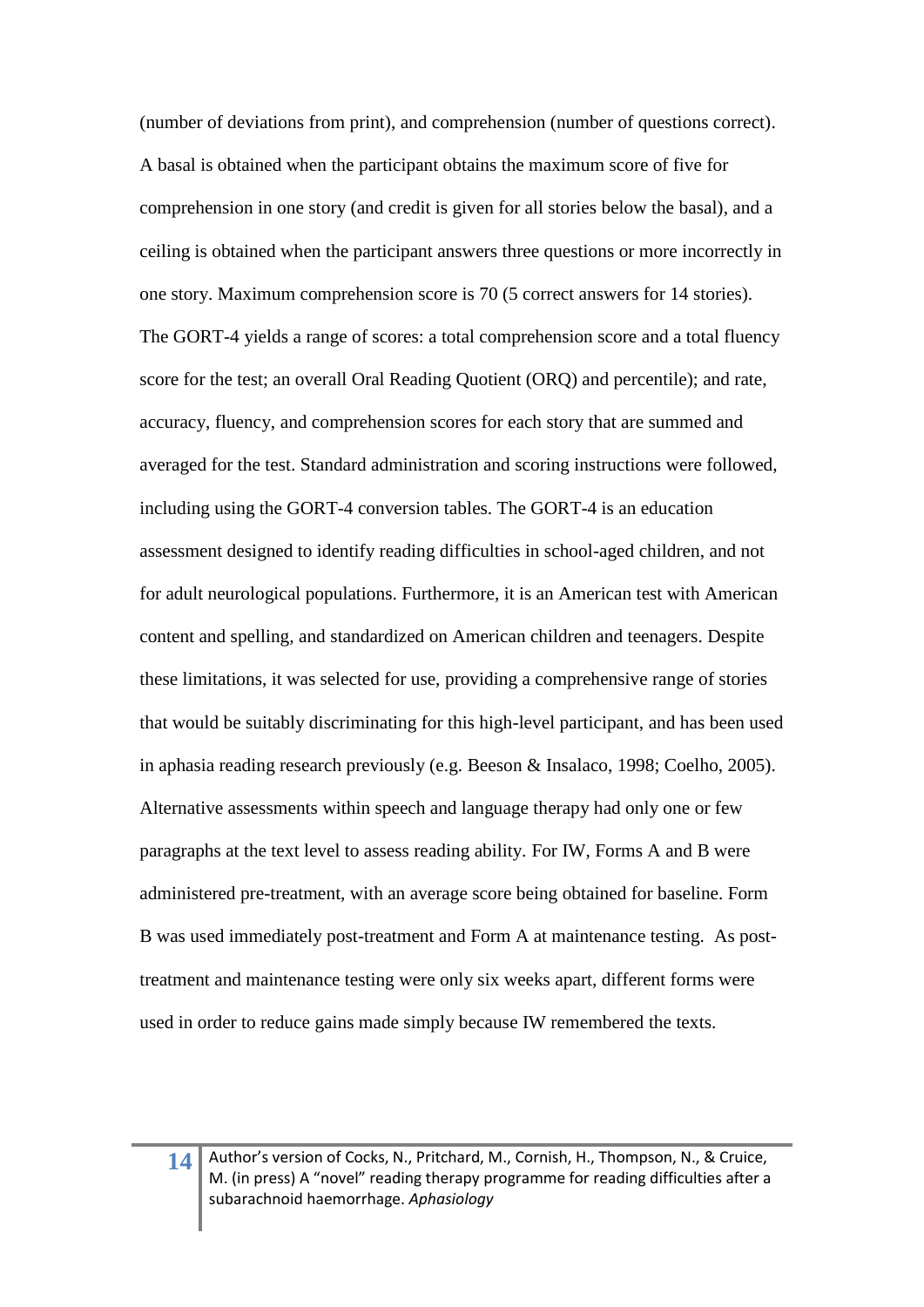The Reading Confidence and Emotions Questionnaire (RCEQ: see Cocks et al., 2010) was used to assess self-report of confidence and emotions associated with reading in different contexts. The RCEQ contains 22 questions (see Appendix 1) and is completed by the participant, with interviewer support available to read aloud the questions or clarify where needed. Both premorbid reading and current reading are assessed, with the majority of questions focussing on the latter. Two thirds of the questions pertain to confidence, and one third to emotions associated with reading. The RCEQ acknowledges that subjective evaluation is important for holistic assessment and compliments the objective information gathered using the GORT-4. The RCEQ reflects elements of the WHO ICF dimensions of Activity and Participation, focusing on the individual's reading in contexts with others, and can be linked to various Activity and Participation domains and codes (d1 Learning and applying knowledge – *d140 Learning to read, d166 Reading*; d3 Communication – *d350 Conversation, d355 Discussion*; and d9 Community, Social and Civic life – *d920 Recreation and leisure*). The RCEQ also links reading with quality of life, focusing on the psychological dimension or the individual's perception of their affective state [\(The WHOQOL Group, 1995\)](#page-38-11). In the RCEQ, this is specific to reading, and is manifest in the concepts of confidence, pleasure, feeling upset, anxiety, worry, frustration, and anger. All questions are rated on a 10-point scale, from 1 (not at all confident) to 10 (completely confident), or 1 (none/not at all) to 10 (a lot/extremely) for emotions. Scores are not summed but rather treated as individual items to inform goal setting and treatment planning.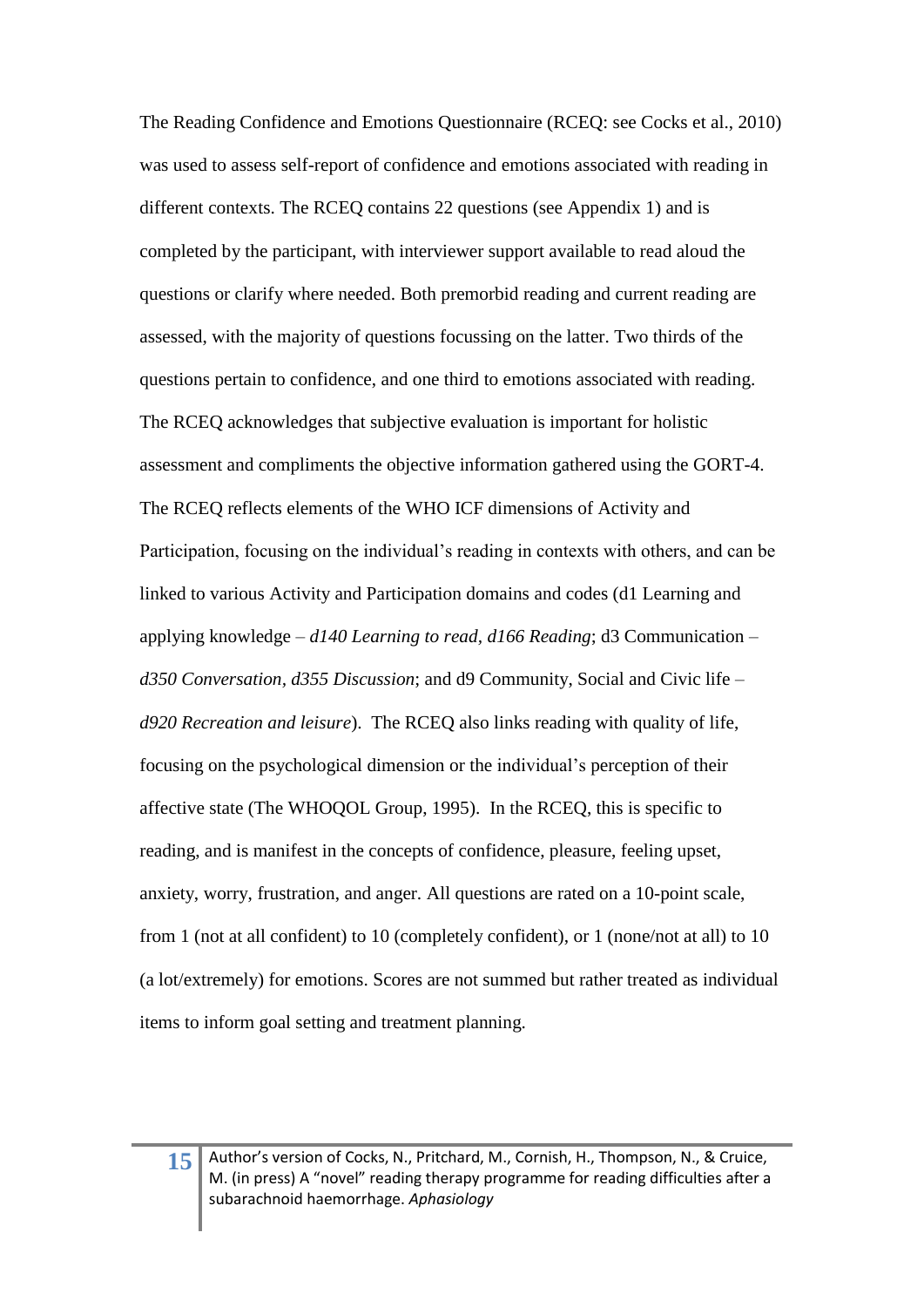The RCEQ was devised in 2007 by five student researchers working in collaboration with two authors on the current paper (Cocks and Cruice), and slightly modified in 2008 by three further student researchers. Those involved in the development of the RCEQ are recognised in the RCEQ footer (see Appendix 1). It was modelled on the 12-item Communication and Readiness and Use Index (CRUI), developed by Lyon and colleagues [\(1997\)](#page-38-12) to measure outcomes of communication partner training for volunteers working with adults with aphasia. Similar to the CRUI, the concept under study is considered in relation to different partners or contexts. For example, the RCEQ considers reading in the contexts of reading by one's self, with a family member or friend, and with a stranger. Again, similar to the CRUI, the RCEQ considers different stages of communicative interaction. For example, starting a conversation about something read versus maintaining a conversation about something read (see items  $I - L$ ). The first section of the RCEQ focuses solely on confidence, which is partially represented in the CRUI, but is now a popular concept in its own right [\(see for example, the Communication Confidence Rating Scale for](#page-36-1)  [Aphasia \(CCRSA\) by Babbit, Heinemann, Semik, & Cherney, 2011\)](#page-36-1). Although the CRUI employs a 100mm visual analogue scale, which is viable and acceptable, the response format was modified to a 10-point likert scale for the RCEQ. This modification was deemed to be more helpful in enabling clients to select a point on the continuum, and discuss their perceptions and future desires over different time points.

Finally, to gather IW's perceptions of the treatment and her progress, a structured exit interview was conducted at the maintenance session. Research by Worrall and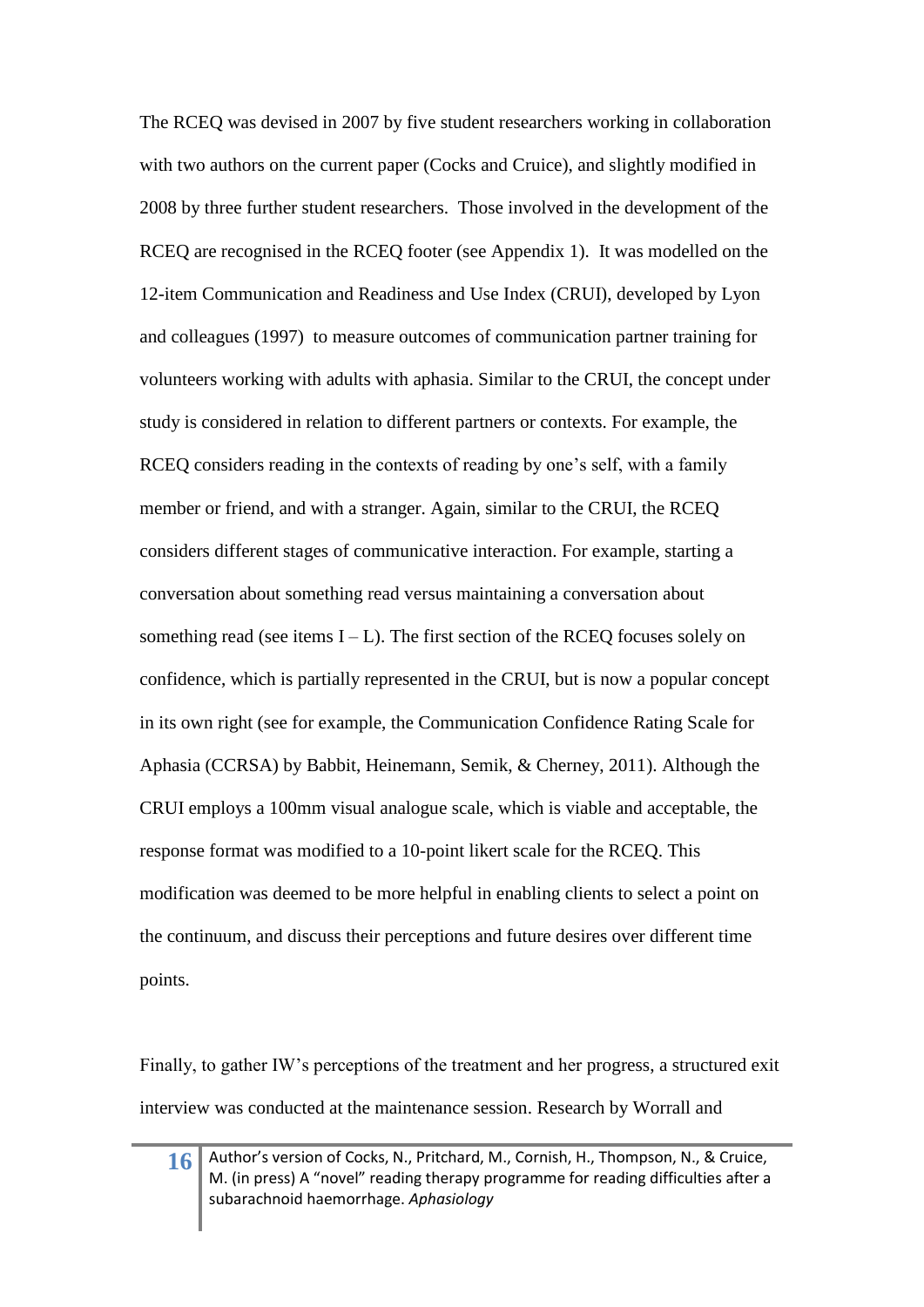colleagues [\(2011\)](#page-38-7) and Hersh [\(2009\)](#page-37-9) on goals and discharge practices with clients with aphasia informed the selection of the following questions:

- How have you found coming to the reading clinic?
- Have you noticed any changes with your reading or your communication since you started coming?
- How do you feel you've gone with your goals?
- What did you like, or what was good, about the therapy?
- Was there anything about the therapy that you didn't like or that could have been better?
- Do you have future goals for your reading? If so, what are they?
- Is there anything else you wanted to comment on that we haven't covered?

## **Treatment Procedures**

IW's goals for treatment were: to remember more when reading (including to use strategies more frequently to help with reading; and to be able to identify texts that are appropriate to read given her reading difficulties and strengths); to feel more confident with reading and to enjoy reading more; and to be able to talk about what she had been reading with confidence to family/friends and strangers. These goals were established in a discussion with IW integrating the results of the GORT-4, RCEQ, and her own views. Treatment consisted of 11 one-hour sessions (four sessions over five weeks; nine week break due to university holidays; seven sessions over eight weeks). Texts of IW's choice were used as therapy materials. Reading and home-practice tasks outside the clinic treatment sessions were integral to the programme of treatment.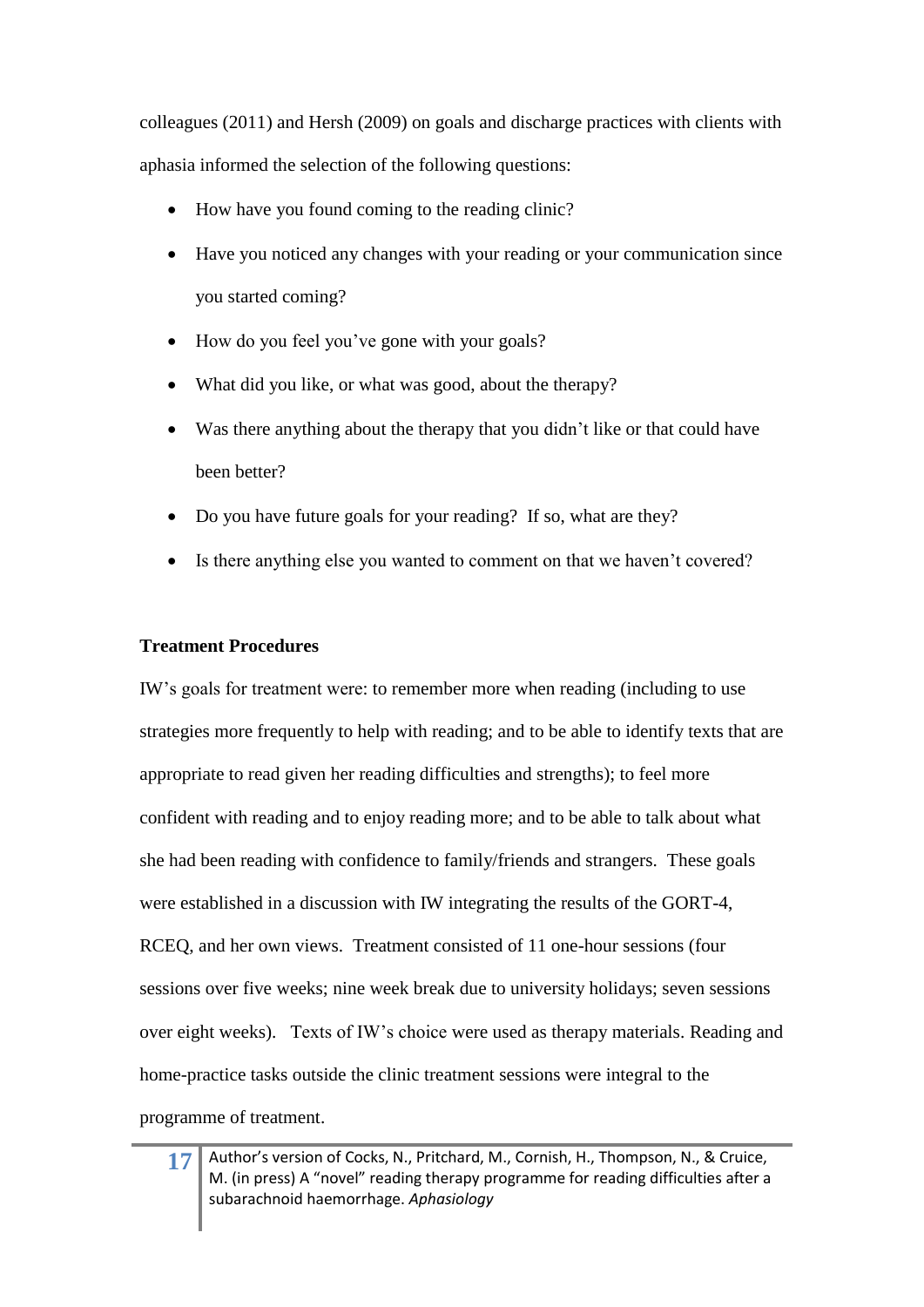Treatment initially targeted a novel (*The Return* by Victoria [Hislop\)](#page-37-10), however after four sessions and the holiday period, IW reported not enjoying the novel, and goals were reviewed to focus on factual text. Treatment then continued with a focus on an autobiography (*[Journey Through a Small Planet](#page-38-13)* by Emanuel Litvinoff), and the final treatment session focussed on reading extracts from three different books: a graphic novel (*Persepolis* [by Marjane Satrapi\)](#page-38-14) and two novels (*Room* [by Emma Donaghue;](#page-37-11) *[The No. 1 Ladies' Detective Agency](#page-38-15)* by Alexander McCall Smith). Pre-holiday treatment was delivered by two student speech and language therapists (SSLTs) under close supervision of a qualified speech and language therapist (SLT); post-holiday treatment was delivered by a qualified SLT. This occurred because IW returned to work one-day per week during the study, and needed an alternative day for treatment to accommodate this, necessitating also a change in therapist. In addition to the texts focussed on in therapy, IW reported independently and spontaneously reading other factual books between sessions, including a book about the Isle of Skye, and one about the holocaust, with her interest in the latter sparked when reading *Journey Through a Small Planet*.

Treatment aimed to improve IW's ability to read and retain information through the utilisation of strategies including:

- Using a card to block text above and below the line she was reading
- Stopping at the end of each paragraph and verbally summarising the main points
- Highlighting main character's names (for fiction books) and key words
- **18** Author's version of Cocks, N., Pritchard, M., Cornish, H., Thompson, N., & Cruice, M. (in press) A "novel" reading therapy programme for reading difficulties after a subarachnoid haemorrhage. *Aphasiology*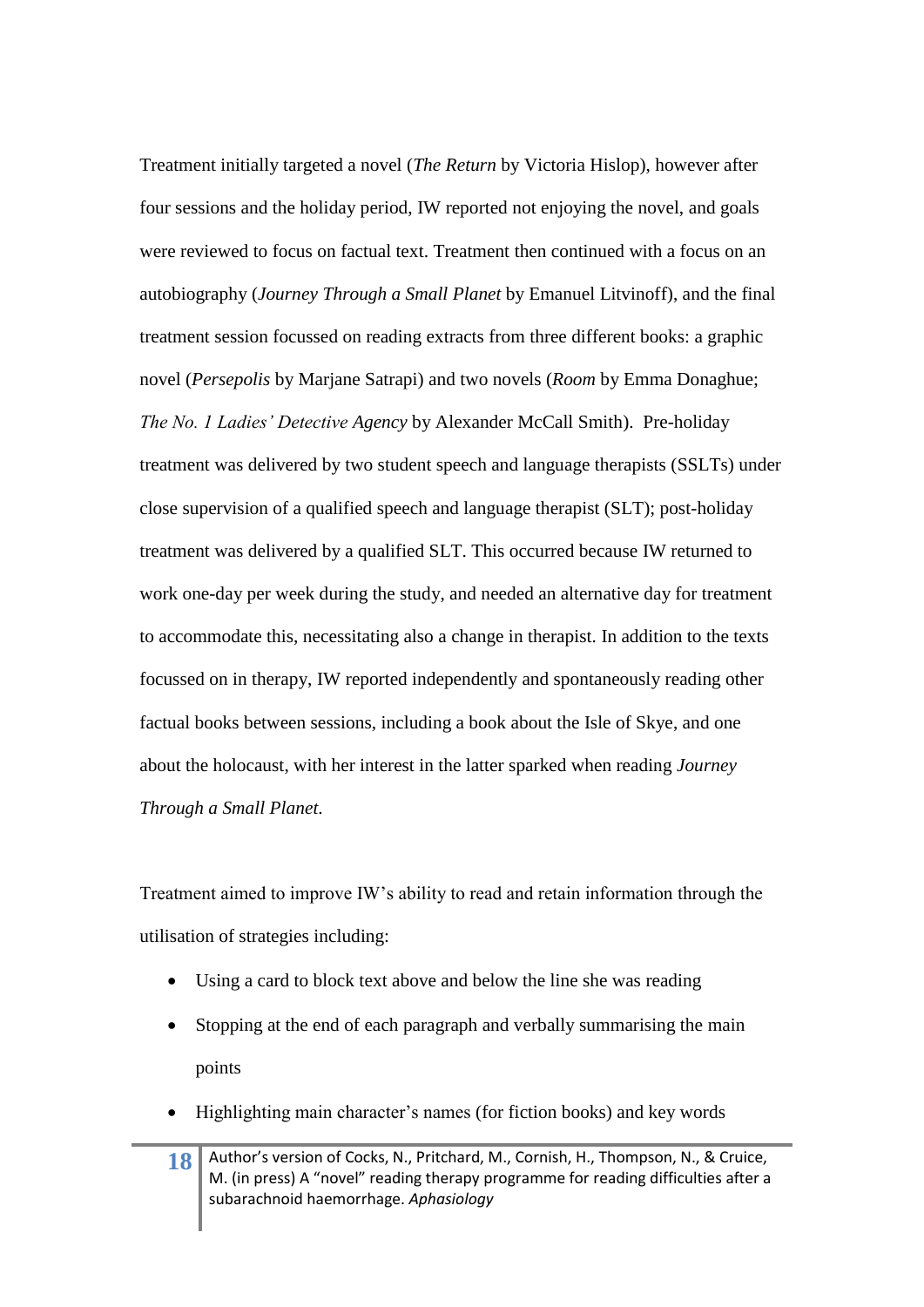- Writing important plot developments in the margin of the book (for fiction books), and other things she thought may be important to remember
- Creating mind-maps to track who, where and what happened in the text
- Writing summaries at the end of each chapter

The highlighting, summaries and mind-maps helped IW revise and focus on the important aspects of the plot, and also acted as an aide memoire of text previously read. Some of these strategies, highlighting and writing summaries, were used in Cocks et al. [\(2010\)](#page-37-0) and found to be effective. The addition of the use of mind-maps was inspired by adult education literature which suggests that creating mind-maps aids memory of text based material [\(e.g. Farrand, Hussain, & Hennessy, 2002\)](#page-37-12). The use of a card to block text is a strategy applied frequently in clinical practice, despite the lack of published evidence for its use, to focus clients who have reading difficulties associated with cognitive difficulties.

Sessions also involved discussion about the book and verbal recall, in which IW was required to verbally recall what she had read that week; what had happened in the book so far; and the last two paragraphs read in the session. Initial summaries (those at *start* of treatment) contained a significant amount of detail and were poorly structured, necessitating a further treatment target of extracting key information only about each passage such as the characters involved, the setting, and the event that occurred. In the final two treatment sessions, IW additionally gave verbal summaries to two unfamiliar listeners (other researchers working at the university), which were then reflected on in a discussion with the treating SLT. Discussions during treatment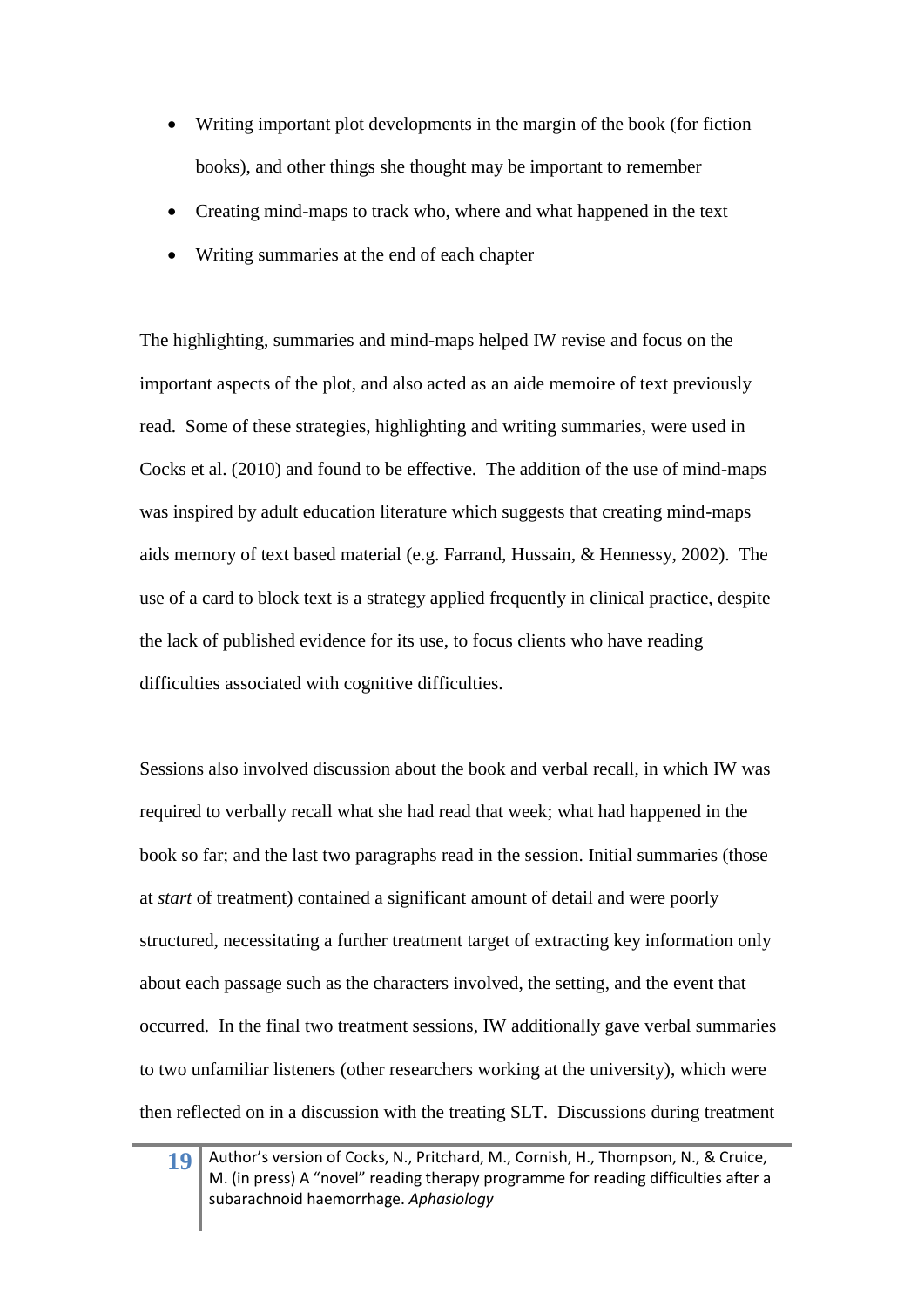also focused on awareness and problem solving, for example identifying aspects of types of text that were more difficult and thereby selecting more appropriate reading materials; identifying shifting time frames within text (in one section of *The Return*  the plot moves forwards and backwards in time) and thereby re-reading to understand plot development.

#### **Results**

## **GORT-4 Results**

## *Rate and Accuracy*

Rate and accuracy scores are reported on a scale of 0-5, and raw scores are then converted using GORT-4 tables. Pre-treatment, IW's rate of reading was fairly slow, obtaining an average score of 1.86/5 (see Figure 1 for details). Post-treatment, her rate improved to the maximum score of 5/5, and this was maintained (4.87/5). Pretreatment, IW rarely made errors when reading aloud and obtained an average score of 3.93/5 for accuracy. Post-treatment, this improved to the maximum score of 5/5, and was maintained (4.87/5).

--------------------------------Insert Figure 1 about here-------------------------------

#### *Comprehension*

Pre-treatment, IWs total comprehension score was low  $(47.5/70,$  Standard Score = 8, Percentile = 25; see Figure 2 for details) and her comprehension varied between stories. This variability was not always related to the complexity of the text, for example, IW scored 1/5 on a story in Form A, and yet scored 4/5 on a later story in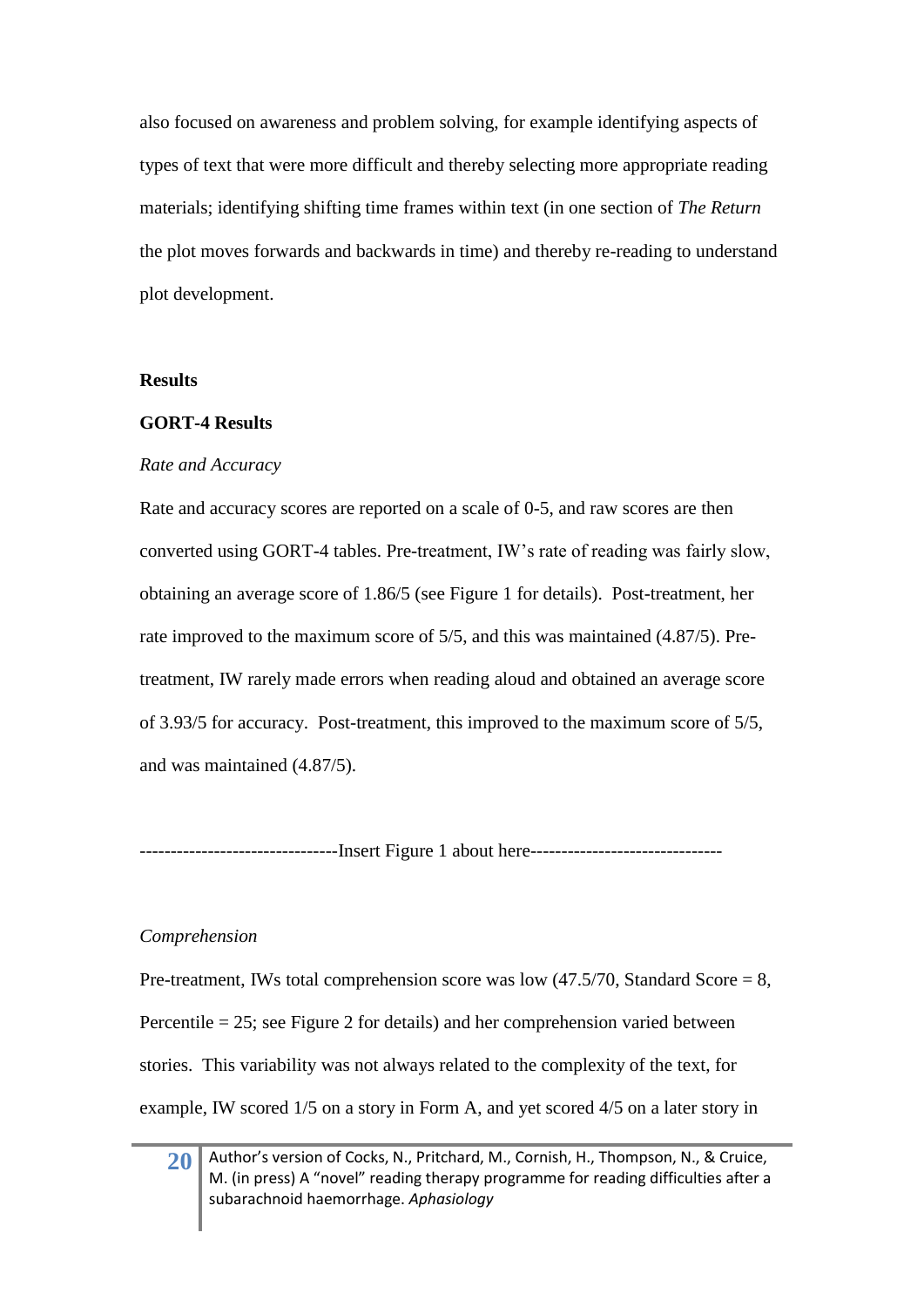Form B. IW reported more personally meaningful texts were easier to remember, or texts that drew on experience. Immediacy also appeared to impact on reading comprehension and memory, as IW reported that if the initial questions related to the last sentences read, she could remember and answer correctly. Analysis of her GORT-4 scores pre-treatment indicated that this was the case for the easier stories but the pattern was more complicated for the more difficult stories. Post-treatment, IW's comprehension score improved (65/70, Standard Score = 11, Percentile = 63), and the variability in her scores reduced with scores ranging from 3-5 (as opposed to 1-5). Improvement continued and at maintenance, IW obtaining a maximum score for all but one of the stories (69/70, Standard Score = 12, Percentile = 75).

-----------------------Insert Figure 2 about here-------------------------------

## *Fluency and Oral Reading Quotients*

Pre-treatment, IW's total fluency score was  $94/140$  (Standard Score = 8, Percentile = 25) (see Figure 3 for details). Post-treatment, her fluency was at ceiling with a maximum score (140/140, Standard Score = 16, Percentile = 98), and this was effectively maintained six weeks later  $(138/140, Standard Score = 15, Percentage = 15)$ 95). Summed standard scores for comprehension and fluency over the three time points were calculated, in order to compute IW's Oral Reading Quotient (ORQ) and percentile. IW achieved an ORQ of 88 pre-treatment (in 21st percentile; Standard Error of Measurement (SEM) = 2), and an ORQ of 121 post-treatment (in the  $92<sup>nd</sup>$ percentile;  $SEM = 2$ ), which remained stable at maintenance testing, yielding a difference score of 33 (minimum difference score specified by the GORT-4 must be 9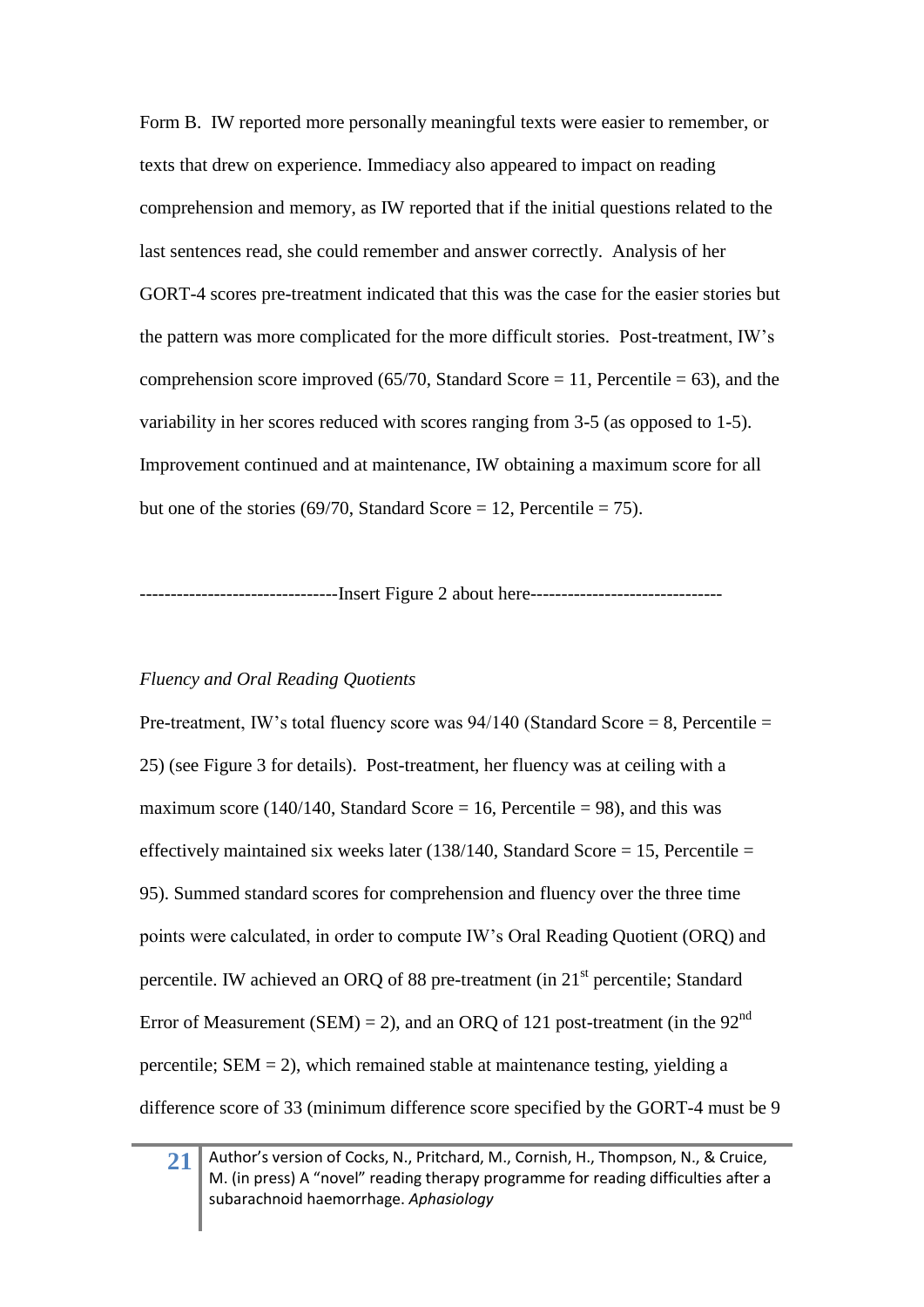points). Following the GORT-4 manual, her pre-treatment ORQ is interpreted as *below average*, and her post-treatment and maintenance ORQ is considered *superior*.

--------------------------------Insert Figure 3 about here-------------------------------

## *Confidence*

IW rated her premorbid confidence in reading at ceiling (10/10). Pre-treatment ratings of reading silently were all low (3/10), and pre-treatment ratings of reading aloud to family/friend or stranger were similarly low (3/10 and 1/10 respectively; see Figure 4 for details). Reading aloud to herself alone, however, was rated at ceiling (10/10). Pre-treatment, IW was not confident in remembering what she had read (1/10) but more confident in understanding what she had read (5/10). Post-treatment, IW rated herself as more confident in all areas, with one exception (pre-treatment ceiling for item reading aloud alone sustained). Gains of five to seven points were achieved, with post-treatment scores ranging between six and ten. Gains were generally maintained, improved slightly or fell only slightly at maintenance testing.

Pre-treatment confidence in conversing with family and friends about what she had read was higher than pre-treatment confidence in conversing with strangers (Figure 5) and reading ability (compare Figures 4 and 5). Post-treatment, IW rated herself as more confident in all areas, with higher scores in conversing with family and friends, but greater gains in conversing with strangers. Gains were maintained or enhanced at maintenance.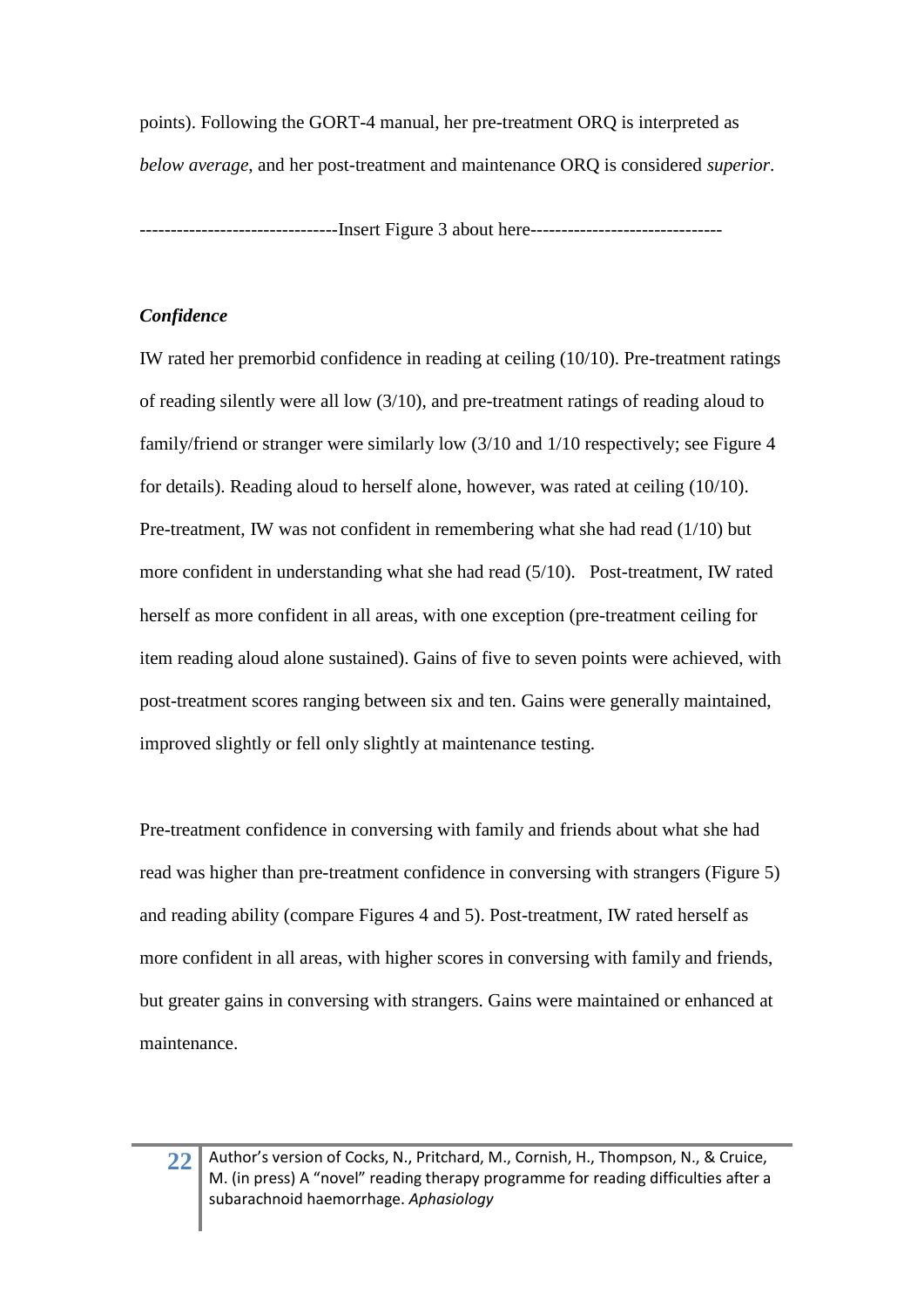The opportunities in the final two treatment sessions to verbally summarise reading to strangers were important to IW's perception of herself. IW reported that she had been worried about talking about her reading with a stranger, but that overall it was an experience she was proud that she had taken up. The second time she gave a verbal summary, the stranger asked her if she would recommend the book and if she had read anything similar. When reflecting on this activity, IW reported that it made her feel she could still discuss, review, and give opinions about books, and that this was something that was an important part of her pre-SAH life.

--------------------------------Insert Figure 4 about here-------------------------------

--------------------------------Insert Figure 5 about here-------------------------------

#### *Emotions*

IW rated her premorbid pleasure in reading at ceiling (10/10) but rated her level of pleasure in reading at pre-treatment substantially lower at (2/10). High levels of negative emotion (feeling upset, frustration when reading to self, and anxiety) were noted pre-treatment (see Figure 6). Some degree of worry and frustration when reading aloud was present pre-treatment, but only minimal anger was reported. IW commented that anger was not the right emotion, saying she felt "more hopeless than angry".

Substantial gain in pleasure from reading was evident post-treatment (change score 6- 7 points), accompanied by substantial reduction in feeling upset and frustration when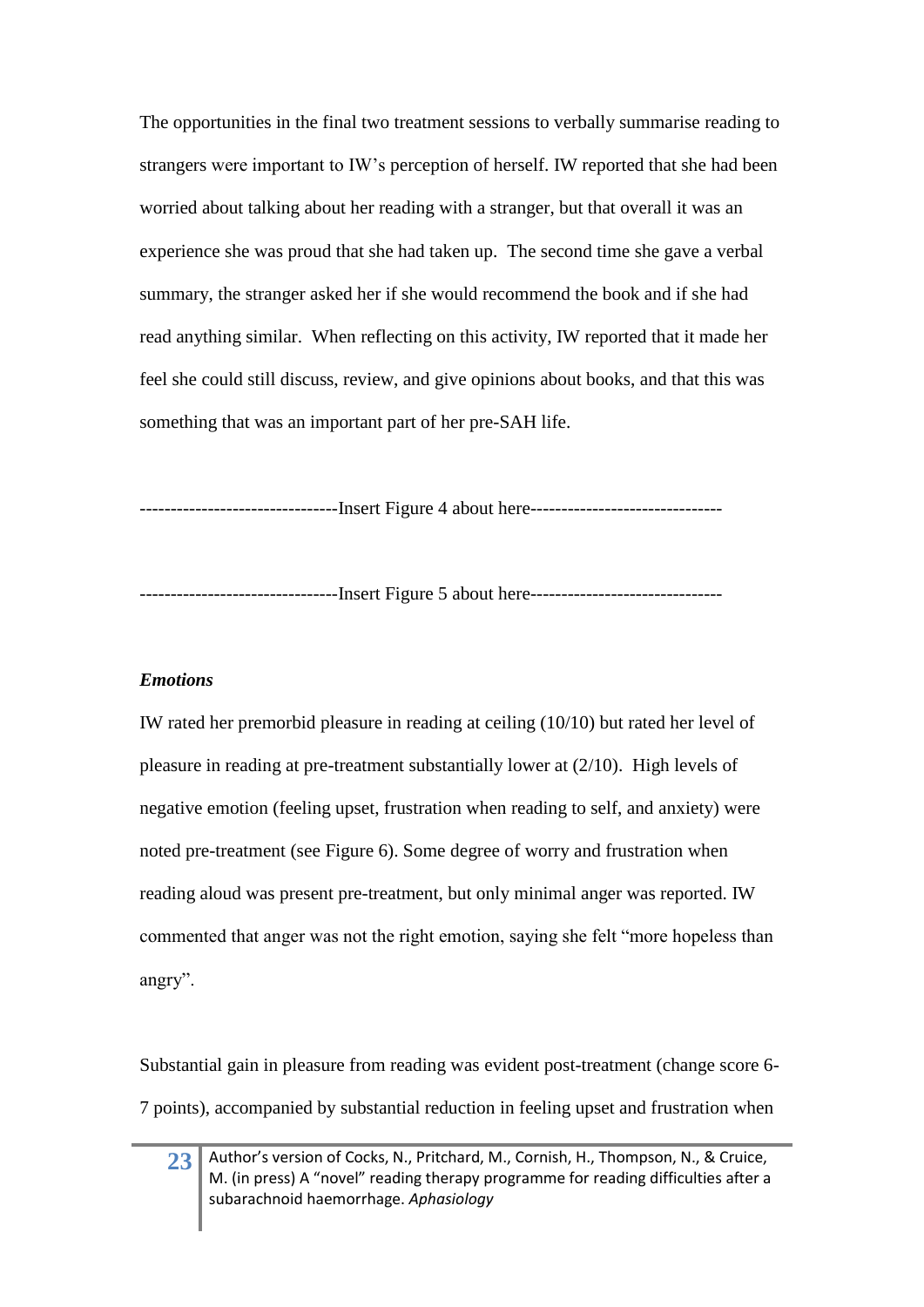reading to self (changed scores between 7-8.5 points), which were generally maintained. There was no change in anxiety and anger, and only minimal reduction in worry and frustration when reading aloud, at post-treatment, but with the latter emotion decreasing further at maintenance.

--------------------------------Insert Figure 6 about here-------------------------------

## *Exit Interview*

In the exit interview, IW commented on how her confidence had improved, that she was reading more, and that she was regularly using the strategies she had worked on in therapy.

*"more importantly it's…. made me realise that I can read cos I had it stuck in my head that I couldn't read I can read and it's made me face up to the reality that I can't read the sort of things that I used to read but there's still some great books out there that I can read and I think if I hadn't come to this I would have just stopped reading I think I would have become extremely depressed about I mean generally people are a bit depressed but to become very depressed about that because it was like being snobby and it was part of my identity as a bookseller"*

*"for two years… I only read one book and in the last six months I've read at least four books and I've tried at least half a dozen other books so… the change I've noticed is that my confidence and my determination is there and the belief is there erm and I also think about how I read, I don't just try to do it because that failed. So*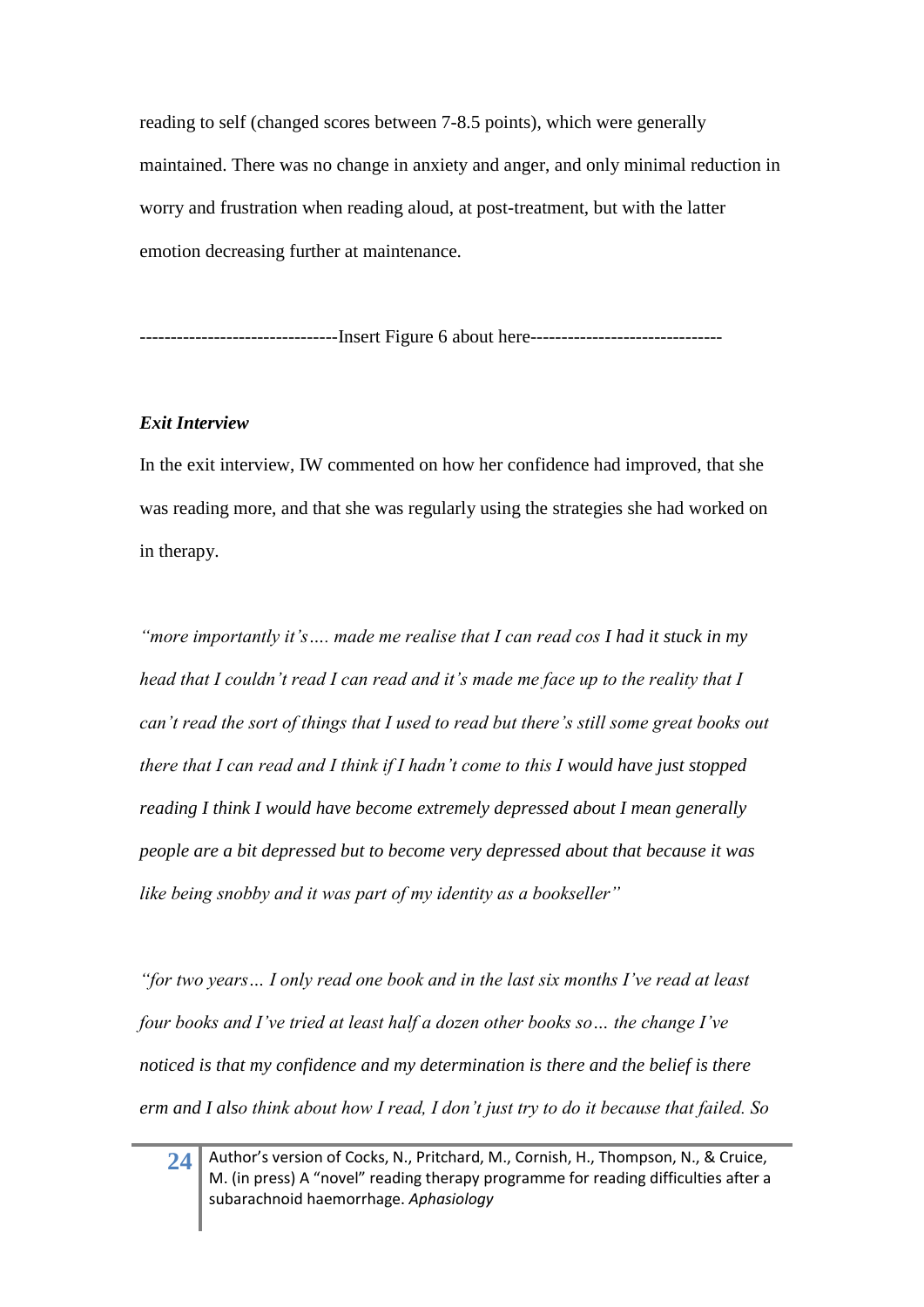*I'm actually thinking about what I read, how I read, when I read it and I was upset by having to do that at first but I'm not now and I enjoy it"* 

*"I've read two* [books] *in the last three weeks cos I went on holiday. Two in ten days which was incredible for me to read. My future goal is to read more and to stop being snobby about books* [laughs]*. You know. I can do the same things but in different ways. And for me now, that means still reading and still enjoying reading but using our strategies and reading different you know kinds of things… Not necessarily what I think I 'should' be reading."* 

*"I actually realise that I could read, just different stuff. I've gone out and actively looked at different stuff whereas before I was a bit stuck in like… 'Er, no, I only read literary fiction' and now I have learned that there's lots of stuff which interests me and I recently read a crime novel which I'd have never read before but I really enjoyed it. So that goal has been well achieved."*

[In relation to the goal of using strategies] *"Well that, I've practised every week for a long time. I feel just about like that they're in my head now so that's good. I can use them."*

IW commented that she did not feel as confident with talking to people about what she had read. Although, it is important to note that this is in contrast to the change in her self-ratings for confidence, which indicate her confidence did improve in relation to this goal. Perhaps this reflects that although her confidence with talking to other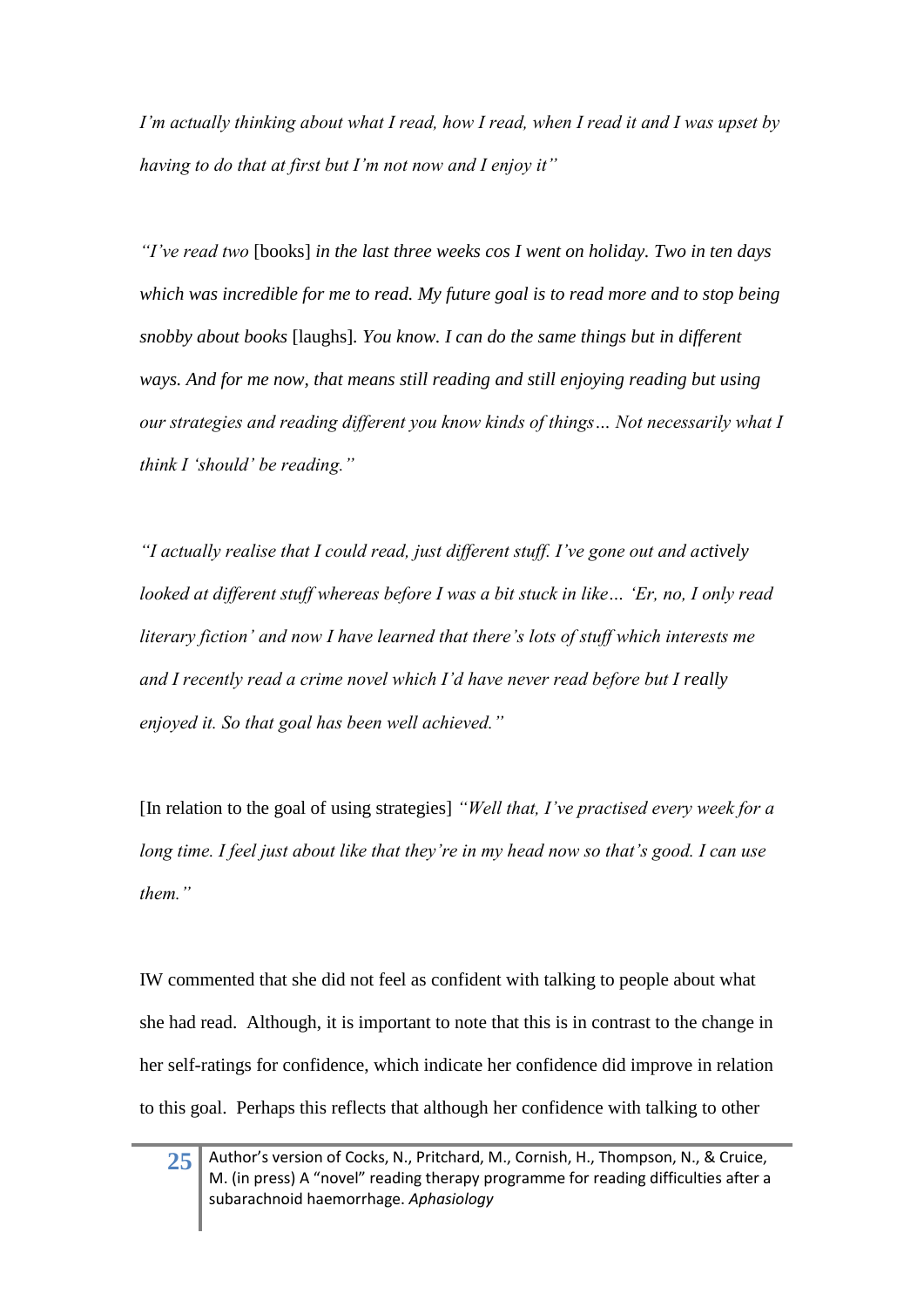people improved, it did not improve as much as her reading or as much as she would have liked.

[in relation to talking to others about what she had read] *"I don't feel as confident in that one erm but I think I have done it a little bit… I mean we did it here with you and then with that… Erm, that other person yeah and then I think back and I have spoken to my daughter about what I've read and she did understand it and we did have a chat and I didn't feel embarrassed. I'm happier about that. So we've done it a bit but the idea of it… Looking, I don't think oh yeah, you know, I could do that. A bit of a uh… work in progress I suppose.*"

Interestingly, in addition to improvements to her reading, IW reported that her verbal communication had also improved.

*"And I think I'm brought new words to the front of my head. I said to you before I think I'm using the words I thought I've lost… the language that isn't so simple. They're there because I've been reading them so I remember that I can use them. It's… All erm my talking is less blunt and the words come easier and more quickly. I used to choose a simple word or sit for a little while and have to think about it. And that feels like reading for learning."* 

She reported that she found the structure and the routine of attending therapy beneficial.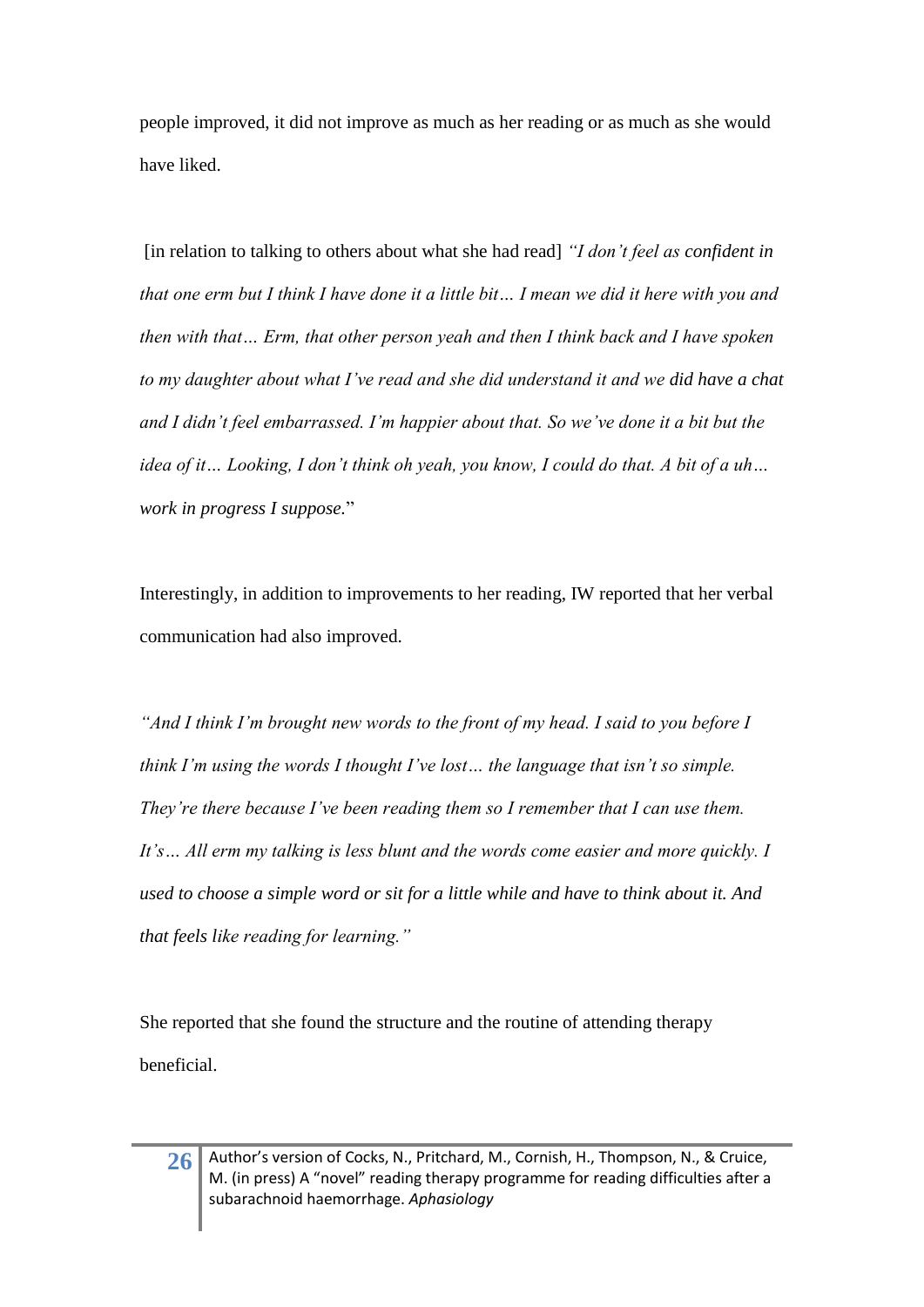*"I liked how regulated it was."*

*"I have found it being a good routine that it's every week because I think many times I could have given up but because it wasn't a big gap between times. It sort of kept me going. If it had been once a fortnight or once a month I think I would have dropped out"*

*"I liked the aspect of it that was like giving me homework to do cos I did feel that I needed slight rigidity like 'do this, come back, tell us how you did', rather than it just being where I could bluff it so I like the combination of everybody like compassionate and encouragement but with a structure. Yeah, I liked that"*

The encouragement from the therapist and the acknowledgement that for her, even though her difficulties were mild, they had a big impact on her life, were considered positive aspects of the clinic.

*"I've found coming to the reading clinic greatly encouraging"* 

*"I found the person doing the class, erm you and the others, felt like somebody who was on my side backing me and understood me and thinking about me and that meant a great deal to me… Because I'm living a life of people telling me how lucky I am and this… centre… The people I've encountered here and you seem to acknowledge that what my issues is is still a big deal to me and erm"*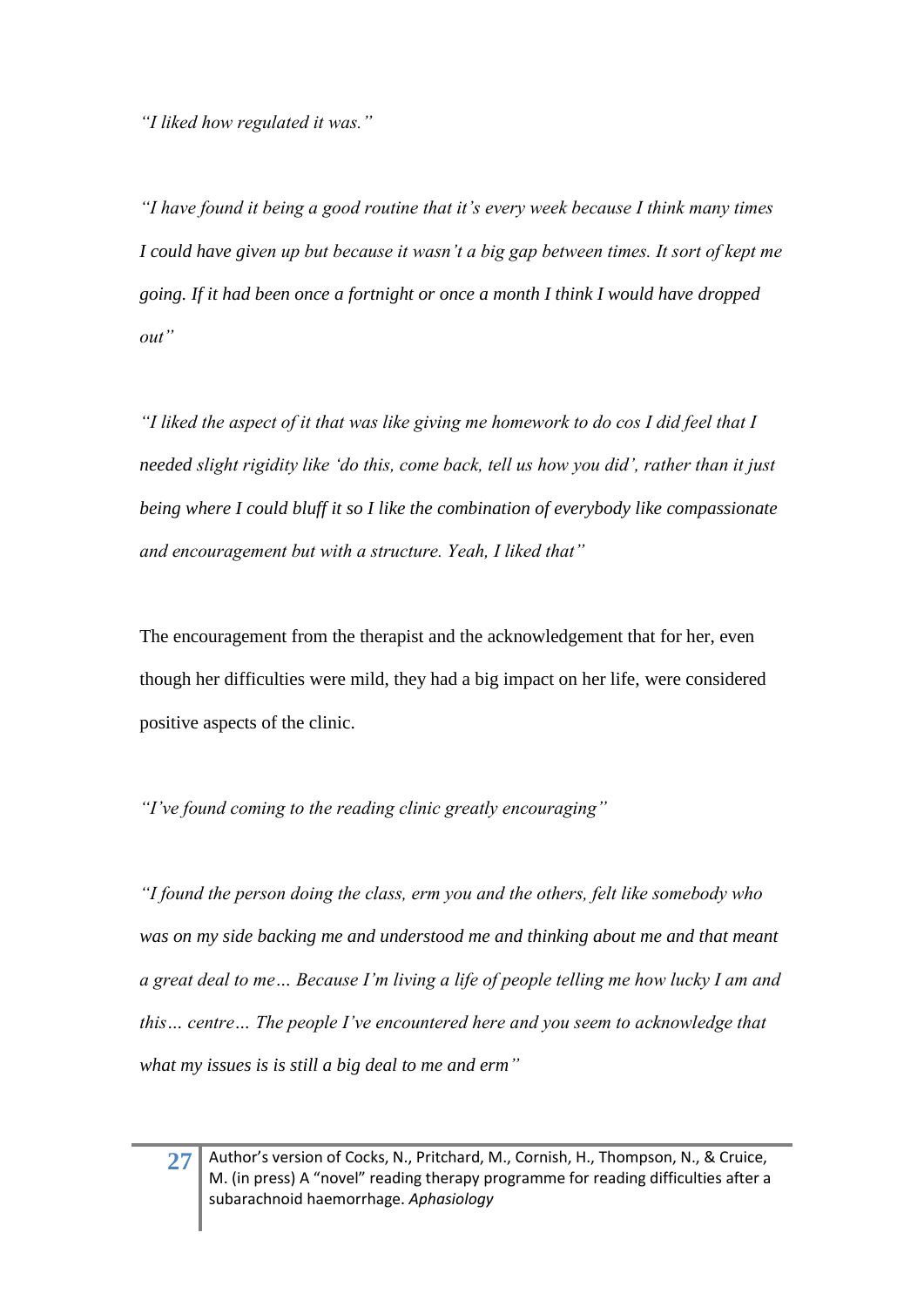*"It has been great to have a place to come that understands."*

*"I've found the whole experience erm learning-wise and emotional support wise extremely positive and I can't thank you enough and I don't think I would be reading if I hadn't attended"* 

*"I liked the fact that there was time at the beginning to tell my story. And I felt I liked the fact that there was a very compassionate approach from all the people I've interacted with…. Erm I found it was a very supportive approach everybody made literally made encouraging noises all the time. Everybody acknowledged that it was hard there was no sense of 'oh, you can do it, move along, move along', very well based around the individual person, there was really all about that and I really liked that. I'm just interested to notice that I've not felt guilty coming here at all when sometimes when I've used therapies in the hospital there was a sense of guilt that there were people worse off than me who need it but in this therapy I've been made to feel by everybody to feel legitimate."*

*"I'm someone who's high functioning but I was really finding it difficult because reading was really important to me. I hope that this project carries on because the emotional side of stroke and brain injury is not very addressed by medical if you can walk or clean your teeth that's it but actually investing in the emotional outcomes of stroke, the ones that you've seen me have crying about like not being able to read or not being able to speak… like I want to. It makes sense cos then people don't get*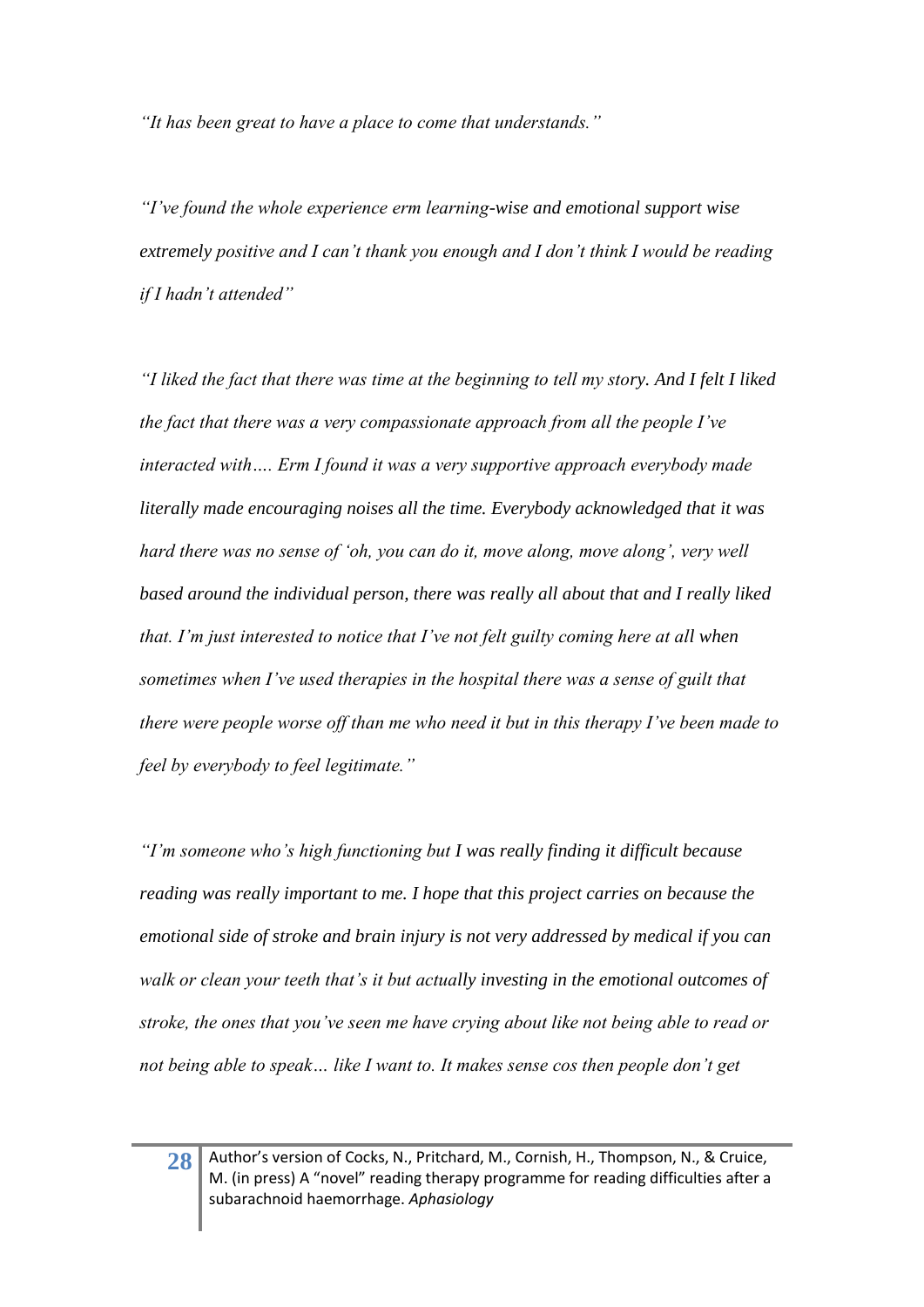*depressed and don't get sick cos that's what happens so I do hope that this centre that it can make a big difference to quality of life for people with stroke and brain injury."* 

The negative aspects she identified about the therapy she received were that she did not like completing the GORT-4, and she did not like having different SLTs involved in her management.

#### **Discussion**

The objective and subjective findings of this study indicate that a strategy-based treatment approach was effective in increasing IW's ability, confidence and pleasure in reading, and reducing the negative emotions associated with reading difficulties post-SAH. Gains were reported in relation to all aspects of the ICF framework. Similar gains in ability and confidence have resulted from strategy-based reading treatment approaches in individuals with head injury (Cocks et al., 2010).

As demonstrated here and in other studies, people with chronic difficulties can improve regardless of whether it is weekly (this study; Cocks et al., 2010) or intensive/other treatment [\(Code, 2012;](#page-37-13) [Code, Torney, Gildea-Howardine, & Willmes,](#page-37-14)  [2010\)](#page-37-14). This study provided substantially less treatment than is recommended for people with aphasia in terms of total hours, frequency, intensity and duration (see Code, 2012). It also was less intense that the reading therapy approach described in Wilson and Robertson (1992) and occurred over a shorter period of time than the therapy approach described in Lynch et al. [\(2009\)](#page-38-2). Comparison between reading treatment studies, however, is not straightforward. Optimal intensities may vary with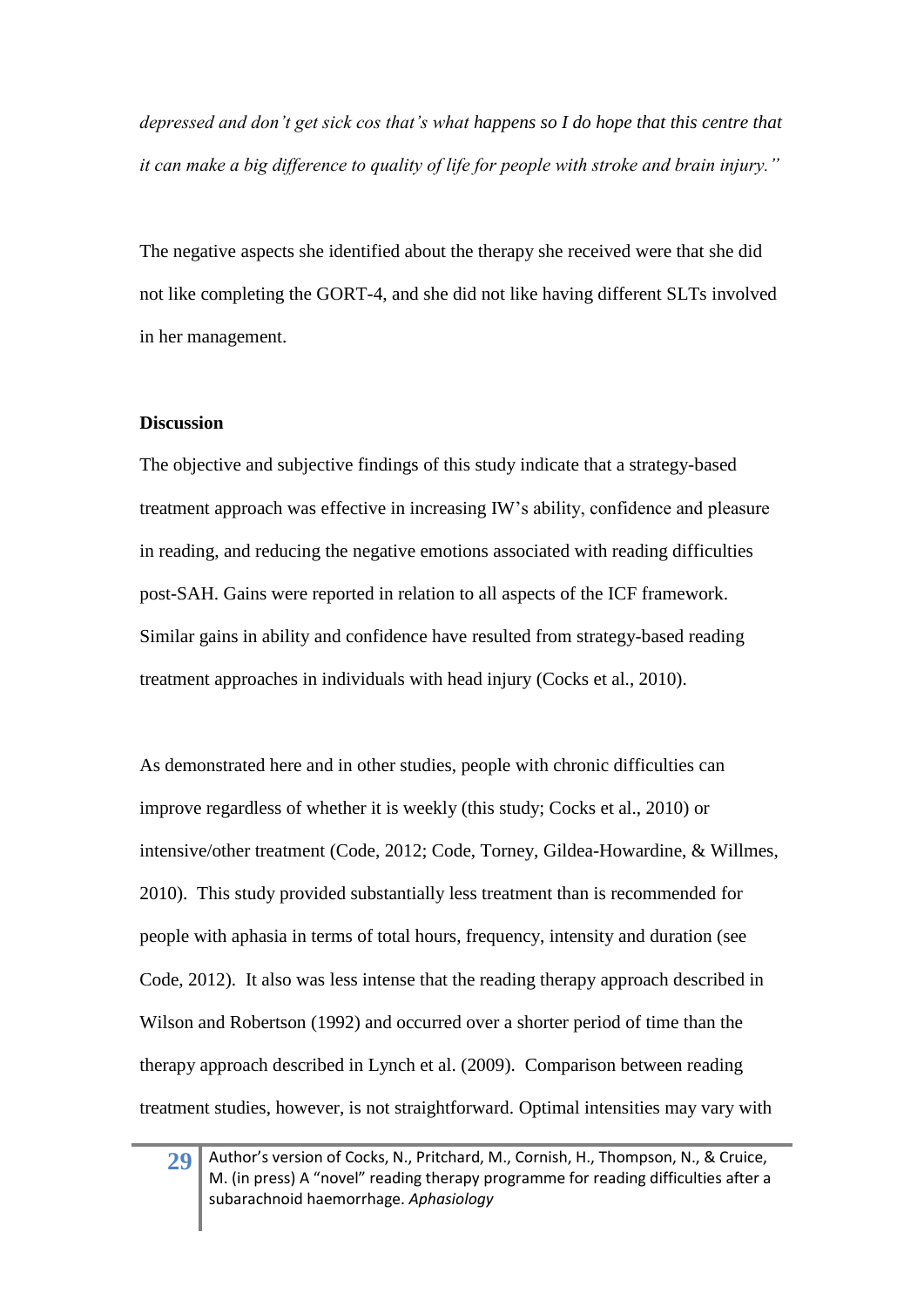different approaches [\(Cherney, 2012\)](#page-37-15), and determining the appropriate dose of therapy is complex [\(Enderby, 2012\)](#page-37-16). The question of how manipulating intensity and dose would impact on the outcomes of this treatment approach could be explored in future research.

Participating in this treatment reportedly changed IW's approach to reading, with her reporting that she regularly used the treatment strategies (potentially now internalised and automatic). Interestingly, IW did not apply any treatment strategies such as verbally recalling what she had read, writing notes on GORT-4 post-treatment and maintenance assessments. It is possible that she only required strategies for longer texts such as books or that she had internalised her use of strategies and was using them automatically. Alternatively, IW might not have felt that using such strategies within a testing context was appropriate (particularly given her university background). The lack of strategy use in the final testing phase was unexpected, and unfortunately the participant was not asked why she was not using her strategies. Future research should include more robust monitoring, measuring and investigation of strategy use during the treatment, and at post-treatment and maintenance assessment points; and the process of how such strategies become internalised should be explored. Regardless of interpretation, IW made substantial gains in comprehension. Treatment also altered IW's reading consumption, wherein since treatment she had read at least four books and attempted an additional "half a dozen or so".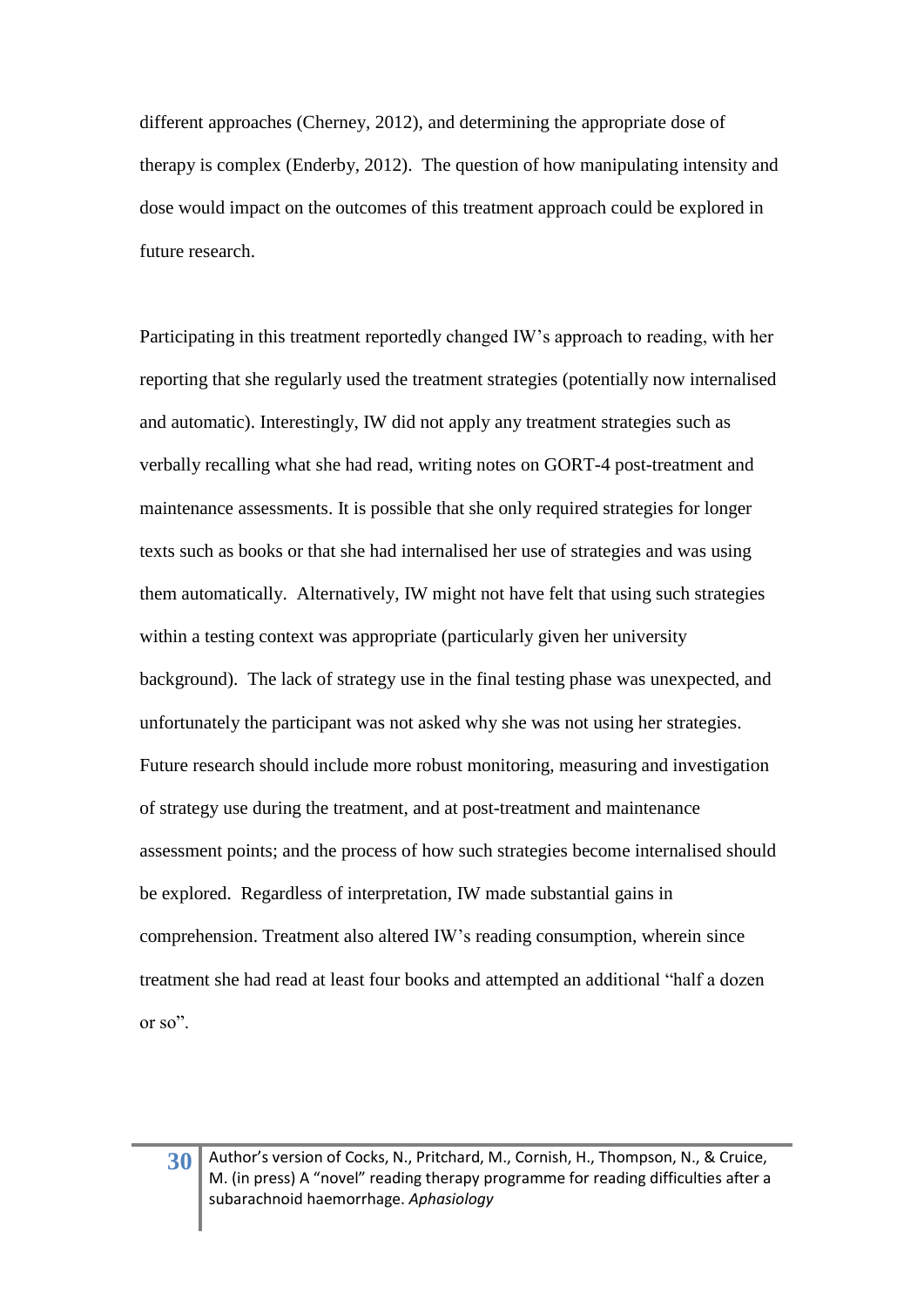Two important features of the approach used in the current study, were the use of texts of IW's choice and the encouragement of verbal discussion about reading. The use of personally chosen texts was also a key feature of the reading approaches described by Lynch et al. (2009) and Wilson and Robertson (1992). Like these studies, the use of texts of her choice ensured that IW's interest was maintained throughout the therapy process. It is also valuable for connecting treatment to real life [\(Worrall et al., 2011\)](#page-38-7).

An important aspect of IW's life prior to her SAH was being able to discuss books she had read, and this therapy approach resulted in an increased confidence in discussing books that had been read with family, friends, and strangers. The explicit personcentredness of this approach and the consideration of activity and participation goals in addition to those related to impairment, resulted in substantial benefits for IW. Activity and participation goals were not considered in previously published reading therapy approaches, other than that by Cocks et al. (2010), nor were they explicitly measured.

Unlike Cocks et al. (2010), IW's views on the therapeutic process and her reading gains were also explored. IW's reflections illustrate a clear attitudinal change towards reading books of different genres, and re-engagement with the identity of "being a reader", with not only multiple references to the quantity of books read, but the obvious pleasure she gains from doing so after therapy. On a broader level, the clinic's acknowledgement of her difficulties as worthy of treatment with legitimate need also contributed to her sense of identity. This acknowledgement can be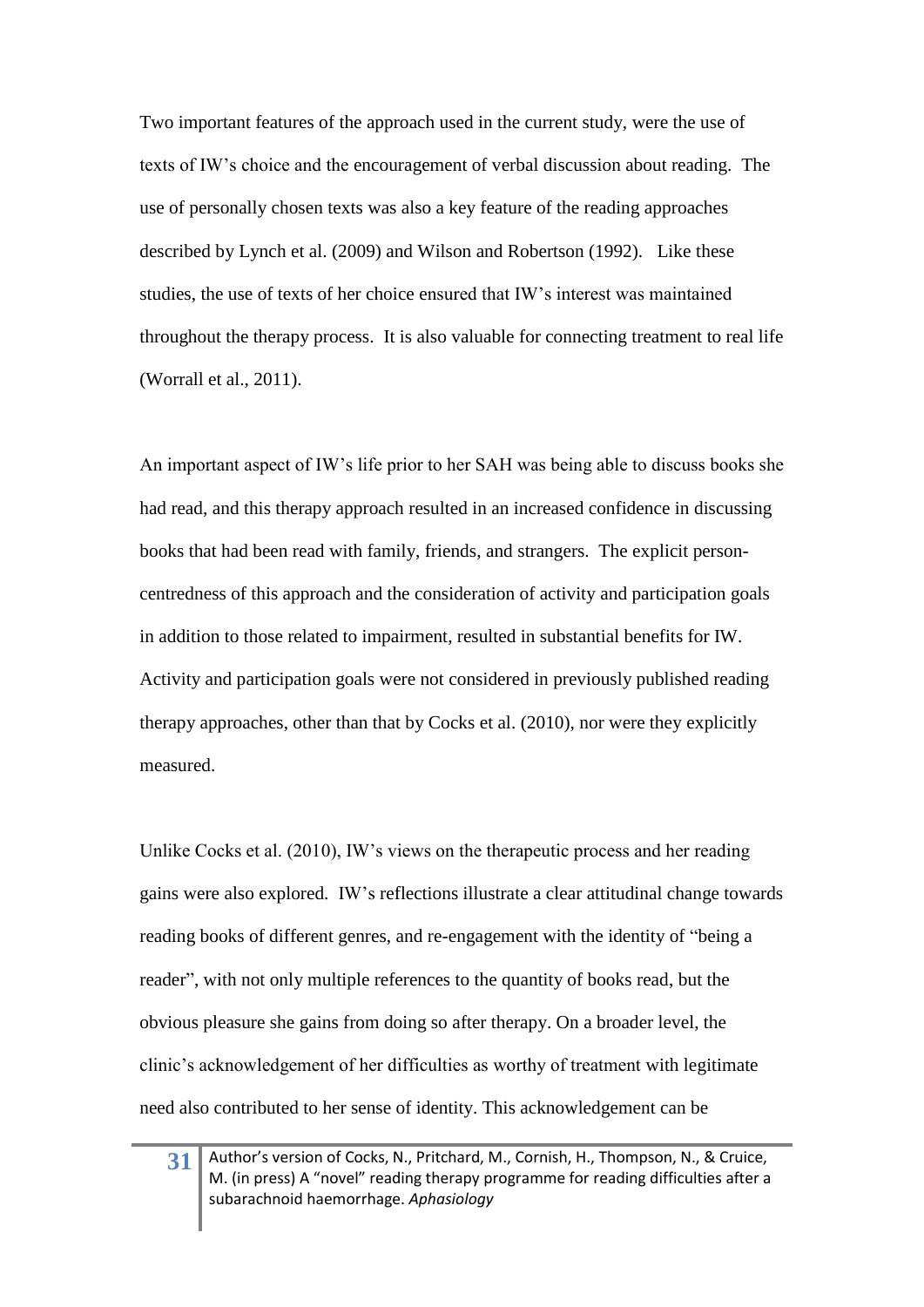considered an ICF environmental facilitator, and may be understood in terms of Attitudes (Chapter e4) especially the *Individual attitudes of health professionals* (code e450), or Services, Systems and Policies (Chapter e5) specifically *Health policies* (code e5802) which refers to eligibility for services.

The exit interview with IW highlighted that treatment can still be incredibly important even for someone who has such mild difficulties. Often, services prioritise clients who have more significant impairments. As a result clients with mild difficulties, like IW, are not able to access SLT services. This was acknowledged by IW, who reported that often she felt guilty for accessing services when she knew there were other people who needed the services more because they were "worse off". Reflection on self in comparison to others in terms of accessing services has been noted previously in the aphasia literature [\(Hersh, 2009\)](#page-37-9). For IW, reading books was such an important part of her pre-SAH life and her identity. She reported in her interview that one of the positive things about attending the clinic and receiving reading therapy was the acknowledgement that her reading difficulties were "*a big deal"* to her. It is important to note that IW reported that she had not been eligible for local SLT services and this is particularly concerning given that she suggested that if services were not offered to clients who had mild issues they may become depressed. IW's comment is unlikely to be based on factual experience, but is rather a personal expression highlighting the dissociation between levels of functioning and subsequent impact on mood in her situation. This has however been noted previously in Coelho's study (2005) with MH. Furthermore, a recent large-scale study provides evidence for no correlation between mood and level of language impairment in aphasia [\(Cobley,](#page-37-17)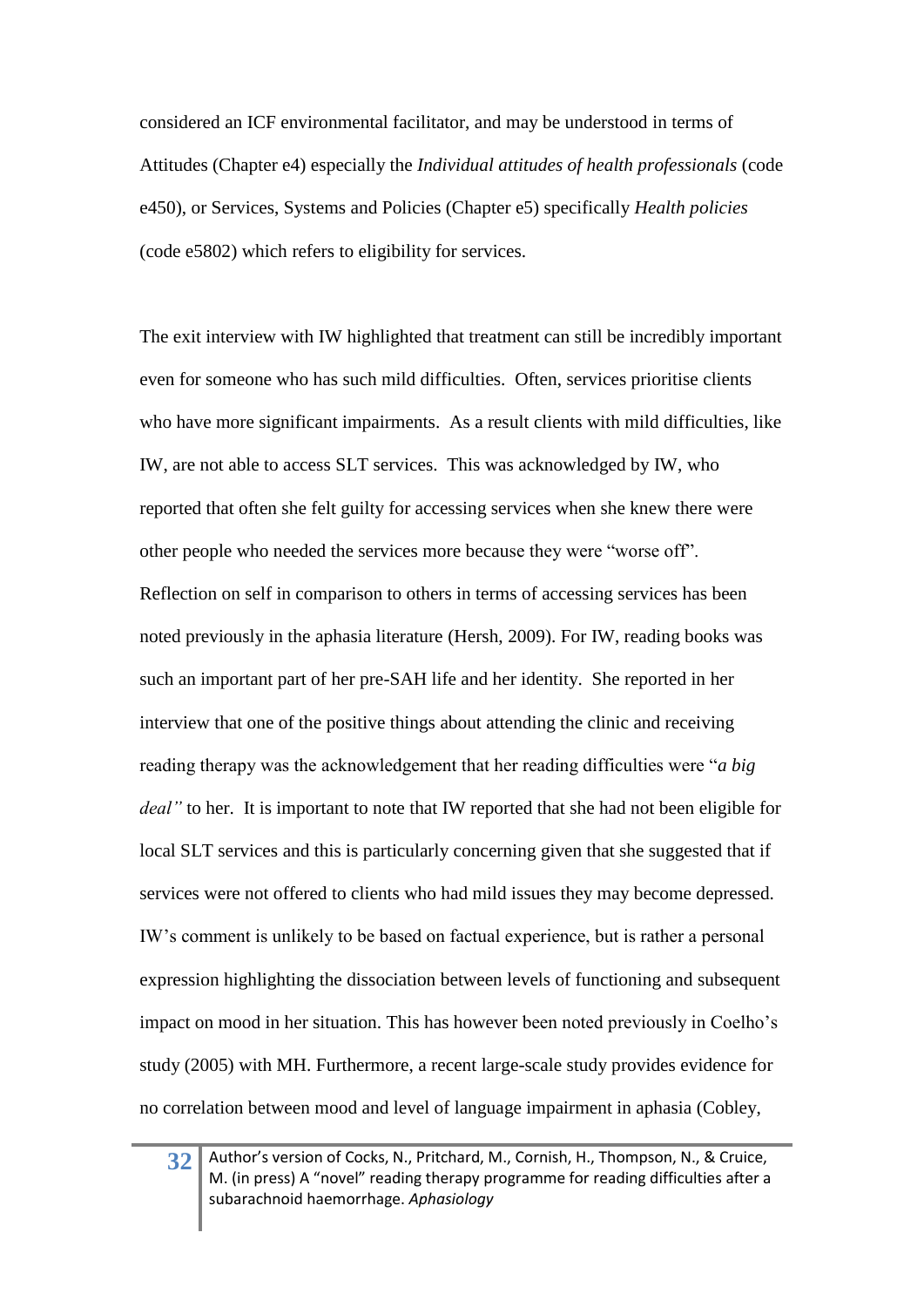Thomas, Lincoln, & Walker, 2011). This is an important consideration when determining access to services. At first, a simple solution to this issue of service access could be that the client is offered fewer sessions. It is possible that IW could have made similar gains with just a few therapy sessions. For example, IW could have been taught the strategies in fewer sessions, and then continue independently. In her post-therapy interview however, IW discussed the importance of regularly attending therapy and having the encouragement of the therapist to continue with the strategies and to work towards her goals. Often the role of the SLT when working with clients who have higher-level difficulties, like IW, is somewhat like a "personal" exercise trainer" and the routine of therapy is not unlike a "regular exercise class". While IW knew what strategies she should be using, without the encouragement of the therapist and student therapists and the regular attendance at therapy, she may not have made the gains that she did. Using the ICF codes, this can be considered a facilitator in e3 Support and Relationships - *e355 Health professionals*. However, the degree to which this support was a facilitator (mild, moderate, substantial, or complete) would need to be determined by IW. As identified in other studies, the quality of the relationship and interaction between client and clinician are important to individuals with aphasia (Hersh, 2009; Worrall et al., 2011).

Unexpectedly, IW also reported gains in relation to verbal communication and her comments imply access to more sophisticated language (*I'm using the words I thought I'd lost…the language that isn't so simple; my talking is less blunt*). While this was not directly measured in the current study, other studies have found that linguistic ability did improve as a result of reading therapy [\(Cherney, 2010;](#page-37-3) [Cocks et al., 2010;](#page-37-0)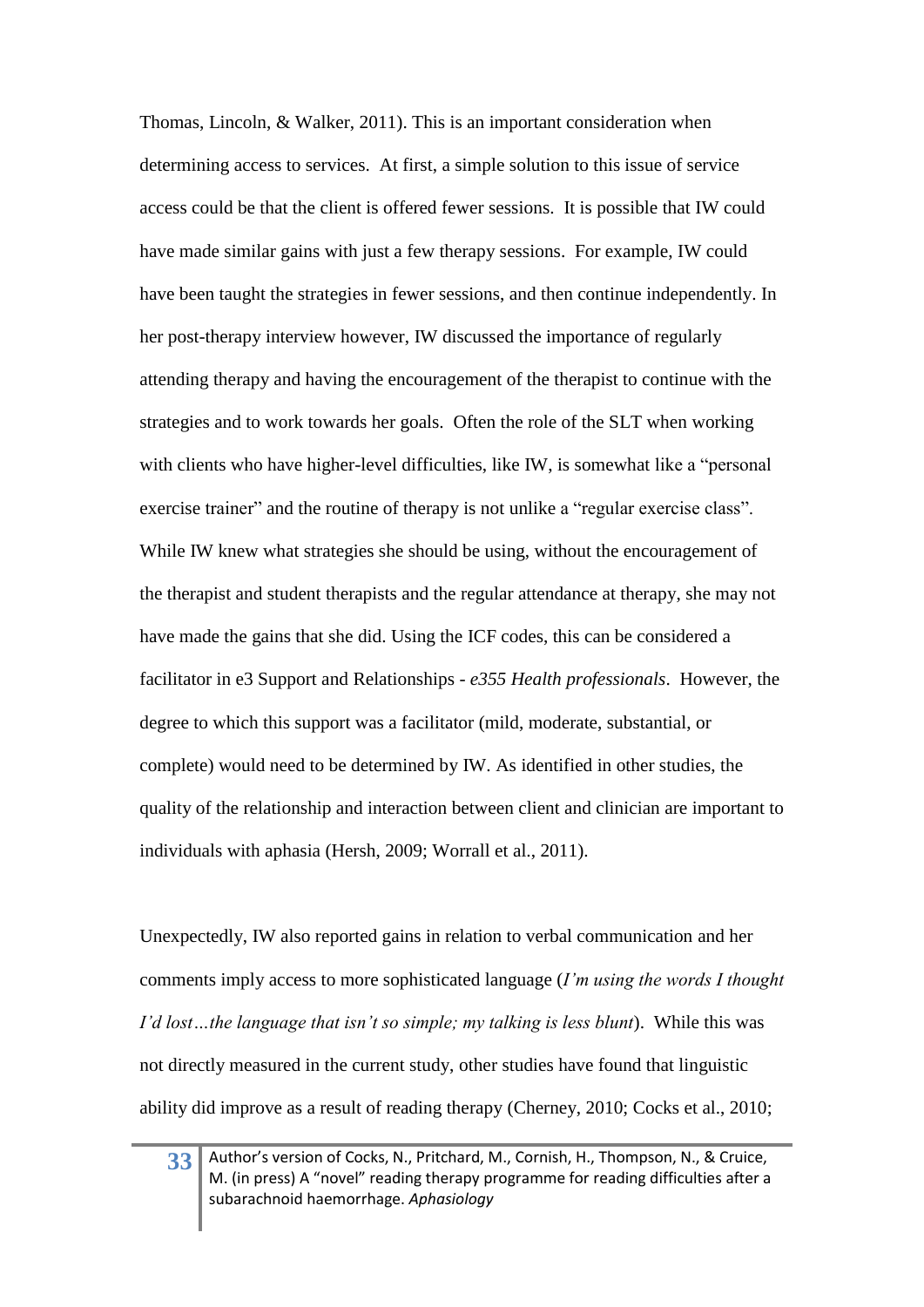[Coehlo, 2005\)](#page-37-5). The relationship between increased print exposure and linguistic improvements is not surprising. If we consider the reading behaviours of people who have not had a stroke, we know that increased print exposure has been associated with better vocabulary in children [\(Cunningham & Stanovich, 1991\)](#page-37-18), young adults [\(Stanovich & Cunningham, 1992\)](#page-38-16), adults [\(West, Stanovich, & Mitchell, 1993\)](#page-38-17) and second language learners [\(Kim & Krashen, 1998\)](#page-38-18). Similarly, while the current study did not measure changes in cognitive ability, it could be that the strategies focused on in therapy e.g., memory strategies, could have been generalised to other non-reading related activities. It is also possible that the stimulation of regular sessions and engagement with others has influenced IW's verbal communication.

This study had a number of limitations regarding the measures used. GORT-4 has not been standardised on British adults, and is not designed for use with people with aphasia. Therefore the use of basals and ceilings may have meant that this assessment may not have reflected IW's true reading level at pre-treatment testing. For example, IW reported that she felt that text difficulty was more influenced by whether the topic was familiar or not, rather than the complexity of the text. The results of the exit interview should also be interpreted with caution. While the interview gave an important insight into IW's experience of the therapy process, the interview was carried out with the treating therapist, which may have biased IW's report. Similar caution should be given in relation to the confidence and emotions questionnaire, as this was also completed in the same manner. More detailed cognitive assessments could have been carried out at the same time as the initial reading assessments in order to determine current level of cognitive impairment.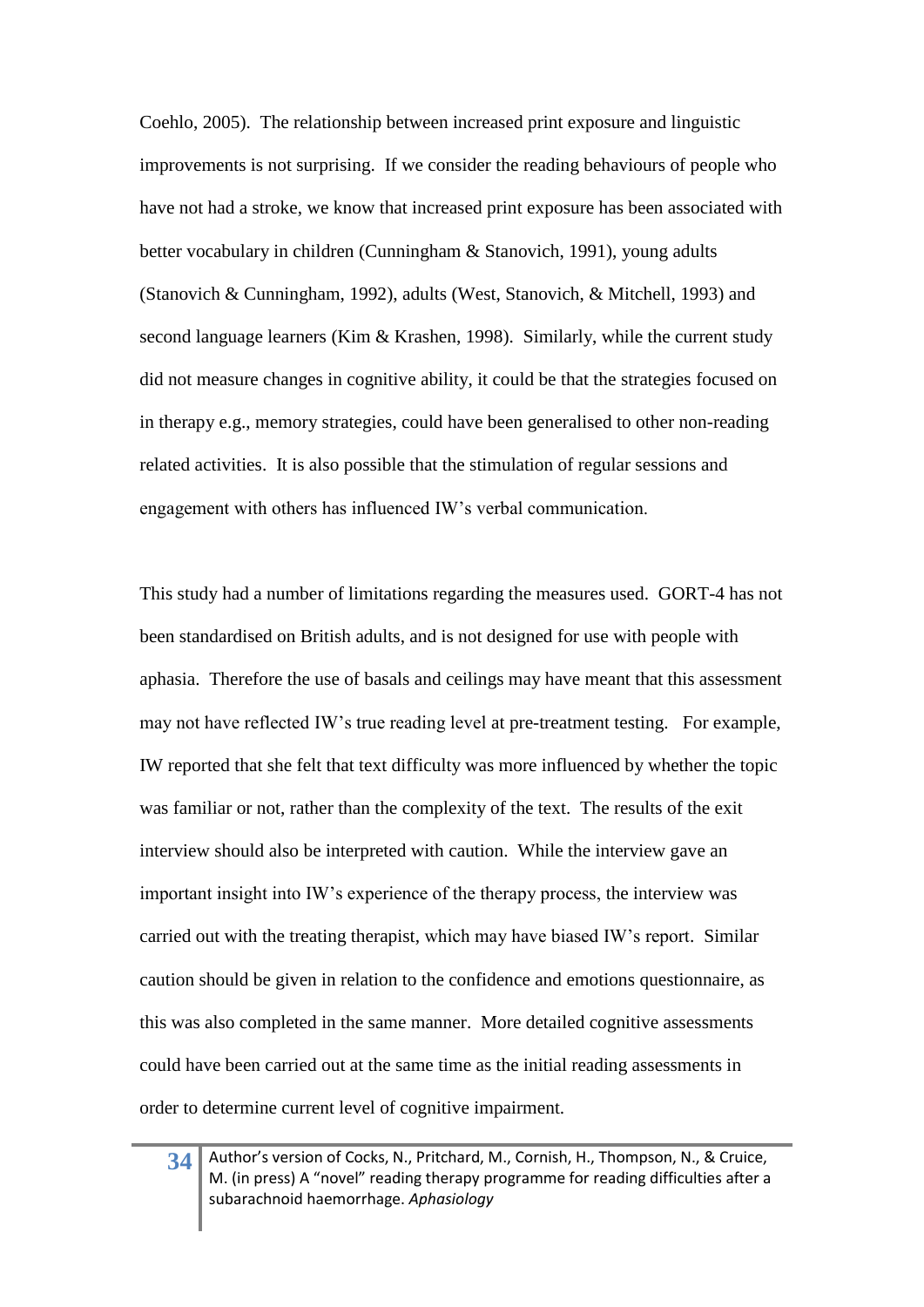As already indicated, while the participant reported language and cognitive gains, these were not directly measured. Re-administration of the WAB-R [\(Kertesz, 2006\)](#page-37-8) and cognitive tests following therapy could have also aided in the interpretation of treatment outcomes. Gains in comprehension of multi-part instructions may have occurred due to improved memory and attention skills, which would be reflected in both these assessments. However, IW's self-report clearly indicates a *qualitative* change in the words she now accesses and uses, which is unlikely to be reflected in her already high WAB-R naming and spontaneous speech scores. Alternative measures such as discourse might therefore more appropriately have captured this improvement.

This study demonstrated that there were many benefits of a "novel" reading therapy programme for a lady who had cognitive-based reading difficulties after a subarachnoid haemorrhage. However it is important to note that this study was a single case study. Therefore the experiences of the therapy process, and the gains made, are in relation to just one therapy experience and one person. It is also important to note that IW returned to work during the study and this may have also impacted on the results. For example, increased life activity may have (1) provided IW with more opportunities for reading and strategy application, in contexts that were meaningful to her, enabling transfer of therapy and simultaneously provided IW with more opportunities to reflect on her progress made; or (2) lifted IW's general mood having an overall positive effect on her appraisal of her life situation. Additionally, a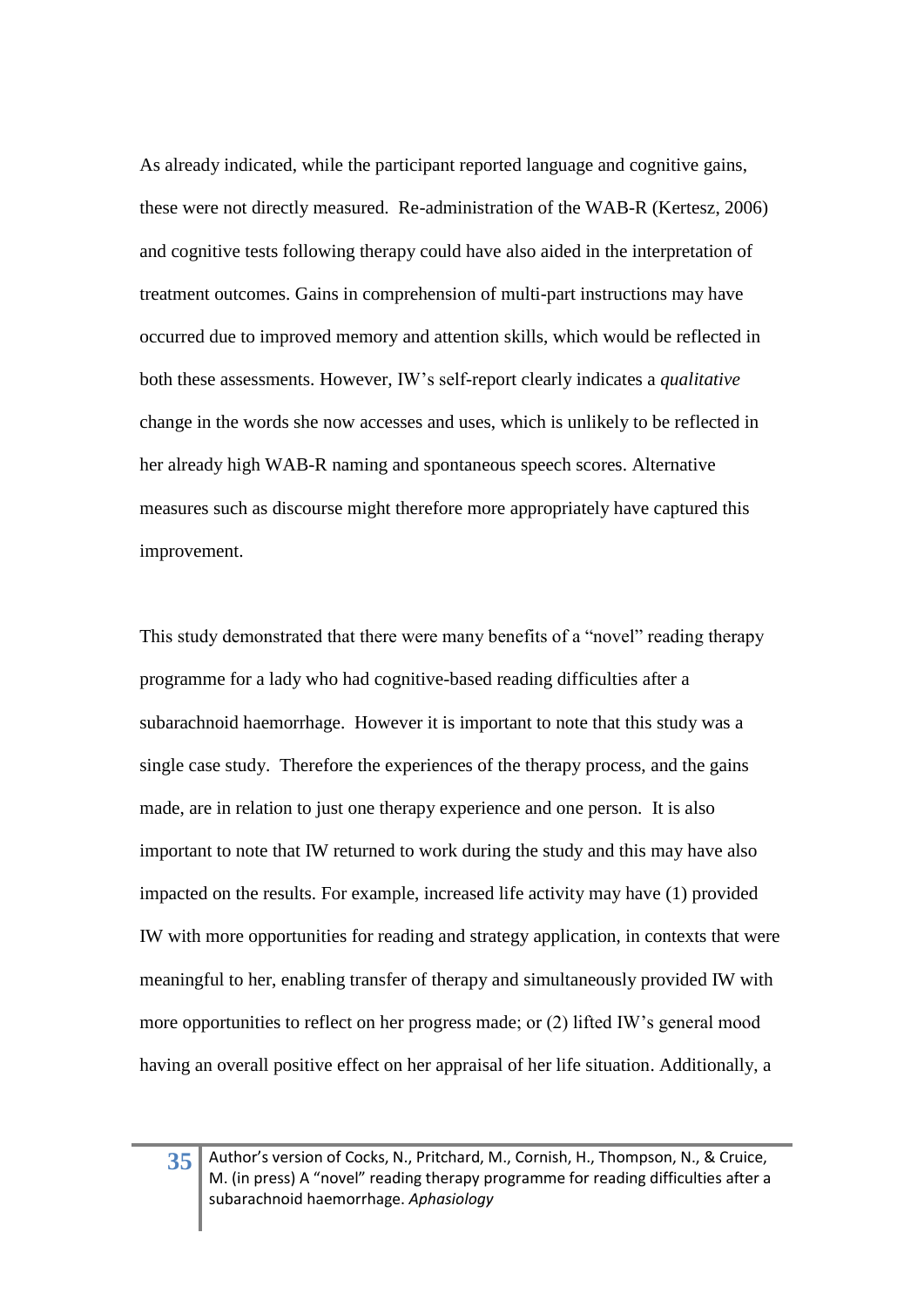stable baseline was not established which meant it was possible that the gains were not due to therapy.

This study was as a phase I/II study of the clinical-outcome research model [\(Robey,](#page-38-9)  [2004;](#page-38-9) [Robey & Schultz, 1998\)](#page-38-10). Additional studies at phases II, III, IV and V are now needed which will help determine the effectiveness of this strategy-based approach. Studies at these phases will include a tighter experimental design and a greater number of participants. The inclusion of a larger number of participants and a tighter design will overcome the issues discussed previously, such as the impact of returning to work during the study. Future studies should also include comparisons with nontreatment conditions and/or other reading approaches. An exploration of whether strategies become internalised would also be useful. Ultimately the cost-benefit ratio of this approach can be determined. This Phase I/II study suggests that there is potential for a strategy-based reading therapy approach to be effective for participants with reading difficulties associated with impaired cognition. Particular strengths of this study were the consideration of the ICF framework in the design of the therapy and in the measurements used to determine its effectiveness, and in the personcentredness of the approach especially reflected in treatment materials and stimuli. These strengths should be maintained in future research on this topic.

#### **References**

- <span id="page-36-1"></span>Babbit, E., Heinemann, A., Semik, P., & Cherney, L. (2011). Psychometric properties of the Communication Confidence Rating Scale for Aphasia: Phase 2 *Aphasiology, 25*(6-7), 727-735.
- <span id="page-36-0"></span>Beeson, P. M. (1998). Treatment for letter-by-letter reading: A case study. In N. Helm-Estabrooks & A. L. Holland (Eds.), *Clinical decision making in aphasia treatment* (pp. 153-177). San Diego, CA: Singular Press.
	- **36** Author's version of Cocks, N., Pritchard, M., Cornish, H., Thompson, N., & Cruice, M. (in press) A "novel" reading therapy programme for reading difficulties after a subarachnoid haemorrhage. *Aphasiology*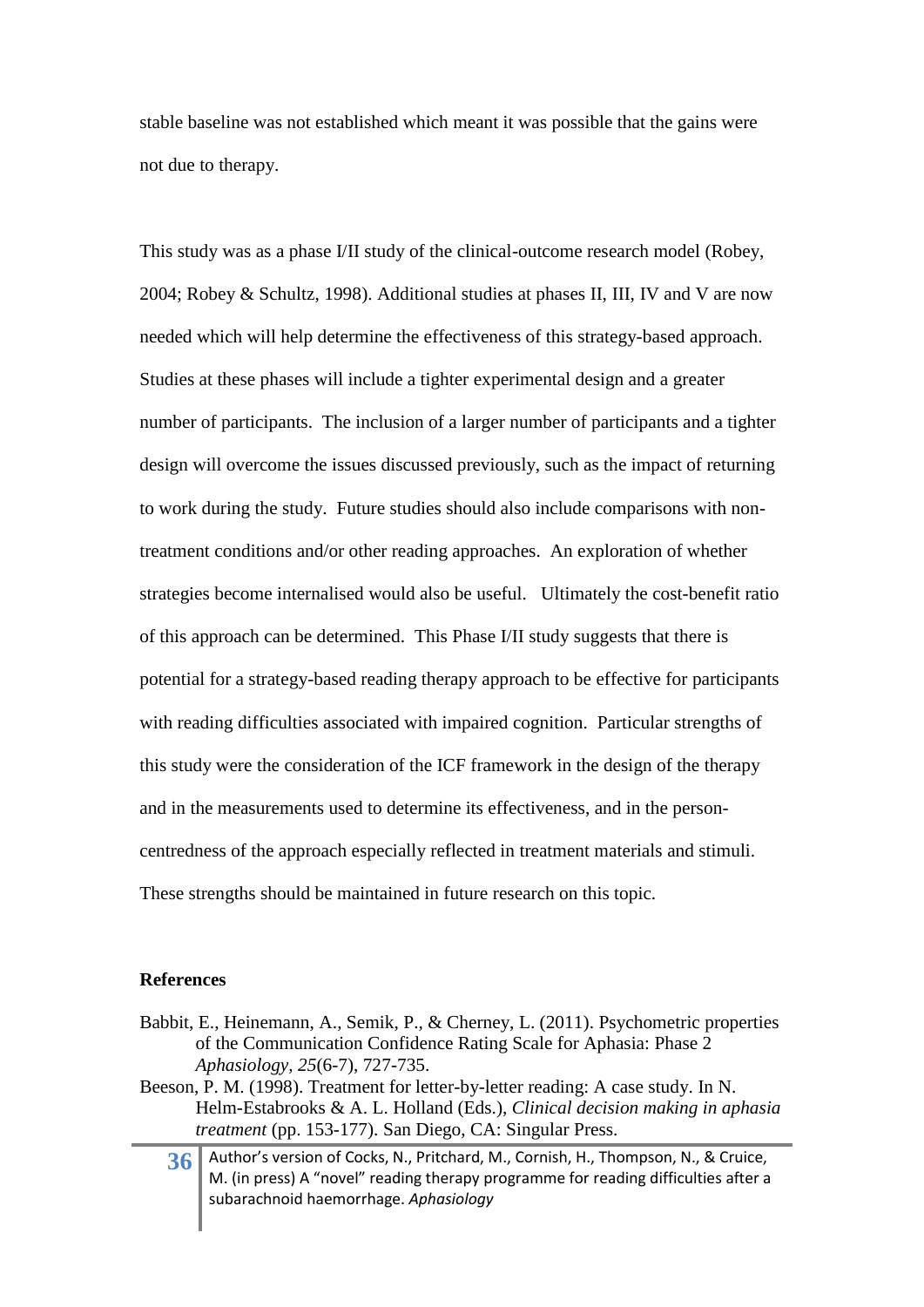- <span id="page-37-2"></span>Beeson, P. M., & Insalaco, D. (1998). Acquired alexia: Lessons from successful treatment. *Journal of the International Neuropsychological Society, 4*, 621- 635.
- <span id="page-37-1"></span>Beeson, P. M., Rising, K., Kim, E. S., & Rapcsak, S. Z. (2010). A treatment sequence for phonological alexia/agraphia. *Journal of Speech, Language, and Hearing Research, 53*, 450-468.
- <span id="page-37-3"></span>Cherney, L. (2010). Oral reading for language in aphasia (ORLA): Evaluating the efficacy of computer-delivered therapy in chronic non-fluent aphasia. *Topics in Stroke Rehabilitation, 17*(6), 423-431.
- <span id="page-37-4"></span>Cherney, L., Merbitz, C., & Grip, J. (1986). Efficacy of oral reading in aphasia treatment outcome. *Rehabilitation Literature, 47*, 112–119.
- <span id="page-37-15"></span>Cherney, L. R. (2012). Aphasia treatment: Intensity, dose parameters, and script training. *International Journal of Speech-Language Pathology, 14*(5), 424- 431.
- <span id="page-37-17"></span>Cobley, C., Thomas, S., Lincoln, N., & Walker, M. (2011). The assessment of low mood in stroke patients with aphasia: Reliability and validity of the 10-item Hospital version of the Stroke Aphasic Depression Questionnaire (SADQH-10). *Clinical Rehabilitation, 26*(4), 372-381.
- <span id="page-37-0"></span>Cocks, N., Matthews, N., Barnett, L., Phillips, E., Middleton, R., Gregoire-Clarke, J., & Cruice, M. (2010). A preliminary investigation exploring the effectiveness of a functional reading therapy programme for acquired dyslexia. *ACQuiring knowledge in speech, language and hearing, 12*(1), 37-41.
- <span id="page-37-13"></span>Code, C. (2012). Apportioning time for aphasia rehabilitation. *Aphasiology, 26*(5), 729-735.
- <span id="page-37-14"></span>Code, C., Torney, A., Gildea-Howardine, E., & Willmes, K. (2010). Outcome of a one-month therapy intensive for chronic aphasia: Variable individual responses. *Seminars in Speech and Language, 31*(1), 21-33.
- <span id="page-37-5"></span>Coehlo, C. (2005). Direct attention training as a treatment for reading impairment in mild aphasia. *Aphasiology, 19*(3/4/5), 275-283.
- <span id="page-37-18"></span>Cunningham, A. E., & Stanovich, K. E. (1991). Tracking the unique effects of print exposure in children: Associations with vocabulary, general knowledge, and spelling. *Educational Psychology, 83*, 264-274.
- <span id="page-37-11"></span>Donaghue, E. (2010). *Room*. London: Picador.
- <span id="page-37-16"></span>Enderby, P. (2012). How much therapy is enough? The impossible question. *International Journal of Speech-Language Pathology, 14*(5), 432-437.
- <span id="page-37-12"></span>Farrand, P., Hussain, F., & Hennessy, E. (2002). The efficacy of the `mind map' study technique. *Medical Education, 36*(5), 426-431.
- <span id="page-37-7"></span>Gunning, R. (1952). *The technique for clear writing*. New York: International Book Co.
- <span id="page-37-9"></span>Hersh, D. (2009). How do people with aphasia view their discharge from therapy? *Aphasiology, 23*(3), 331-350.
- <span id="page-37-10"></span>Hislop, V. (2008). *The Return*. London: Headline Review.
- <span id="page-37-6"></span>Kagan, A., Simmons-Mackie, N., Rowland, A., Huijbregts, M., Shumway, E., McEwen, S., . . . Sharp, S. (2008). Counting what counts: A framework for capturing real-life outcomes of aphasia intervention. *Aphasiology, 22*(3), 258- 280.
- <span id="page-37-8"></span>Kertesz, A. (2006). *Western Aphasia Battery-Revised*. San Antonio, TX: Harcourt Assessment.
	- **37** Author's version of Cocks, N., Pritchard, M., Cornish, H., Thompson, N., & Cruice, M. (in press) A "novel" reading therapy programme for reading difficulties after a subarachnoid haemorrhage. *Aphasiology*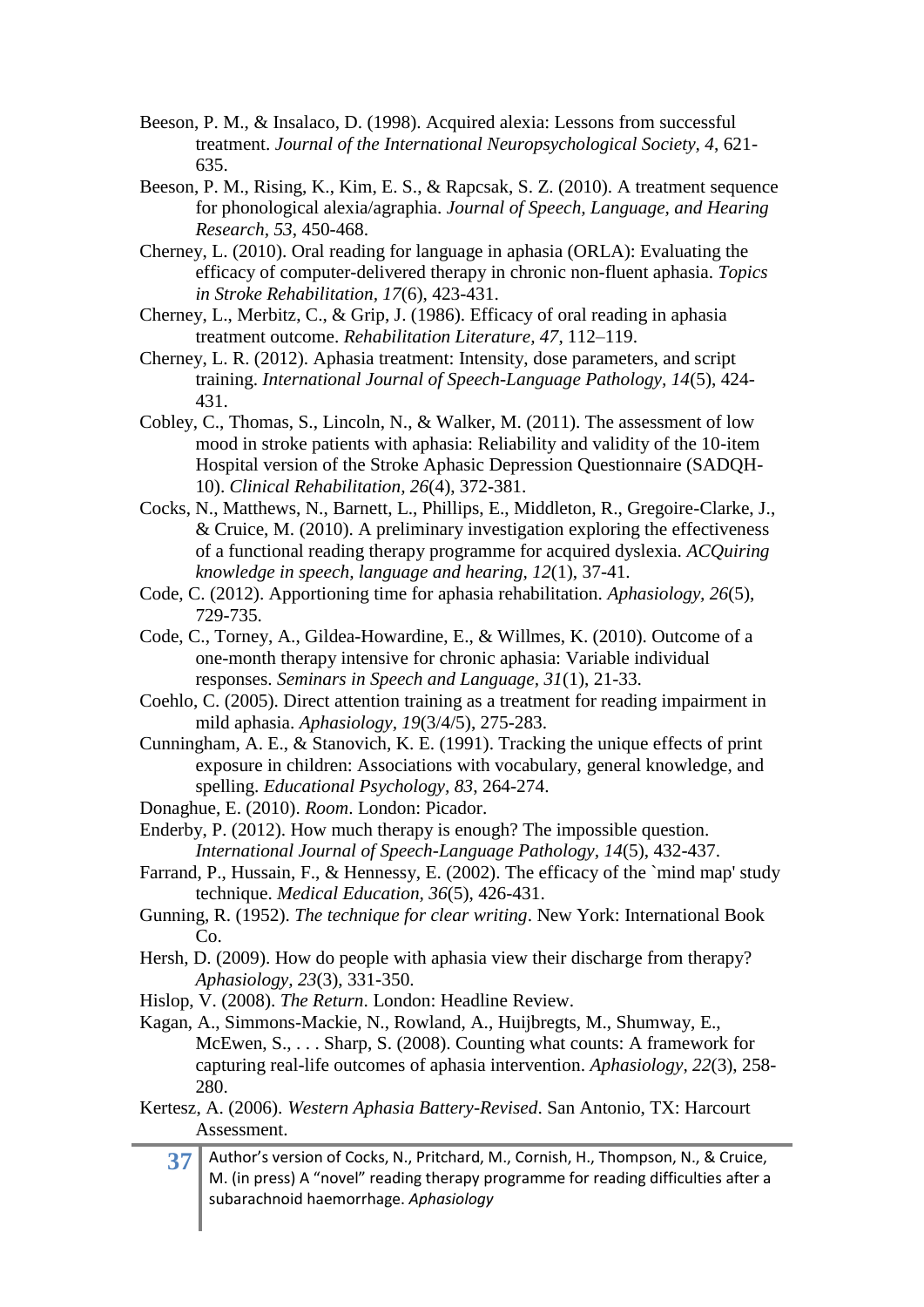- <span id="page-38-18"></span>Kim, H., & Krashen, S. (1998). The author recognition and magazine recognition tests, and free voluntary reading as predictors of vocabulary development in English as a foreign language for Korean high school students. *System, 26*(4), 515-523.
- <span id="page-38-0"></span>Lee Wiederholt, J. L., & Bryant, B. R. (2001). *Gray Oral Reading Tests* (4th ed.). Austin: Pro-ed.
- <span id="page-38-13"></span>Litvinoff, E. (2008 ). *Journey through a small planet.* . London: Penguin Group.
- <span id="page-38-2"></span>Lynch, K., Damico, J., Damico, H., Tetnowski, J., & Tetnowski, J. (2009). Reading skills in an individual with aphasia: The usefulness of meaning-based clinical applications. . *Asia Pacific Journal of Speech, Language and Hearing, 12*(3), 221-234.
- <span id="page-38-12"></span>Lyon, J., Cariski, D., Keisler, L., Rosenbek, J., Levine, R., Kumpala, J., . . . Blanc, M. (1997). Communication partners: Enhancing participation in life and communication for adults with aphasia in natural settings. *Aphasiology, 11*(7), 693-708.
- <span id="page-38-3"></span>Mayer, J. F., & Murray, L. L. (2002). Approaches to the treatment of alexia and chronic aphasia. *Aphasiology, 16*(7), 727-743.
- <span id="page-38-15"></span>McCall Smith, A. (1998). *The No. 1 Ladies' Detective Agency*. London: Polygon.
- <span id="page-38-8"></span>McLaughlin, G. H. (1962). SMOG grading: A new readability formula. *Journal of Reading, 12*(8), 639-646.
- <span id="page-38-1"></span>Nickels, L. (1992). The autocue? Self-generated phonemic cues in the treatment of a disorder of reading and naming. *Cognitive Neuropsychology, 9*, 155-182.
- <span id="page-38-9"></span>Robey, R. R. (2004). A five-phase model for clinical outcome research. *Journal of Communication Disorders, 37*, 401-411.
- <span id="page-38-10"></span>Robey, R. R., & Schultz, M. C. (1998). A model for conducting clinical-outcome research: An adaptation of the standard protocol for use in aphasiology. *Aphasiology, 12*(9), 787-810.
- <span id="page-38-14"></span>Satrapi, M. (2003). *Persepolis*. New York: Pantheon Books.
- <span id="page-38-4"></span>Sinotte, M. P., & Coehlo, C. A. (2007). Attention training for reading impairment in mild aphasia: A follow-up study. *NeuroRehabilitation, 22*, 303-310.
- <span id="page-38-16"></span>Stanovich, K. E., & Cunningham, A. E. (1992). Studying the consequences of literacy within a literate society: The cognitive correlates of print exposure. *Memory & Cognition, 20*(1), 51–68.
- <span id="page-38-11"></span>The WHOQOL Group. (1995). The World Health Organization Quality of Life Assessment (WHOQOL): Position paper from the World Health Organization. *Social Science & Medicine, 41*(10), 1403-1409.
- <span id="page-38-17"></span>West, R. F., Stanovich, K. E., & Mitchell, H. R. (1993). Reading in the real world and its correlates. *Reading Research Quarterly, 28*, 35–50.
- <span id="page-38-5"></span>Wilson, C., & Robertson, I. H. (1992). A home based intervention for attentional slips during reading following head injury: A single case study. *Neurospychological Rehabilitation: An International Journal, 2*(3), 193-205.
- <span id="page-38-6"></span>World Health Organisation (WHO). (2001). *International classification of functioning, disability and health (ICF)*. Geneva, Switzerland: World Health Organisation.
- <span id="page-38-7"></span>Worrall, L., Sherratt, S., Rogers, P., Howe, T., Ferguson, A., & Davidson, B. (2011). What people with aphasia want: Their goals according to the ICF. *Aphasiology, 25*(3), 309-322.
	- **38** Author's version of Cocks, N., Pritchard, M., Cornish, H., Thompson, N., & Cruice, M. (in press) A "novel" reading therapy programme for reading difficulties after a subarachnoid haemorrhage. *Aphasiology*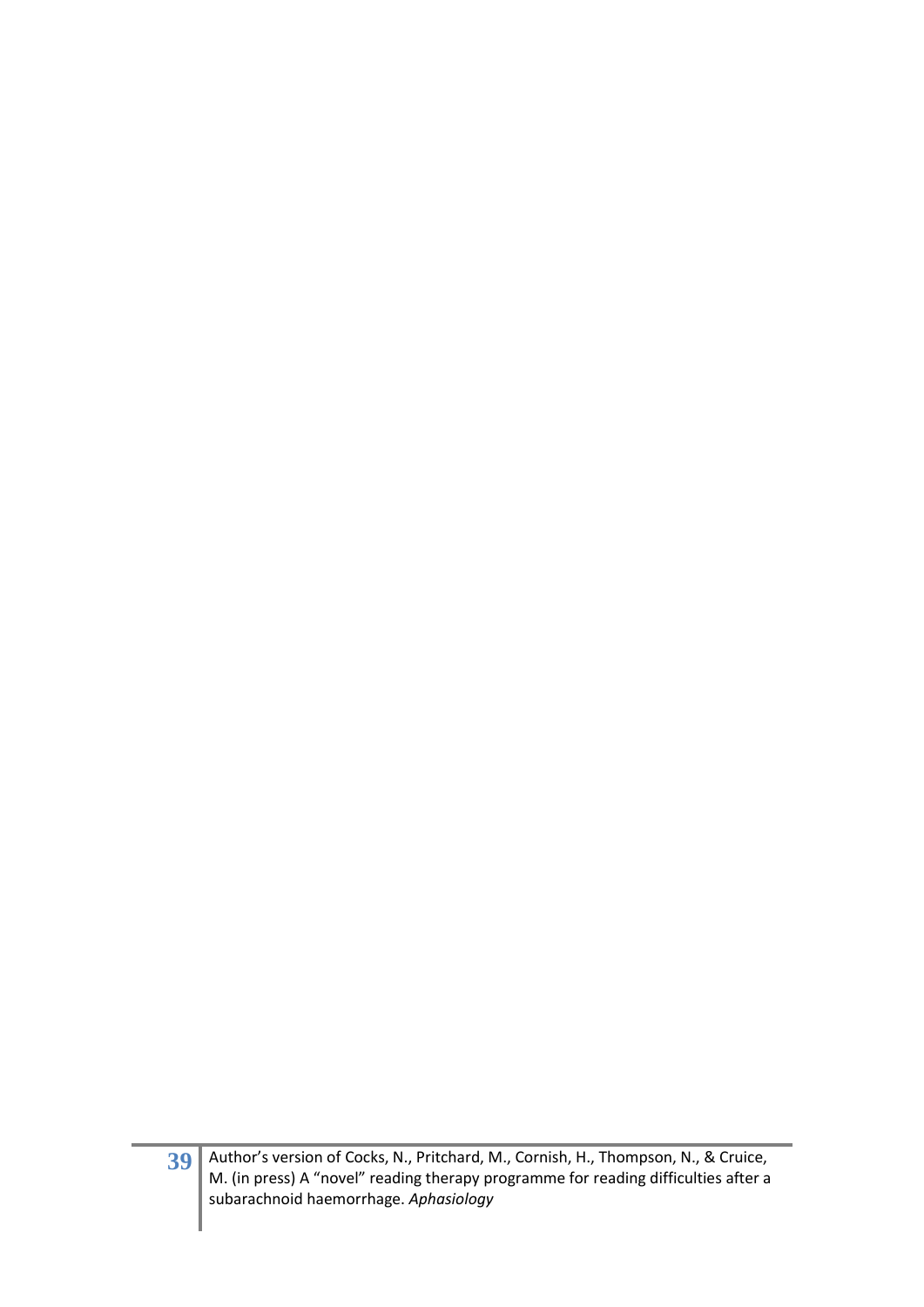| <b>Subtest</b>                       | <b>Score</b> |
|--------------------------------------|--------------|
| <b>Spontaneous Speech</b>            | 18/20        |
| <b>Information Content</b>           | 9/10         |
| Fluency                              | 9/10         |
| <b>Auditory Verbal Comprehension</b> | 8.65/10      |
| Yes/No questions                     | 54/60        |
| Auditory word recognition            | 59/60        |
| Sequential commands                  | 60/80        |
| <b>Repetition</b>                    | 9/10         |
| <b>Naming and word finding</b>       | 9.9/10       |
| Object naming                        | 60/60        |
| Word fluency                         | 19/20        |
| Sentence completion                  | 10/10        |
| Responsive speech                    | 10/10        |

Table 1. Western Aphasia Battery-Revised (Kertesz, 2006) subtest scores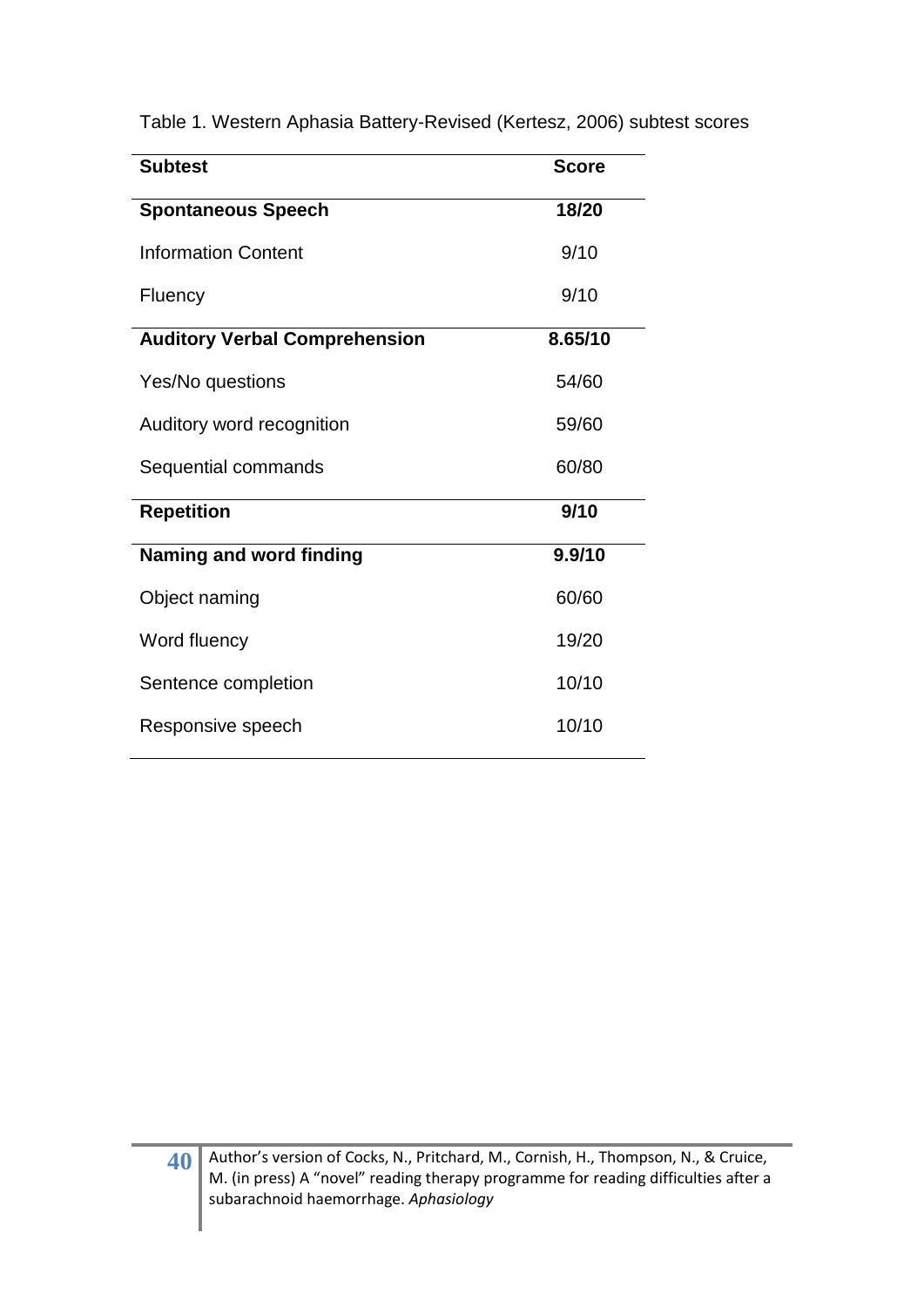



treatment



Figure 2: IW's total comprehension scores on the GORT-4 pre and post

treatment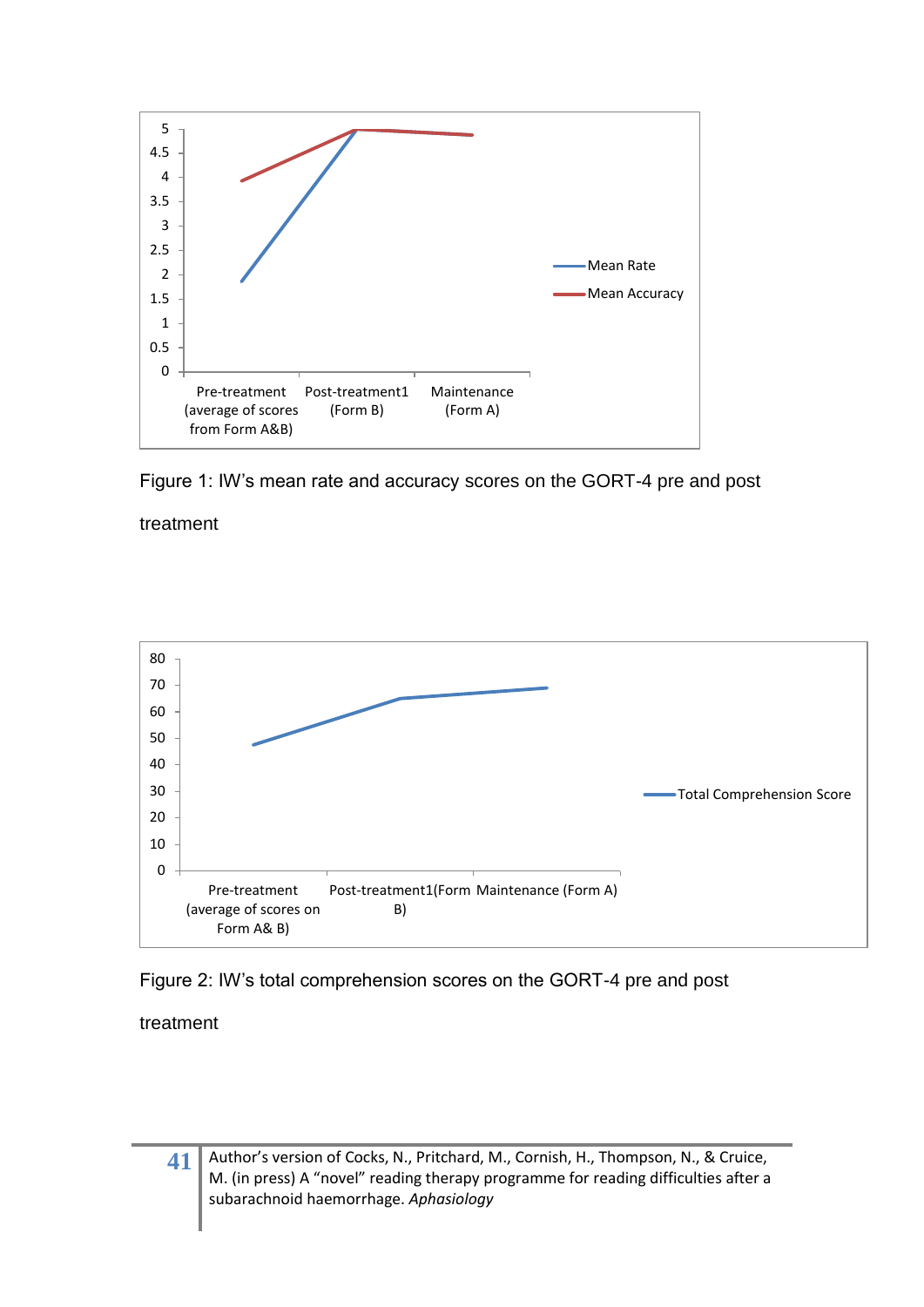

Figure 3: IW's total fluency scores on the GORT-4 pre and post treatment



Figure 4: Confidence with reading before and after treatment (ratings are

given out of 10 where 10 is completely confident)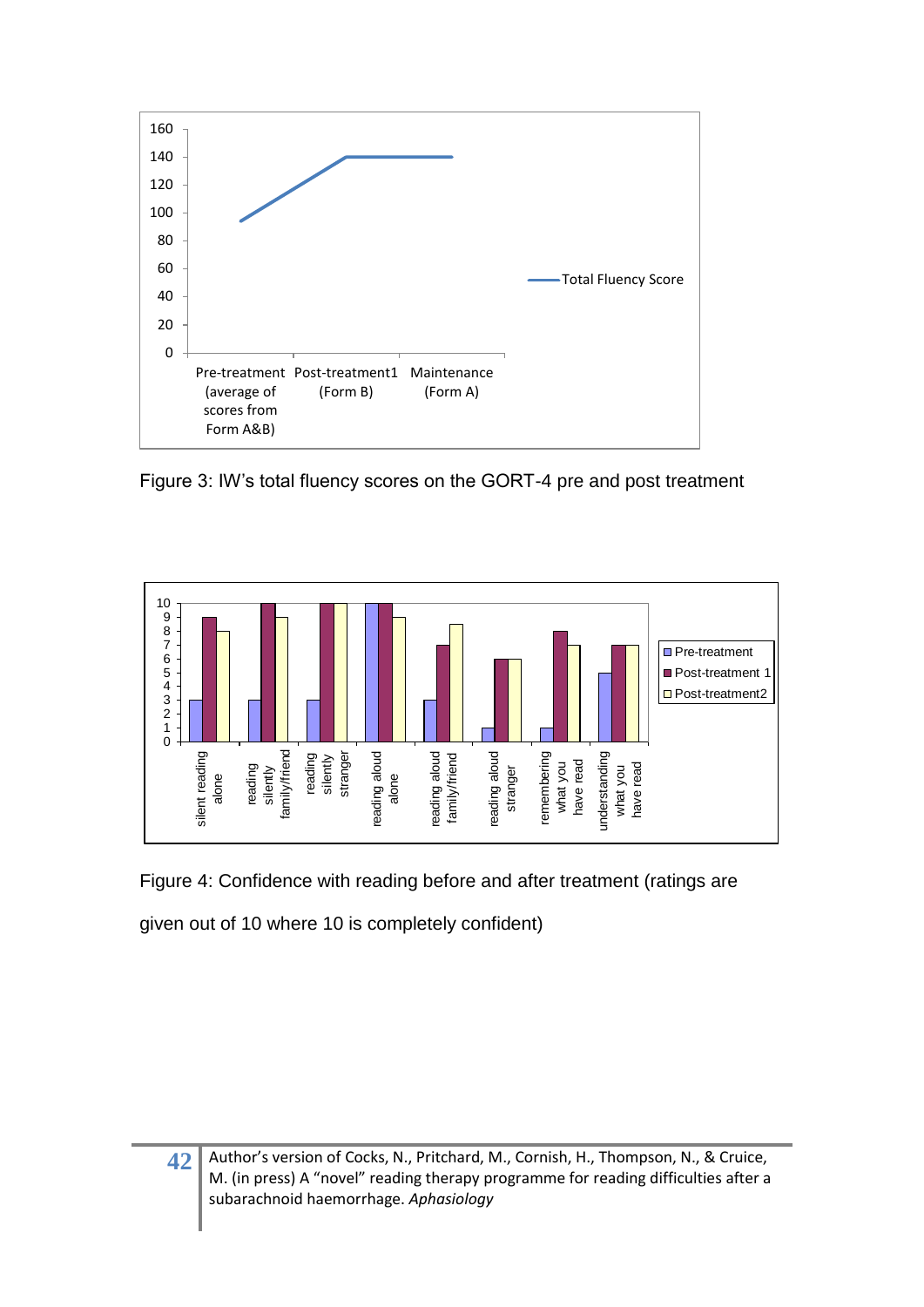

Figure 5: Confidence with talking about what she had read before and after treatment (ratings are given out of 10 where 10 is completely confident)



Figure 6: Emotions associated with reading (where 1 is "not/none at all" and 10 is "a lot/extremely")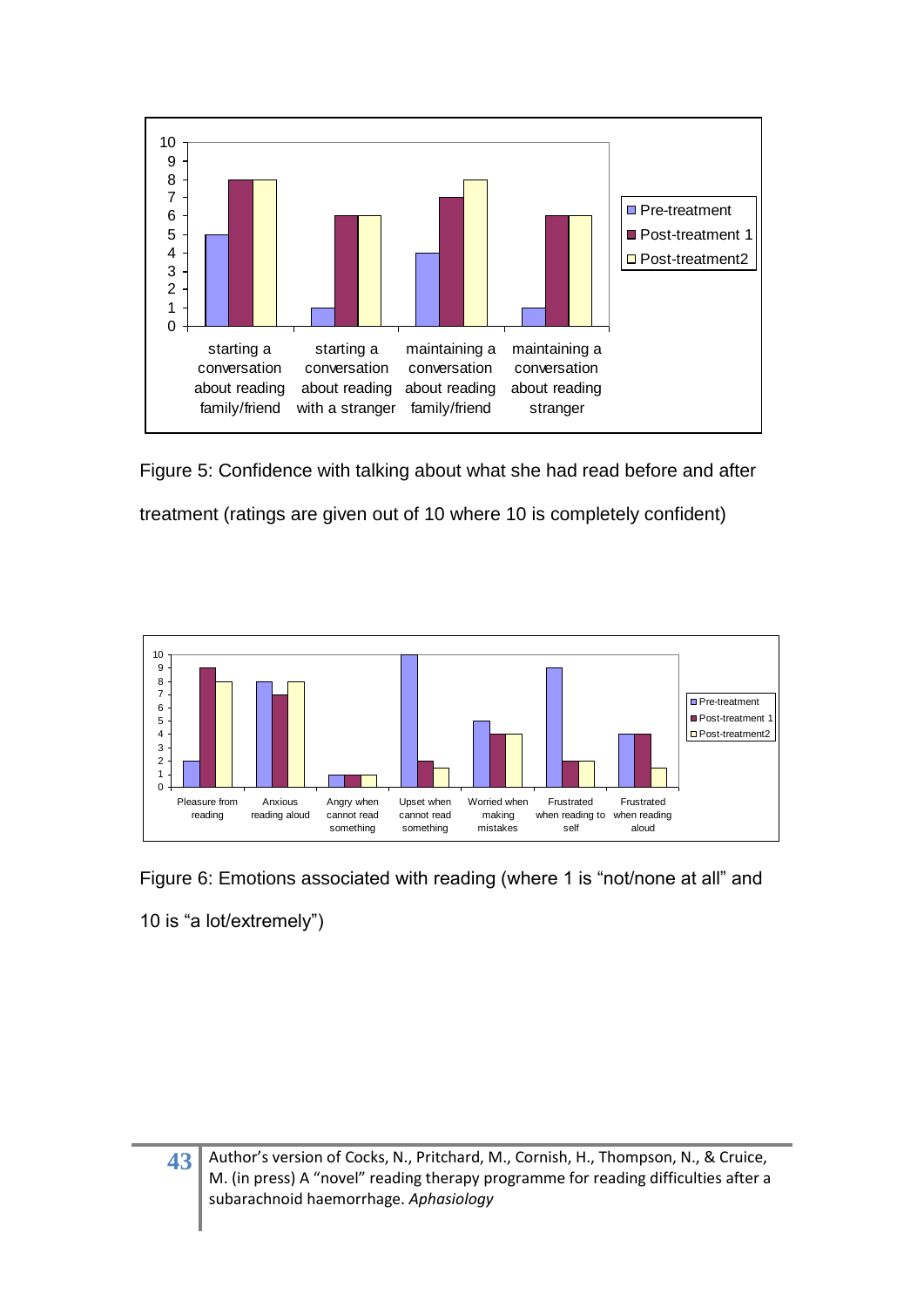## **Appendix 1**

## **The Reading Confidence and Emotions Questionnaire (RCEQ)<sup>1</sup>**

## **Rating Scale**

## **Name: Date:**

This rating scale helps to make a comparative measure of your strengths and areas of need before and after the stroke/head injury.

## **Confidence**

This first section relates to how confident about your reading skills, before and after the stroke/head injury.

Circling 1 means that you are "not confident at all". 10 means you are "completely confident" at all times.

 $1 = Not$  at all confident  $5 = somewhat$  confident  $10 = completely$ confident

## **A. How would you have rated your overall confidence to read silently before your stroke/head injury?**

1 2 3 4 5 6 7 8 9 10

**B. How would have rated your overall confidence to read out loud before your stroke/head injury?**

1 2 3 4 5 6 7 8 9 10

**C. How confident do you feel about reading to yourself (silently) now?**

|  |  |  |  | 1 2 3 4 5 6 7 8 9 10 |  |  |  |  |  |  |
|--|--|--|--|----------------------|--|--|--|--|--|--|
|--|--|--|--|----------------------|--|--|--|--|--|--|

<sup>1</sup> This rating scale was the collective effort of the following: Dr Naomi Cocks and Dr Madeline Cruice, and speech and language therapy students Emma Phillips, Lisa Barnett, Niina Matthews, Ruth Middleton, Joan Gregoire-Clarke, Derryn Henning, Chloe Selby, & Sarah Worgan whilst at City University London.

1

**<sup>44</sup>** Author's version of Cocks, N., Pritchard, M., Cornish, H., Thompson, N., & Cruice, M. (in press) A "novel" reading therapy programme for reading difficulties after a subarachnoid haemorrhage. *Aphasiology*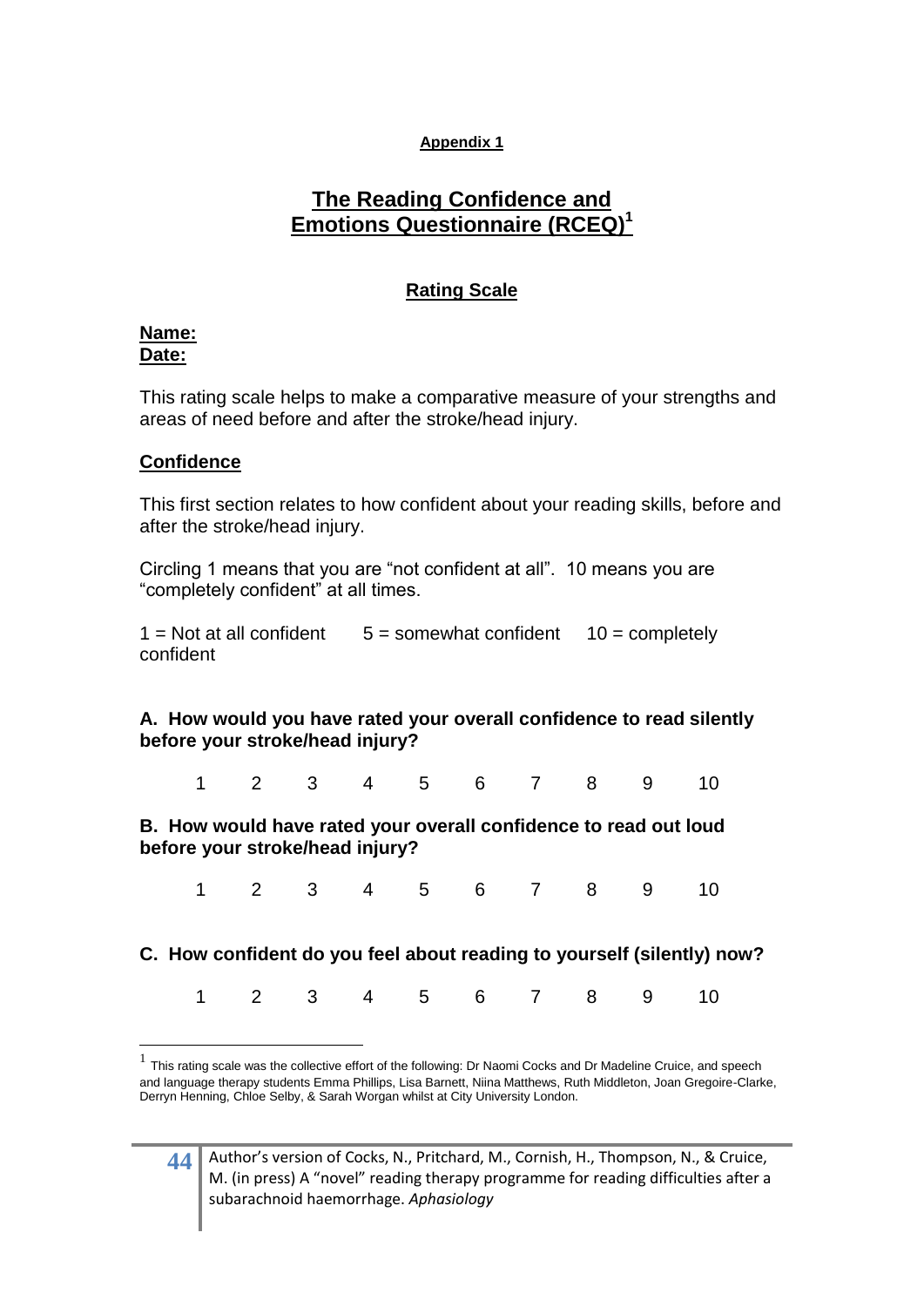**D. How confident do you feel about reading (silently) in front of a family member or friend?**

1 2 3 4 5 6 7 8 9 10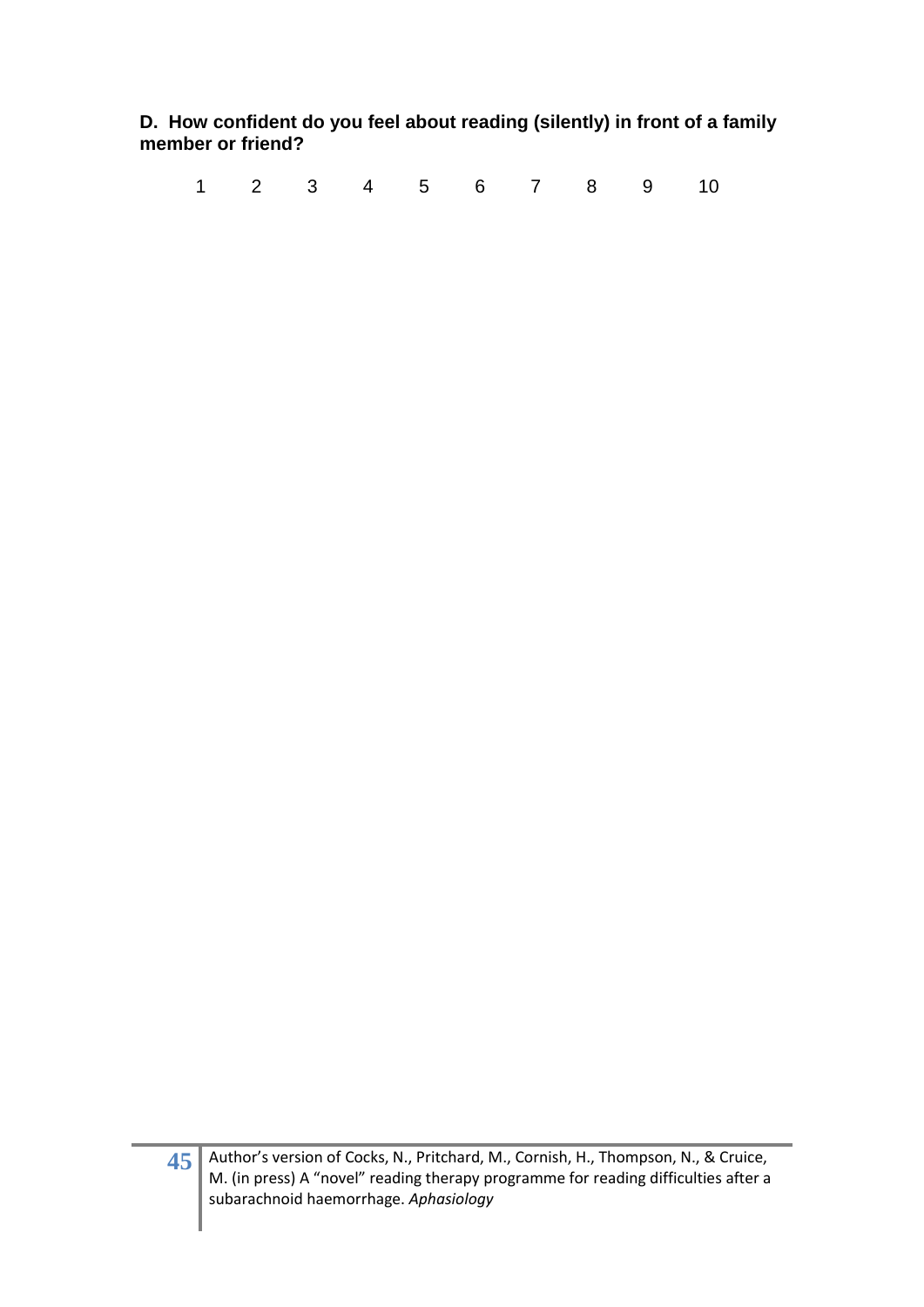**E. How confident do you feel about reading (silently) in front of a stranger?**

1 2 3 4 5 6 7 8 9 10

**F. How confident do you feel about reading out loud, alone, in your own home?**

1 2 3 4 5 6 7 8 9 10

**G. How confident do you feel about reading out loud, in front of a family member or friend?** 

1 2 3 4 5 6 7 8 9 10

**H. How confident do you feel about reading out loud, in front of a stranger?**

1 2 3 4 5 6 7 8 9 10

**I. How confident do you feel about starting a conversation with a family member or friend about what you've read?**

1 2 3 4 5 6 7 8 9 10

**J. How confident do you feel about starting a conversation with a stranger about what you've read?**

1 2 3 4 5 6 7 8 9 10

**K. How confident do you feel about maintaining a conversation with a family member or friend about what you've read?**

1 2 3 4 5 6 7 8 9 10

**L. How confident do you feel about maintaining a conversation with a stranger about what you've read?**

1 2 3 4 5 6 7 8 9 10

**M. How confident do you feel about remembering what you've read?**

1 2 3 4 5 6 7 8 9 10

**N. How confident do you feel that you understand what you have read?**

1 2 3 4 5 6 7 8 9 10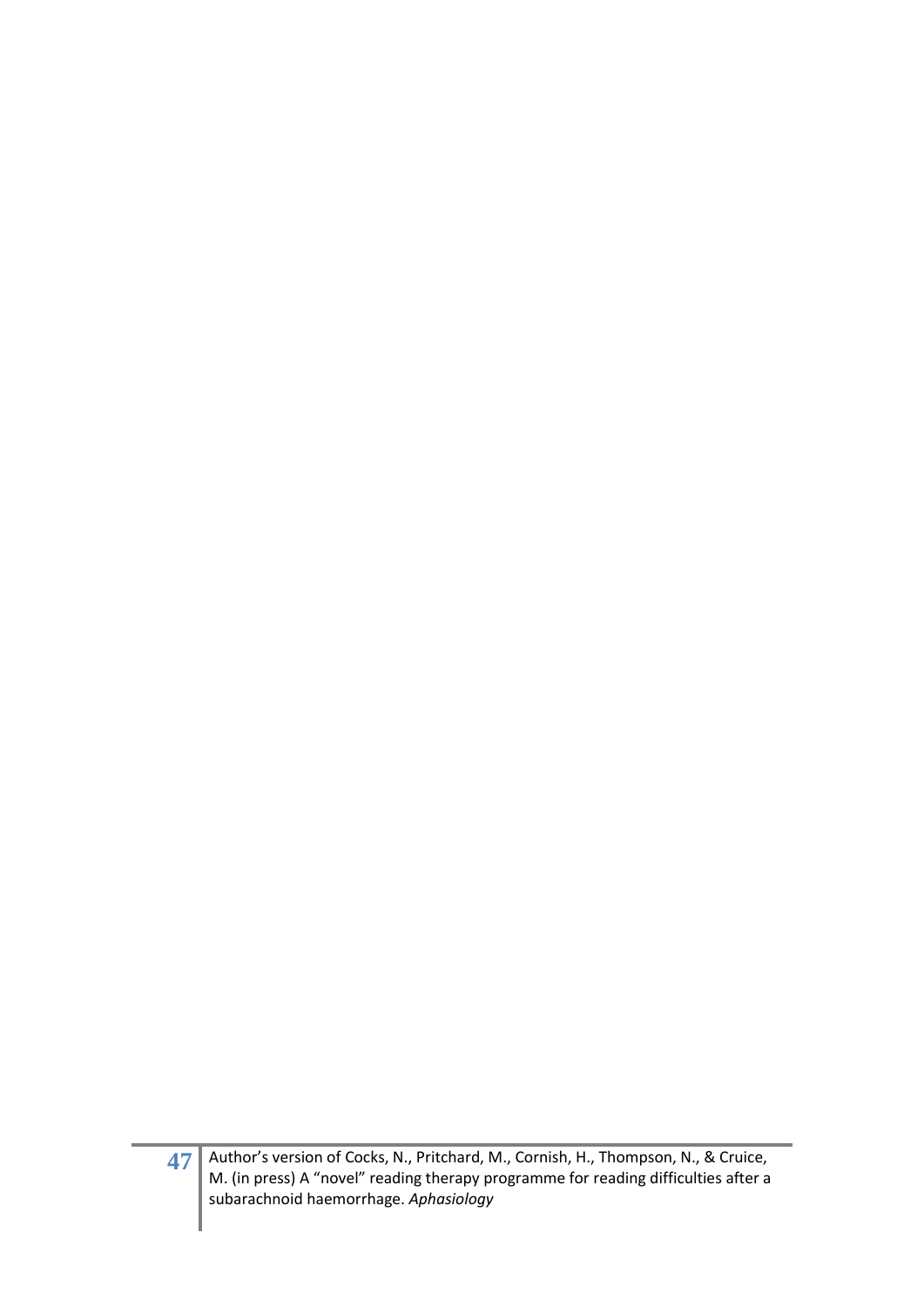## **Emotions**

This section relates to how much you enjoy reading, and how you feel when you have difficulties reading.

In this case, circling 1 means "not at all" or "none at all", and circling 10 means "a lot" or "extremely".

 $1 =$  None at all  $5 =$  Somewhat  $10 =$  A lot

## **A. How much pleasure did you gain from reading before your stroke/head injury?**

| $\mathbf{1}$                                                                                                 | 2            | 3 <sup>1</sup> | $\overline{4}$ | 5           | 6             | $\overline{7}$ | 8                | 9 | 10                                                              |  |
|--------------------------------------------------------------------------------------------------------------|--------------|----------------|----------------|-------------|---------------|----------------|------------------|---|-----------------------------------------------------------------|--|
| B. How much pleasure do you currently gain from reading?                                                     |              |                |                |             |               |                |                  |   |                                                                 |  |
| 1                                                                                                            | $\mathbf{2}$ | $3^{\circ}$    | $4 \quad$      | $5^{\circ}$ | 6             | $\overline{7}$ | 8                | 9 | 10                                                              |  |
| $1 = Not at all$                                                                                             |              | $5 =$ Somewhat |                |             |               |                | $10 =$ Extremely |   |                                                                 |  |
| C. How anxious do you feel when asked to read out loud?                                                      |              |                |                |             |               |                |                  |   |                                                                 |  |
| 1                                                                                                            | $2^{\circ}$  | $3^{\circ}$    | $4 \quad$      |             | $5\qquad 6$   | 7              | 8                | 9 | 10                                                              |  |
| D. How angry do you get when you cannot read something that you<br>want to?                                  |              |                |                |             |               |                |                  |   |                                                                 |  |
| 1                                                                                                            |              |                |                |             | 2 3 4 5 6 7 8 |                |                  | 9 | 10                                                              |  |
| want to?                                                                                                     |              |                |                |             |               |                |                  |   | E. How upset do you get when you cannot read something that you |  |
| 1                                                                                                            | $2^{\circ}$  |                |                |             | 3 4 5 6 7 8   |                |                  | 9 | 10                                                              |  |
| F. How worried are you about making mistakes when reading out loud<br>in front of a family member or friend? |              |                |                |             |               |                |                  |   |                                                                 |  |
| $\mathbf{1}$                                                                                                 | $2^{\circ}$  | $3^{\circ}$    | $4 \quad$      | $5^{\circ}$ | $6 \qquad$    | $7 \quad$      | 8                | 9 | 10                                                              |  |
| G. How frustrating do you find reading (silently) to yourself?                                               |              |                |                |             |               |                |                  |   |                                                                 |  |
| 1                                                                                                            | $2^{\circ}$  | 3 <sup>7</sup> | 4              | $5^{\circ}$ | $6 -$         | $\overline{7}$ | 8                | 9 | 10                                                              |  |